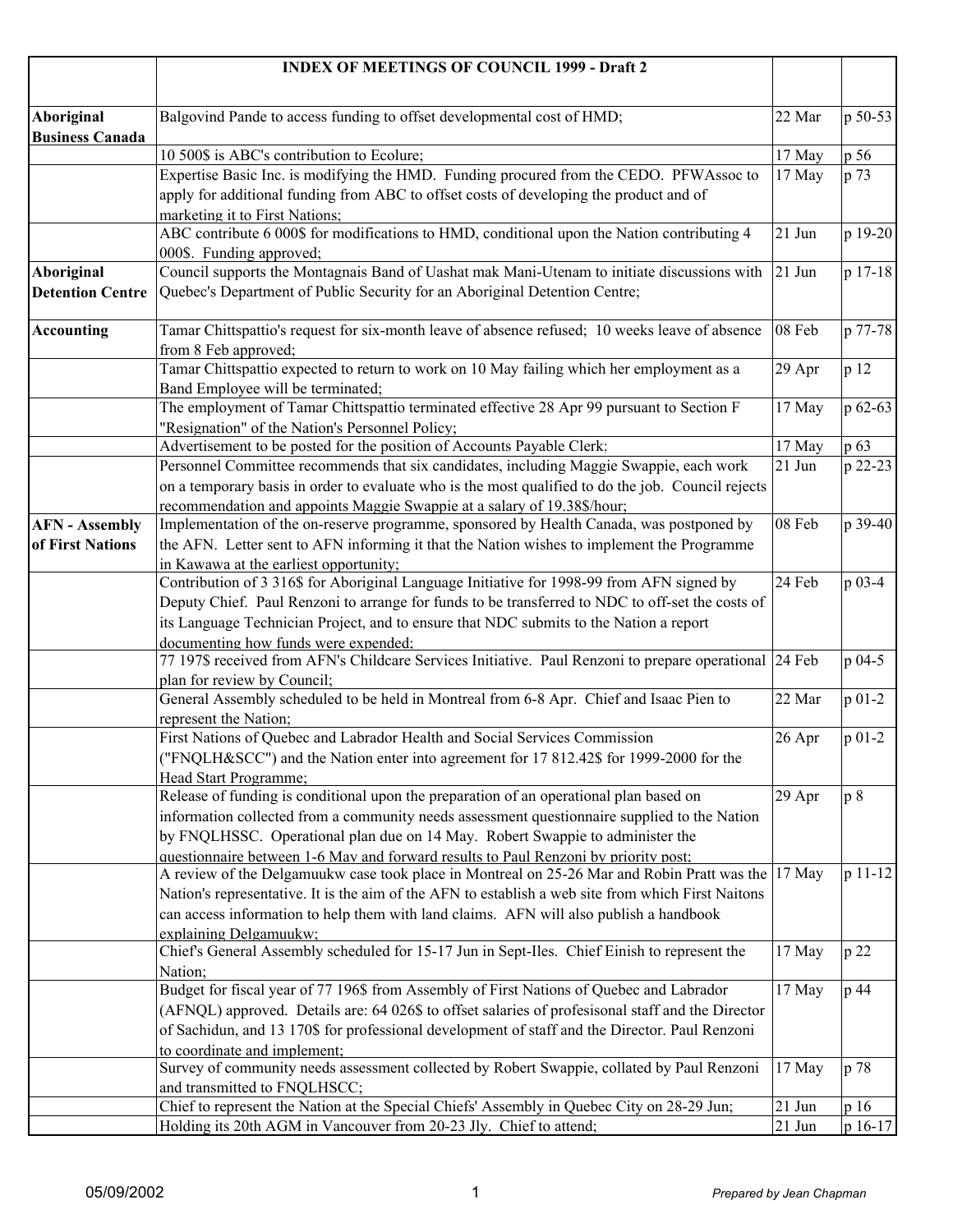|                         | Health Canada is organizing annual meeting in collaboration with AFNQHSSC in Montreal on               | 16 Aug             | p 17           |
|-------------------------|--------------------------------------------------------------------------------------------------------|--------------------|----------------|
|                         | 21-23 Sept. Balgovind Pande to represent the nation;                                                   |                    |                |
| <b>Annual General</b>   | Paul Renzoni to determine membership on committees and if terms have expired, to arrange for           | 29 Apr             | p 11           |
| <b>Meeting</b>          | elections to the those Committees with vacancies at the AGM scheduled for 21 Jly;                      |                    |                |
|                         | Meeting scheduled for 19 Jly postponed to 18 Aug. Johnny Mameamskum to post notice to that 21 Jun      |                    | p <sub>2</sub> |
|                         | effect;<br>All Nation employees encouraged to take one day vacation with pay to attend the AGM on 18   | 16 Aug             | p 23           |
|                         | Aug;                                                                                                   |                    |                |
|                         | Timetable discussed and approved for 18 Aug meeting;                                                   | 16 Aug             | p 12           |
| <b>Airport</b>          | Robin Pratt provides an update of the case of Augustin Vollant et al vs Naskapi Band of Quebec         | 17 May             | p 12-13        |
|                         | et al in the context of the termination of the Nation's contract with Transport Canada for the         |                    |                |
|                         | operation and maintenance of Schefferville Airport;                                                    |                    |                |
| <b>Airport Contract</b> | Scheduled to terminate on 31 Jly 98, but was renewed on a monthly basis. Chief authorized to           | 08 Feb             | p 32           |
|                         | sign contracts of renewal;                                                                             |                    |                |
|                         | Arrangements permitting an entity created jointly by NDC and MBC to assume responsibility              | 08 Feb             | p 65-66        |
|                         | for the Airport have not yet been completed. NDC informed Martin Desrosiers that present               |                    |                |
|                         | employees will keep their jobs as employees of the new entity                                          |                    |                |
|                         | Martin Desorsiers' health no longer permits him to provide the services contemplated earlier           | 08 Feb             | p 66-67        |
|                         | His contract with the Nation is terminated even if Transport Canada extends its contract.              |                    |                |
|                         | PFWAssoc. to oversee the activities required on the airport contract, and Bruser to access budget      |                    |                |
|                         | of 8 000\$ in honoraria and 1 800\$ in expenses to do the work previously undertaken by Martin         |                    |                |
|                         | Desrosiers:                                                                                            |                    |                |
|                         | Extended to 31 Mar;                                                                                    | 22 Mar             | p <sub>4</sub> |
|                         | Schefferville Airport Corporation, a company jointly owned by NDC and the MBC will                     | 22 Mar             | p <sub>5</sub> |
|                         | commence operation at midnight on 1 Apr 1999;                                                          |                    |                |
|                         | Les Services Adoshaouna Enr seeks Council's support of its position that a joint Naskapi-              | 17 May             | p 77           |
|                         | Montagnais company be awarded the contract to repave the runway and apron at Schefferville             |                    |                |
|                         | Airport without bid. Chief Einish wrote the letter to the Ministers of Transport Canada and            |                    |                |
|                         | Public Works and Government Services Canada and Council ratified the writing of those letters;         |                    |                |
| <b>Alcohol</b>          | Housing Officer to post public notice expressing Council's concern about consumption of alcohol 08 Feb |                    | p 12           |
|                         | and the safety of children and damage to housing;                                                      |                    |                |
|                         | Jean Chapman to distribute to the organizations and individuals specifiedon the list approved by       | 16 Aug             | p 24           |
|                         | Council;                                                                                               |                    |                |
| <b>Annual Report</b>    | Jean Chapman to include rent arrears owing to the Housing Programme in the Annual Report;              | $13$ Jly           | p 25           |
|                         | MBC asks for contribution of 25 000\$ towards operation and maintenance for current fiscal             | 08 Feb             | p 06-7         |
|                         | year. 20 000\$ has been set aside by Council, on condition that two seats be made available for        |                    |                |
|                         | Naskapis, and that the Band review financial statements. MBC informs Council that Committee            |                    |                |
|                         | is non functional, that the average deficit is 75 000\$ each fiscal year, that it owns the Arena, and  |                    |                |
|                         | that the Ville de Schefferville is unable to contribute to cost of operating and maintaining the       |                    |                |
|                         | Arena. Naskapi funding to be taken from the Recreation Budget;                                         |                    |                |
| Arena-                  | Iron Ore Company (of Canada) confirmed to MBC on 1 Feb 99 that it will provide a 25 000\$              | 08 Feb             | p 36-37        |
| <b>Schefferville</b>    | credit applicable to the power bill of the Arena for 1999. Chief to write to IOC expressing its        |                    |                |
|                         | satisfaction;                                                                                          |                    |                |
| <b>Assistant</b>        | Paul Renzoni appointed Assistant Secretary;                                                            | 06 Oct             | p 22           |
| <b>Secretary</b>        |                                                                                                        |                    |                |
| Auditor                 | New general partnership of KPMG in Sept-Iles formed Cossette, Bonneau, Larochelle, S.E.N.C.            | 22 Mar             | p 27-28        |
|                         | Pierre Cote, who conducted the audit for the Nation on behalf of KPMG did not join the new             |                    |                |
|                         | partnership. Cossette, Bonneau, Larochelle, S.E.N.C. appointed as the Nation's auditor for 1998-       |                    |                |
|                         | 9. Hartel to negotiate a fee for approval by Council;                                                  |                    |                |
| Avalanche               | Contribution of 500\$ approved for repairing the school in Kangiqsualujjuaq damaged in the             | 08 Feb             | p 22           |
|                         | avalanche that occurred on 1 Jan 99;                                                                   |                    |                |
|                         | By-law No. 176 authorising short-term borrowing of 1 600 000\$ and repealing By-law No. 172            | $08\ \mathrm{Feb}$ | p 20-21        |
|                         | adopted;                                                                                               |                    |                |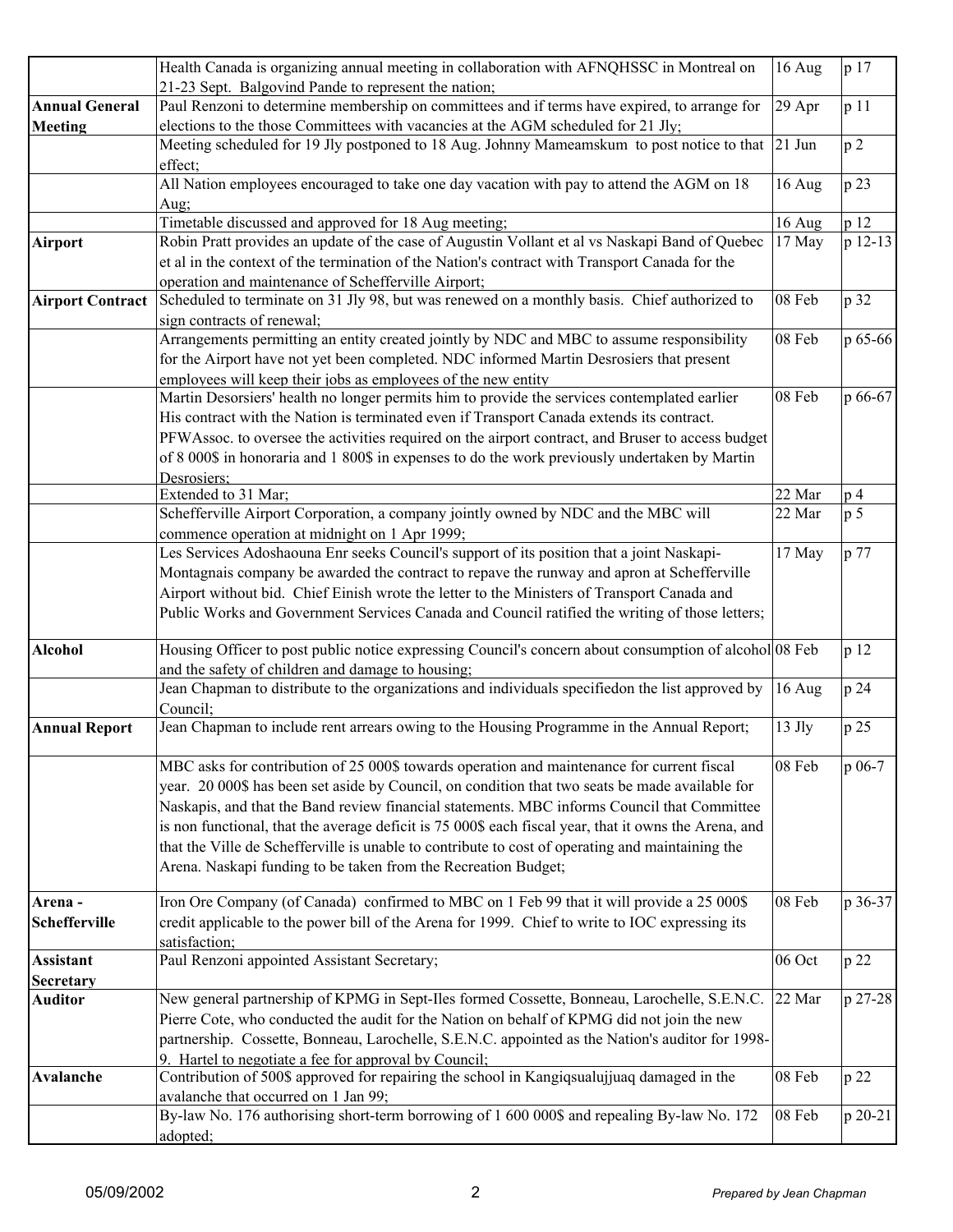| By-Law No. 179 Authorizing short-term borrowing under a temporary line of credit for 1 300<br>22 Mar<br>p 25-26<br>000\$ and repealing By-law No. 176 adopted;<br>Council agreed to make a loan of 63 000\$ to the HSPC to cover expenses of the annual Goose<br>29 Apr<br>Hunt to take place in early May. Hartel to reimburse the GOF from funds expected from the<br>Quebec Department of Environment and Wildlife;<br>CIBC has yet to confirm whether it will make a loan for construction of the Recreation Facility;<br>21 Jun<br>p8<br>1 500\$ from the Heritage Fund approved for him to attend the International Tae Kwon Do<br>p 13<br>29 Apr<br><b>Berube, Daniel</b><br>Championships in Montreal on 15-16 May. NDC to be asked to cover 50% of his expenses;<br>Gold medal winner at the Canadian International Tae Kwon Do Championships. Chief Einish<br>17 May<br>p <sub>3</sub><br>to write to Health Canada recommending that he be included in its Aboriginal Role Model<br>programme;<br>Interested in evaluating the energy potential of some of the tributaries of the Caniapiscau River.<br>17 May<br><b>Bioamerica Inc.</b><br>p 16<br>Paul Wilkinson to organize a meeting in Kawawa between it and Council;<br>Letter of reference from the Nation given to Michel Dinet for Mark Nui, Chief, Mushuau Innu;<br>08 Feb<br><b>Bois</b> de<br>p 61-62<br>Construction<br>08 Feb<br>p 50-51<br>A grant of 4 600\$ from Brighter Futures for the creation of five traditional Naskapi vestments,<br><b>Brighter Futures</b><br>provided that payment be made only upon completion was approved by Council in Aug 98.<br>Father Philips requests that 1 200\$ be paid to St. John's Church upfront, and the remaining 3<br>400\$ be paid on completion. Council approves;<br>Agreement consists of 48 410\$ for NNADAP; 8 249.00\$ for Solvent Abuse; 61 424.66\$ for<br>$p 01-2$<br>19 Apr<br>Brighter Futures; 6 996.54\$ for Prenatal Nutrition and 46 515.44\$ for Mental Health Crisis<br>Management. Chief executes Agreement for 1999-2000;<br>17 May<br>p 32-33<br>Funding of 4 800\$ approved for Karate Club;<br>An amount of 2 420\$ is approved to cover the registration fee of 20 Secondary students and 2<br>$21$ Jun<br>p 12-13<br>teachers to participate in a Youth Exchange Programme;<br>20 000\$ approved for a visiting psychologist and a speech specialist at the Dispensary;<br>p 39-40<br>16 Aug<br>Project Y501 (unallocated Capital) reduced from 350 000\$ to 150 000\$ to create Project Y 507<br>p 60-61<br>08 Feb<br><b>Budget - Capital</b><br>(Recreation Facility). Capital budget still awaiting Treasury Board approval;<br>Treasury Board decision may not be known for between six and eight weeks, and, given the long 29 Apr<br>$p$ 01-5<br>delays for planning projects at Kawawa, Council to proceed on the basis that capital funds will<br>be limited to 992 000\$ and not 2 147 000\$. Capital projects approved;<br>Bruser to purchase a satellite telephone for 6 000\$ and two computers for 8 000\$ and office<br>17 May<br>p 28-29<br>furniture for the Municipal garage is renovated costing 6 000\$;<br>p 29-30<br>Bruser to purchase an automated monitoring system for the water and sewage pumping station<br>17 May<br>the cost not to exceed 20 000\$;<br>Bruser to present to the next meeting quotations for the purchase of a snow blower attachment<br>17 May<br>p 30-31<br>for the Caterpillar 936 Loader. Also mandated to purchase two used pick-up/utility trucks, the<br>cost not to exceed 20 000\$;<br>Bruser to present quotations for review by Council for the purchase and installation of an oil<br>p 31<br>17 May<br>separator and toxic waste tanks for the Municipal Garage;<br>p 33-34<br>Drawings prepared by Andy Kozina for the Fire Station approved at a total cost of 150 000\$<br>17 May<br>from Capital budget;<br>Preliminary architectural drawings submitted by Andy Kozina for the Fire Station approved at a<br>p 34-36<br>17 May<br>total cost of 297 250\$ from the Capital budget. Andy Kozina and Bruser to prepare final<br>drawings;<br>Treasury Board approved budget of 1 235 900\$ for the fiscal year 1999-2000. Given the<br>21 Jun<br>p 03-7<br>indexation formula it is assumed that it will be virtually identical. Projects for Years One<br>through Five approved;<br>Decision by Deputy-Chief to execute Agreement for 1999-2004 ratified:<br>16 Aug<br>DPW to prepare bid document for Project 405 - paving Kawawa and Naskapi Roads;<br>16 Aug<br>Resolution 99-June21-05 approving the Capital budget rescinded. Budget approved;<br>p 35-39<br>06 Oct |                |                                                                     |        |         |
|-------------------------------------------------------------------------------------------------------------------------------------------------------------------------------------------------------------------------------------------------------------------------------------------------------------------------------------------------------------------------------------------------------------------------------------------------------------------------------------------------------------------------------------------------------------------------------------------------------------------------------------------------------------------------------------------------------------------------------------------------------------------------------------------------------------------------------------------------------------------------------------------------------------------------------------------------------------------------------------------------------------------------------------------------------------------------------------------------------------------------------------------------------------------------------------------------------------------------------------------------------------------------------------------------------------------------------------------------------------------------------------------------------------------------------------------------------------------------------------------------------------------------------------------------------------------------------------------------------------------------------------------------------------------------------------------------------------------------------------------------------------------------------------------------------------------------------------------------------------------------------------------------------------------------------------------------------------------------------------------------------------------------------------------------------------------------------------------------------------------------------------------------------------------------------------------------------------------------------------------------------------------------------------------------------------------------------------------------------------------------------------------------------------------------------------------------------------------------------------------------------------------------------------------------------------------------------------------------------------------------------------------------------------------------------------------------------------------------------------------------------------------------------------------------------------------------------------------------------------------------------------------------------------------------------------------------------------------------------------------------------------------------------------------------------------------------------------------------------------------------------------------------------------------------------------------------------------------------------------------------------------------------------------------------------------------------------------------------------------------------------------------------------------------------------------------------------------------------------------------------------------------------------------------------------------------------------------------------------------------------------------------------------------------------------------------------------------------------------------------------------------------------------------------------------------------------------------------------------------------------------------------------------------------------------------------------------------------------------------------------------------------------------------------------------------------------------------------------------------------------------------------------------------------------------------------------------------------------------------------------------------------------------------------------------------------------------------------------------------------------------------------------------------------------------------------------------------------------------------------------------------------------------------------------------------------------------------------------------------------------------------------------------------------------------------------|----------------|---------------------------------------------------------------------|--------|---------|
|                                                                                                                                                                                                                                                                                                                                                                                                                                                                                                                                                                                                                                                                                                                                                                                                                                                                                                                                                                                                                                                                                                                                                                                                                                                                                                                                                                                                                                                                                                                                                                                                                                                                                                                                                                                                                                                                                                                                                                                                                                                                                                                                                                                                                                                                                                                                                                                                                                                                                                                                                                                                                                                                                                                                                                                                                                                                                                                                                                                                                                                                                                                                                                                                                                                                                                                                                                                                                                                                                                                                                                                                                                                                                                                                                                                                                                                                                                                                                                                                                                                                                                                                                                                                                                                                                                                                                                                                                                                                                                                                                                                                                                                                                           | <b>Banking</b> | Direct deposits for weekly payroll re-operationalized on 25 Jan 99; | 08 Feb | p 22    |
|                                                                                                                                                                                                                                                                                                                                                                                                                                                                                                                                                                                                                                                                                                                                                                                                                                                                                                                                                                                                                                                                                                                                                                                                                                                                                                                                                                                                                                                                                                                                                                                                                                                                                                                                                                                                                                                                                                                                                                                                                                                                                                                                                                                                                                                                                                                                                                                                                                                                                                                                                                                                                                                                                                                                                                                                                                                                                                                                                                                                                                                                                                                                                                                                                                                                                                                                                                                                                                                                                                                                                                                                                                                                                                                                                                                                                                                                                                                                                                                                                                                                                                                                                                                                                                                                                                                                                                                                                                                                                                                                                                                                                                                                                           |                |                                                                     |        |         |
|                                                                                                                                                                                                                                                                                                                                                                                                                                                                                                                                                                                                                                                                                                                                                                                                                                                                                                                                                                                                                                                                                                                                                                                                                                                                                                                                                                                                                                                                                                                                                                                                                                                                                                                                                                                                                                                                                                                                                                                                                                                                                                                                                                                                                                                                                                                                                                                                                                                                                                                                                                                                                                                                                                                                                                                                                                                                                                                                                                                                                                                                                                                                                                                                                                                                                                                                                                                                                                                                                                                                                                                                                                                                                                                                                                                                                                                                                                                                                                                                                                                                                                                                                                                                                                                                                                                                                                                                                                                                                                                                                                                                                                                                                           |                |                                                                     |        |         |
|                                                                                                                                                                                                                                                                                                                                                                                                                                                                                                                                                                                                                                                                                                                                                                                                                                                                                                                                                                                                                                                                                                                                                                                                                                                                                                                                                                                                                                                                                                                                                                                                                                                                                                                                                                                                                                                                                                                                                                                                                                                                                                                                                                                                                                                                                                                                                                                                                                                                                                                                                                                                                                                                                                                                                                                                                                                                                                                                                                                                                                                                                                                                                                                                                                                                                                                                                                                                                                                                                                                                                                                                                                                                                                                                                                                                                                                                                                                                                                                                                                                                                                                                                                                                                                                                                                                                                                                                                                                                                                                                                                                                                                                                                           |                |                                                                     |        | p 10-12 |
|                                                                                                                                                                                                                                                                                                                                                                                                                                                                                                                                                                                                                                                                                                                                                                                                                                                                                                                                                                                                                                                                                                                                                                                                                                                                                                                                                                                                                                                                                                                                                                                                                                                                                                                                                                                                                                                                                                                                                                                                                                                                                                                                                                                                                                                                                                                                                                                                                                                                                                                                                                                                                                                                                                                                                                                                                                                                                                                                                                                                                                                                                                                                                                                                                                                                                                                                                                                                                                                                                                                                                                                                                                                                                                                                                                                                                                                                                                                                                                                                                                                                                                                                                                                                                                                                                                                                                                                                                                                                                                                                                                                                                                                                                           |                |                                                                     |        |         |
|                                                                                                                                                                                                                                                                                                                                                                                                                                                                                                                                                                                                                                                                                                                                                                                                                                                                                                                                                                                                                                                                                                                                                                                                                                                                                                                                                                                                                                                                                                                                                                                                                                                                                                                                                                                                                                                                                                                                                                                                                                                                                                                                                                                                                                                                                                                                                                                                                                                                                                                                                                                                                                                                                                                                                                                                                                                                                                                                                                                                                                                                                                                                                                                                                                                                                                                                                                                                                                                                                                                                                                                                                                                                                                                                                                                                                                                                                                                                                                                                                                                                                                                                                                                                                                                                                                                                                                                                                                                                                                                                                                                                                                                                                           |                |                                                                     |        |         |
|                                                                                                                                                                                                                                                                                                                                                                                                                                                                                                                                                                                                                                                                                                                                                                                                                                                                                                                                                                                                                                                                                                                                                                                                                                                                                                                                                                                                                                                                                                                                                                                                                                                                                                                                                                                                                                                                                                                                                                                                                                                                                                                                                                                                                                                                                                                                                                                                                                                                                                                                                                                                                                                                                                                                                                                                                                                                                                                                                                                                                                                                                                                                                                                                                                                                                                                                                                                                                                                                                                                                                                                                                                                                                                                                                                                                                                                                                                                                                                                                                                                                                                                                                                                                                                                                                                                                                                                                                                                                                                                                                                                                                                                                                           |                |                                                                     |        |         |
|                                                                                                                                                                                                                                                                                                                                                                                                                                                                                                                                                                                                                                                                                                                                                                                                                                                                                                                                                                                                                                                                                                                                                                                                                                                                                                                                                                                                                                                                                                                                                                                                                                                                                                                                                                                                                                                                                                                                                                                                                                                                                                                                                                                                                                                                                                                                                                                                                                                                                                                                                                                                                                                                                                                                                                                                                                                                                                                                                                                                                                                                                                                                                                                                                                                                                                                                                                                                                                                                                                                                                                                                                                                                                                                                                                                                                                                                                                                                                                                                                                                                                                                                                                                                                                                                                                                                                                                                                                                                                                                                                                                                                                                                                           |                |                                                                     |        |         |
|                                                                                                                                                                                                                                                                                                                                                                                                                                                                                                                                                                                                                                                                                                                                                                                                                                                                                                                                                                                                                                                                                                                                                                                                                                                                                                                                                                                                                                                                                                                                                                                                                                                                                                                                                                                                                                                                                                                                                                                                                                                                                                                                                                                                                                                                                                                                                                                                                                                                                                                                                                                                                                                                                                                                                                                                                                                                                                                                                                                                                                                                                                                                                                                                                                                                                                                                                                                                                                                                                                                                                                                                                                                                                                                                                                                                                                                                                                                                                                                                                                                                                                                                                                                                                                                                                                                                                                                                                                                                                                                                                                                                                                                                                           |                |                                                                     |        |         |
|                                                                                                                                                                                                                                                                                                                                                                                                                                                                                                                                                                                                                                                                                                                                                                                                                                                                                                                                                                                                                                                                                                                                                                                                                                                                                                                                                                                                                                                                                                                                                                                                                                                                                                                                                                                                                                                                                                                                                                                                                                                                                                                                                                                                                                                                                                                                                                                                                                                                                                                                                                                                                                                                                                                                                                                                                                                                                                                                                                                                                                                                                                                                                                                                                                                                                                                                                                                                                                                                                                                                                                                                                                                                                                                                                                                                                                                                                                                                                                                                                                                                                                                                                                                                                                                                                                                                                                                                                                                                                                                                                                                                                                                                                           |                |                                                                     |        |         |
|                                                                                                                                                                                                                                                                                                                                                                                                                                                                                                                                                                                                                                                                                                                                                                                                                                                                                                                                                                                                                                                                                                                                                                                                                                                                                                                                                                                                                                                                                                                                                                                                                                                                                                                                                                                                                                                                                                                                                                                                                                                                                                                                                                                                                                                                                                                                                                                                                                                                                                                                                                                                                                                                                                                                                                                                                                                                                                                                                                                                                                                                                                                                                                                                                                                                                                                                                                                                                                                                                                                                                                                                                                                                                                                                                                                                                                                                                                                                                                                                                                                                                                                                                                                                                                                                                                                                                                                                                                                                                                                                                                                                                                                                                           |                |                                                                     |        |         |
|                                                                                                                                                                                                                                                                                                                                                                                                                                                                                                                                                                                                                                                                                                                                                                                                                                                                                                                                                                                                                                                                                                                                                                                                                                                                                                                                                                                                                                                                                                                                                                                                                                                                                                                                                                                                                                                                                                                                                                                                                                                                                                                                                                                                                                                                                                                                                                                                                                                                                                                                                                                                                                                                                                                                                                                                                                                                                                                                                                                                                                                                                                                                                                                                                                                                                                                                                                                                                                                                                                                                                                                                                                                                                                                                                                                                                                                                                                                                                                                                                                                                                                                                                                                                                                                                                                                                                                                                                                                                                                                                                                                                                                                                                           |                |                                                                     |        |         |
|                                                                                                                                                                                                                                                                                                                                                                                                                                                                                                                                                                                                                                                                                                                                                                                                                                                                                                                                                                                                                                                                                                                                                                                                                                                                                                                                                                                                                                                                                                                                                                                                                                                                                                                                                                                                                                                                                                                                                                                                                                                                                                                                                                                                                                                                                                                                                                                                                                                                                                                                                                                                                                                                                                                                                                                                                                                                                                                                                                                                                                                                                                                                                                                                                                                                                                                                                                                                                                                                                                                                                                                                                                                                                                                                                                                                                                                                                                                                                                                                                                                                                                                                                                                                                                                                                                                                                                                                                                                                                                                                                                                                                                                                                           |                |                                                                     |        |         |
|                                                                                                                                                                                                                                                                                                                                                                                                                                                                                                                                                                                                                                                                                                                                                                                                                                                                                                                                                                                                                                                                                                                                                                                                                                                                                                                                                                                                                                                                                                                                                                                                                                                                                                                                                                                                                                                                                                                                                                                                                                                                                                                                                                                                                                                                                                                                                                                                                                                                                                                                                                                                                                                                                                                                                                                                                                                                                                                                                                                                                                                                                                                                                                                                                                                                                                                                                                                                                                                                                                                                                                                                                                                                                                                                                                                                                                                                                                                                                                                                                                                                                                                                                                                                                                                                                                                                                                                                                                                                                                                                                                                                                                                                                           |                |                                                                     |        |         |
|                                                                                                                                                                                                                                                                                                                                                                                                                                                                                                                                                                                                                                                                                                                                                                                                                                                                                                                                                                                                                                                                                                                                                                                                                                                                                                                                                                                                                                                                                                                                                                                                                                                                                                                                                                                                                                                                                                                                                                                                                                                                                                                                                                                                                                                                                                                                                                                                                                                                                                                                                                                                                                                                                                                                                                                                                                                                                                                                                                                                                                                                                                                                                                                                                                                                                                                                                                                                                                                                                                                                                                                                                                                                                                                                                                                                                                                                                                                                                                                                                                                                                                                                                                                                                                                                                                                                                                                                                                                                                                                                                                                                                                                                                           |                |                                                                     |        |         |
|                                                                                                                                                                                                                                                                                                                                                                                                                                                                                                                                                                                                                                                                                                                                                                                                                                                                                                                                                                                                                                                                                                                                                                                                                                                                                                                                                                                                                                                                                                                                                                                                                                                                                                                                                                                                                                                                                                                                                                                                                                                                                                                                                                                                                                                                                                                                                                                                                                                                                                                                                                                                                                                                                                                                                                                                                                                                                                                                                                                                                                                                                                                                                                                                                                                                                                                                                                                                                                                                                                                                                                                                                                                                                                                                                                                                                                                                                                                                                                                                                                                                                                                                                                                                                                                                                                                                                                                                                                                                                                                                                                                                                                                                                           |                |                                                                     |        |         |
|                                                                                                                                                                                                                                                                                                                                                                                                                                                                                                                                                                                                                                                                                                                                                                                                                                                                                                                                                                                                                                                                                                                                                                                                                                                                                                                                                                                                                                                                                                                                                                                                                                                                                                                                                                                                                                                                                                                                                                                                                                                                                                                                                                                                                                                                                                                                                                                                                                                                                                                                                                                                                                                                                                                                                                                                                                                                                                                                                                                                                                                                                                                                                                                                                                                                                                                                                                                                                                                                                                                                                                                                                                                                                                                                                                                                                                                                                                                                                                                                                                                                                                                                                                                                                                                                                                                                                                                                                                                                                                                                                                                                                                                                                           |                |                                                                     |        |         |
|                                                                                                                                                                                                                                                                                                                                                                                                                                                                                                                                                                                                                                                                                                                                                                                                                                                                                                                                                                                                                                                                                                                                                                                                                                                                                                                                                                                                                                                                                                                                                                                                                                                                                                                                                                                                                                                                                                                                                                                                                                                                                                                                                                                                                                                                                                                                                                                                                                                                                                                                                                                                                                                                                                                                                                                                                                                                                                                                                                                                                                                                                                                                                                                                                                                                                                                                                                                                                                                                                                                                                                                                                                                                                                                                                                                                                                                                                                                                                                                                                                                                                                                                                                                                                                                                                                                                                                                                                                                                                                                                                                                                                                                                                           |                |                                                                     |        |         |
|                                                                                                                                                                                                                                                                                                                                                                                                                                                                                                                                                                                                                                                                                                                                                                                                                                                                                                                                                                                                                                                                                                                                                                                                                                                                                                                                                                                                                                                                                                                                                                                                                                                                                                                                                                                                                                                                                                                                                                                                                                                                                                                                                                                                                                                                                                                                                                                                                                                                                                                                                                                                                                                                                                                                                                                                                                                                                                                                                                                                                                                                                                                                                                                                                                                                                                                                                                                                                                                                                                                                                                                                                                                                                                                                                                                                                                                                                                                                                                                                                                                                                                                                                                                                                                                                                                                                                                                                                                                                                                                                                                                                                                                                                           |                |                                                                     |        |         |
|                                                                                                                                                                                                                                                                                                                                                                                                                                                                                                                                                                                                                                                                                                                                                                                                                                                                                                                                                                                                                                                                                                                                                                                                                                                                                                                                                                                                                                                                                                                                                                                                                                                                                                                                                                                                                                                                                                                                                                                                                                                                                                                                                                                                                                                                                                                                                                                                                                                                                                                                                                                                                                                                                                                                                                                                                                                                                                                                                                                                                                                                                                                                                                                                                                                                                                                                                                                                                                                                                                                                                                                                                                                                                                                                                                                                                                                                                                                                                                                                                                                                                                                                                                                                                                                                                                                                                                                                                                                                                                                                                                                                                                                                                           |                |                                                                     |        |         |
|                                                                                                                                                                                                                                                                                                                                                                                                                                                                                                                                                                                                                                                                                                                                                                                                                                                                                                                                                                                                                                                                                                                                                                                                                                                                                                                                                                                                                                                                                                                                                                                                                                                                                                                                                                                                                                                                                                                                                                                                                                                                                                                                                                                                                                                                                                                                                                                                                                                                                                                                                                                                                                                                                                                                                                                                                                                                                                                                                                                                                                                                                                                                                                                                                                                                                                                                                                                                                                                                                                                                                                                                                                                                                                                                                                                                                                                                                                                                                                                                                                                                                                                                                                                                                                                                                                                                                                                                                                                                                                                                                                                                                                                                                           |                |                                                                     |        |         |
|                                                                                                                                                                                                                                                                                                                                                                                                                                                                                                                                                                                                                                                                                                                                                                                                                                                                                                                                                                                                                                                                                                                                                                                                                                                                                                                                                                                                                                                                                                                                                                                                                                                                                                                                                                                                                                                                                                                                                                                                                                                                                                                                                                                                                                                                                                                                                                                                                                                                                                                                                                                                                                                                                                                                                                                                                                                                                                                                                                                                                                                                                                                                                                                                                                                                                                                                                                                                                                                                                                                                                                                                                                                                                                                                                                                                                                                                                                                                                                                                                                                                                                                                                                                                                                                                                                                                                                                                                                                                                                                                                                                                                                                                                           |                |                                                                     |        |         |
|                                                                                                                                                                                                                                                                                                                                                                                                                                                                                                                                                                                                                                                                                                                                                                                                                                                                                                                                                                                                                                                                                                                                                                                                                                                                                                                                                                                                                                                                                                                                                                                                                                                                                                                                                                                                                                                                                                                                                                                                                                                                                                                                                                                                                                                                                                                                                                                                                                                                                                                                                                                                                                                                                                                                                                                                                                                                                                                                                                                                                                                                                                                                                                                                                                                                                                                                                                                                                                                                                                                                                                                                                                                                                                                                                                                                                                                                                                                                                                                                                                                                                                                                                                                                                                                                                                                                                                                                                                                                                                                                                                                                                                                                                           |                |                                                                     |        |         |
|                                                                                                                                                                                                                                                                                                                                                                                                                                                                                                                                                                                                                                                                                                                                                                                                                                                                                                                                                                                                                                                                                                                                                                                                                                                                                                                                                                                                                                                                                                                                                                                                                                                                                                                                                                                                                                                                                                                                                                                                                                                                                                                                                                                                                                                                                                                                                                                                                                                                                                                                                                                                                                                                                                                                                                                                                                                                                                                                                                                                                                                                                                                                                                                                                                                                                                                                                                                                                                                                                                                                                                                                                                                                                                                                                                                                                                                                                                                                                                                                                                                                                                                                                                                                                                                                                                                                                                                                                                                                                                                                                                                                                                                                                           |                |                                                                     |        |         |
|                                                                                                                                                                                                                                                                                                                                                                                                                                                                                                                                                                                                                                                                                                                                                                                                                                                                                                                                                                                                                                                                                                                                                                                                                                                                                                                                                                                                                                                                                                                                                                                                                                                                                                                                                                                                                                                                                                                                                                                                                                                                                                                                                                                                                                                                                                                                                                                                                                                                                                                                                                                                                                                                                                                                                                                                                                                                                                                                                                                                                                                                                                                                                                                                                                                                                                                                                                                                                                                                                                                                                                                                                                                                                                                                                                                                                                                                                                                                                                                                                                                                                                                                                                                                                                                                                                                                                                                                                                                                                                                                                                                                                                                                                           |                |                                                                     |        |         |
|                                                                                                                                                                                                                                                                                                                                                                                                                                                                                                                                                                                                                                                                                                                                                                                                                                                                                                                                                                                                                                                                                                                                                                                                                                                                                                                                                                                                                                                                                                                                                                                                                                                                                                                                                                                                                                                                                                                                                                                                                                                                                                                                                                                                                                                                                                                                                                                                                                                                                                                                                                                                                                                                                                                                                                                                                                                                                                                                                                                                                                                                                                                                                                                                                                                                                                                                                                                                                                                                                                                                                                                                                                                                                                                                                                                                                                                                                                                                                                                                                                                                                                                                                                                                                                                                                                                                                                                                                                                                                                                                                                                                                                                                                           |                |                                                                     |        |         |
|                                                                                                                                                                                                                                                                                                                                                                                                                                                                                                                                                                                                                                                                                                                                                                                                                                                                                                                                                                                                                                                                                                                                                                                                                                                                                                                                                                                                                                                                                                                                                                                                                                                                                                                                                                                                                                                                                                                                                                                                                                                                                                                                                                                                                                                                                                                                                                                                                                                                                                                                                                                                                                                                                                                                                                                                                                                                                                                                                                                                                                                                                                                                                                                                                                                                                                                                                                                                                                                                                                                                                                                                                                                                                                                                                                                                                                                                                                                                                                                                                                                                                                                                                                                                                                                                                                                                                                                                                                                                                                                                                                                                                                                                                           |                |                                                                     |        |         |
|                                                                                                                                                                                                                                                                                                                                                                                                                                                                                                                                                                                                                                                                                                                                                                                                                                                                                                                                                                                                                                                                                                                                                                                                                                                                                                                                                                                                                                                                                                                                                                                                                                                                                                                                                                                                                                                                                                                                                                                                                                                                                                                                                                                                                                                                                                                                                                                                                                                                                                                                                                                                                                                                                                                                                                                                                                                                                                                                                                                                                                                                                                                                                                                                                                                                                                                                                                                                                                                                                                                                                                                                                                                                                                                                                                                                                                                                                                                                                                                                                                                                                                                                                                                                                                                                                                                                                                                                                                                                                                                                                                                                                                                                                           |                |                                                                     |        |         |
|                                                                                                                                                                                                                                                                                                                                                                                                                                                                                                                                                                                                                                                                                                                                                                                                                                                                                                                                                                                                                                                                                                                                                                                                                                                                                                                                                                                                                                                                                                                                                                                                                                                                                                                                                                                                                                                                                                                                                                                                                                                                                                                                                                                                                                                                                                                                                                                                                                                                                                                                                                                                                                                                                                                                                                                                                                                                                                                                                                                                                                                                                                                                                                                                                                                                                                                                                                                                                                                                                                                                                                                                                                                                                                                                                                                                                                                                                                                                                                                                                                                                                                                                                                                                                                                                                                                                                                                                                                                                                                                                                                                                                                                                                           |                |                                                                     |        |         |
|                                                                                                                                                                                                                                                                                                                                                                                                                                                                                                                                                                                                                                                                                                                                                                                                                                                                                                                                                                                                                                                                                                                                                                                                                                                                                                                                                                                                                                                                                                                                                                                                                                                                                                                                                                                                                                                                                                                                                                                                                                                                                                                                                                                                                                                                                                                                                                                                                                                                                                                                                                                                                                                                                                                                                                                                                                                                                                                                                                                                                                                                                                                                                                                                                                                                                                                                                                                                                                                                                                                                                                                                                                                                                                                                                                                                                                                                                                                                                                                                                                                                                                                                                                                                                                                                                                                                                                                                                                                                                                                                                                                                                                                                                           |                |                                                                     |        |         |
|                                                                                                                                                                                                                                                                                                                                                                                                                                                                                                                                                                                                                                                                                                                                                                                                                                                                                                                                                                                                                                                                                                                                                                                                                                                                                                                                                                                                                                                                                                                                                                                                                                                                                                                                                                                                                                                                                                                                                                                                                                                                                                                                                                                                                                                                                                                                                                                                                                                                                                                                                                                                                                                                                                                                                                                                                                                                                                                                                                                                                                                                                                                                                                                                                                                                                                                                                                                                                                                                                                                                                                                                                                                                                                                                                                                                                                                                                                                                                                                                                                                                                                                                                                                                                                                                                                                                                                                                                                                                                                                                                                                                                                                                                           |                |                                                                     |        |         |
|                                                                                                                                                                                                                                                                                                                                                                                                                                                                                                                                                                                                                                                                                                                                                                                                                                                                                                                                                                                                                                                                                                                                                                                                                                                                                                                                                                                                                                                                                                                                                                                                                                                                                                                                                                                                                                                                                                                                                                                                                                                                                                                                                                                                                                                                                                                                                                                                                                                                                                                                                                                                                                                                                                                                                                                                                                                                                                                                                                                                                                                                                                                                                                                                                                                                                                                                                                                                                                                                                                                                                                                                                                                                                                                                                                                                                                                                                                                                                                                                                                                                                                                                                                                                                                                                                                                                                                                                                                                                                                                                                                                                                                                                                           |                |                                                                     |        |         |
|                                                                                                                                                                                                                                                                                                                                                                                                                                                                                                                                                                                                                                                                                                                                                                                                                                                                                                                                                                                                                                                                                                                                                                                                                                                                                                                                                                                                                                                                                                                                                                                                                                                                                                                                                                                                                                                                                                                                                                                                                                                                                                                                                                                                                                                                                                                                                                                                                                                                                                                                                                                                                                                                                                                                                                                                                                                                                                                                                                                                                                                                                                                                                                                                                                                                                                                                                                                                                                                                                                                                                                                                                                                                                                                                                                                                                                                                                                                                                                                                                                                                                                                                                                                                                                                                                                                                                                                                                                                                                                                                                                                                                                                                                           |                |                                                                     |        |         |
|                                                                                                                                                                                                                                                                                                                                                                                                                                                                                                                                                                                                                                                                                                                                                                                                                                                                                                                                                                                                                                                                                                                                                                                                                                                                                                                                                                                                                                                                                                                                                                                                                                                                                                                                                                                                                                                                                                                                                                                                                                                                                                                                                                                                                                                                                                                                                                                                                                                                                                                                                                                                                                                                                                                                                                                                                                                                                                                                                                                                                                                                                                                                                                                                                                                                                                                                                                                                                                                                                                                                                                                                                                                                                                                                                                                                                                                                                                                                                                                                                                                                                                                                                                                                                                                                                                                                                                                                                                                                                                                                                                                                                                                                                           |                |                                                                     |        |         |
|                                                                                                                                                                                                                                                                                                                                                                                                                                                                                                                                                                                                                                                                                                                                                                                                                                                                                                                                                                                                                                                                                                                                                                                                                                                                                                                                                                                                                                                                                                                                                                                                                                                                                                                                                                                                                                                                                                                                                                                                                                                                                                                                                                                                                                                                                                                                                                                                                                                                                                                                                                                                                                                                                                                                                                                                                                                                                                                                                                                                                                                                                                                                                                                                                                                                                                                                                                                                                                                                                                                                                                                                                                                                                                                                                                                                                                                                                                                                                                                                                                                                                                                                                                                                                                                                                                                                                                                                                                                                                                                                                                                                                                                                                           |                |                                                                     |        |         |
|                                                                                                                                                                                                                                                                                                                                                                                                                                                                                                                                                                                                                                                                                                                                                                                                                                                                                                                                                                                                                                                                                                                                                                                                                                                                                                                                                                                                                                                                                                                                                                                                                                                                                                                                                                                                                                                                                                                                                                                                                                                                                                                                                                                                                                                                                                                                                                                                                                                                                                                                                                                                                                                                                                                                                                                                                                                                                                                                                                                                                                                                                                                                                                                                                                                                                                                                                                                                                                                                                                                                                                                                                                                                                                                                                                                                                                                                                                                                                                                                                                                                                                                                                                                                                                                                                                                                                                                                                                                                                                                                                                                                                                                                                           |                |                                                                     |        |         |
|                                                                                                                                                                                                                                                                                                                                                                                                                                                                                                                                                                                                                                                                                                                                                                                                                                                                                                                                                                                                                                                                                                                                                                                                                                                                                                                                                                                                                                                                                                                                                                                                                                                                                                                                                                                                                                                                                                                                                                                                                                                                                                                                                                                                                                                                                                                                                                                                                                                                                                                                                                                                                                                                                                                                                                                                                                                                                                                                                                                                                                                                                                                                                                                                                                                                                                                                                                                                                                                                                                                                                                                                                                                                                                                                                                                                                                                                                                                                                                                                                                                                                                                                                                                                                                                                                                                                                                                                                                                                                                                                                                                                                                                                                           |                |                                                                     |        |         |
|                                                                                                                                                                                                                                                                                                                                                                                                                                                                                                                                                                                                                                                                                                                                                                                                                                                                                                                                                                                                                                                                                                                                                                                                                                                                                                                                                                                                                                                                                                                                                                                                                                                                                                                                                                                                                                                                                                                                                                                                                                                                                                                                                                                                                                                                                                                                                                                                                                                                                                                                                                                                                                                                                                                                                                                                                                                                                                                                                                                                                                                                                                                                                                                                                                                                                                                                                                                                                                                                                                                                                                                                                                                                                                                                                                                                                                                                                                                                                                                                                                                                                                                                                                                                                                                                                                                                                                                                                                                                                                                                                                                                                                                                                           |                |                                                                     |        |         |
|                                                                                                                                                                                                                                                                                                                                                                                                                                                                                                                                                                                                                                                                                                                                                                                                                                                                                                                                                                                                                                                                                                                                                                                                                                                                                                                                                                                                                                                                                                                                                                                                                                                                                                                                                                                                                                                                                                                                                                                                                                                                                                                                                                                                                                                                                                                                                                                                                                                                                                                                                                                                                                                                                                                                                                                                                                                                                                                                                                                                                                                                                                                                                                                                                                                                                                                                                                                                                                                                                                                                                                                                                                                                                                                                                                                                                                                                                                                                                                                                                                                                                                                                                                                                                                                                                                                                                                                                                                                                                                                                                                                                                                                                                           |                |                                                                     |        |         |
|                                                                                                                                                                                                                                                                                                                                                                                                                                                                                                                                                                                                                                                                                                                                                                                                                                                                                                                                                                                                                                                                                                                                                                                                                                                                                                                                                                                                                                                                                                                                                                                                                                                                                                                                                                                                                                                                                                                                                                                                                                                                                                                                                                                                                                                                                                                                                                                                                                                                                                                                                                                                                                                                                                                                                                                                                                                                                                                                                                                                                                                                                                                                                                                                                                                                                                                                                                                                                                                                                                                                                                                                                                                                                                                                                                                                                                                                                                                                                                                                                                                                                                                                                                                                                                                                                                                                                                                                                                                                                                                                                                                                                                                                                           |                |                                                                     |        |         |
|                                                                                                                                                                                                                                                                                                                                                                                                                                                                                                                                                                                                                                                                                                                                                                                                                                                                                                                                                                                                                                                                                                                                                                                                                                                                                                                                                                                                                                                                                                                                                                                                                                                                                                                                                                                                                                                                                                                                                                                                                                                                                                                                                                                                                                                                                                                                                                                                                                                                                                                                                                                                                                                                                                                                                                                                                                                                                                                                                                                                                                                                                                                                                                                                                                                                                                                                                                                                                                                                                                                                                                                                                                                                                                                                                                                                                                                                                                                                                                                                                                                                                                                                                                                                                                                                                                                                                                                                                                                                                                                                                                                                                                                                                           |                |                                                                     |        |         |
|                                                                                                                                                                                                                                                                                                                                                                                                                                                                                                                                                                                                                                                                                                                                                                                                                                                                                                                                                                                                                                                                                                                                                                                                                                                                                                                                                                                                                                                                                                                                                                                                                                                                                                                                                                                                                                                                                                                                                                                                                                                                                                                                                                                                                                                                                                                                                                                                                                                                                                                                                                                                                                                                                                                                                                                                                                                                                                                                                                                                                                                                                                                                                                                                                                                                                                                                                                                                                                                                                                                                                                                                                                                                                                                                                                                                                                                                                                                                                                                                                                                                                                                                                                                                                                                                                                                                                                                                                                                                                                                                                                                                                                                                                           |                |                                                                     |        |         |
|                                                                                                                                                                                                                                                                                                                                                                                                                                                                                                                                                                                                                                                                                                                                                                                                                                                                                                                                                                                                                                                                                                                                                                                                                                                                                                                                                                                                                                                                                                                                                                                                                                                                                                                                                                                                                                                                                                                                                                                                                                                                                                                                                                                                                                                                                                                                                                                                                                                                                                                                                                                                                                                                                                                                                                                                                                                                                                                                                                                                                                                                                                                                                                                                                                                                                                                                                                                                                                                                                                                                                                                                                                                                                                                                                                                                                                                                                                                                                                                                                                                                                                                                                                                                                                                                                                                                                                                                                                                                                                                                                                                                                                                                                           |                |                                                                     |        |         |
|                                                                                                                                                                                                                                                                                                                                                                                                                                                                                                                                                                                                                                                                                                                                                                                                                                                                                                                                                                                                                                                                                                                                                                                                                                                                                                                                                                                                                                                                                                                                                                                                                                                                                                                                                                                                                                                                                                                                                                                                                                                                                                                                                                                                                                                                                                                                                                                                                                                                                                                                                                                                                                                                                                                                                                                                                                                                                                                                                                                                                                                                                                                                                                                                                                                                                                                                                                                                                                                                                                                                                                                                                                                                                                                                                                                                                                                                                                                                                                                                                                                                                                                                                                                                                                                                                                                                                                                                                                                                                                                                                                                                                                                                                           |                |                                                                     |        |         |
|                                                                                                                                                                                                                                                                                                                                                                                                                                                                                                                                                                                                                                                                                                                                                                                                                                                                                                                                                                                                                                                                                                                                                                                                                                                                                                                                                                                                                                                                                                                                                                                                                                                                                                                                                                                                                                                                                                                                                                                                                                                                                                                                                                                                                                                                                                                                                                                                                                                                                                                                                                                                                                                                                                                                                                                                                                                                                                                                                                                                                                                                                                                                                                                                                                                                                                                                                                                                                                                                                                                                                                                                                                                                                                                                                                                                                                                                                                                                                                                                                                                                                                                                                                                                                                                                                                                                                                                                                                                                                                                                                                                                                                                                                           |                |                                                                     |        |         |
|                                                                                                                                                                                                                                                                                                                                                                                                                                                                                                                                                                                                                                                                                                                                                                                                                                                                                                                                                                                                                                                                                                                                                                                                                                                                                                                                                                                                                                                                                                                                                                                                                                                                                                                                                                                                                                                                                                                                                                                                                                                                                                                                                                                                                                                                                                                                                                                                                                                                                                                                                                                                                                                                                                                                                                                                                                                                                                                                                                                                                                                                                                                                                                                                                                                                                                                                                                                                                                                                                                                                                                                                                                                                                                                                                                                                                                                                                                                                                                                                                                                                                                                                                                                                                                                                                                                                                                                                                                                                                                                                                                                                                                                                                           |                |                                                                     |        |         |
|                                                                                                                                                                                                                                                                                                                                                                                                                                                                                                                                                                                                                                                                                                                                                                                                                                                                                                                                                                                                                                                                                                                                                                                                                                                                                                                                                                                                                                                                                                                                                                                                                                                                                                                                                                                                                                                                                                                                                                                                                                                                                                                                                                                                                                                                                                                                                                                                                                                                                                                                                                                                                                                                                                                                                                                                                                                                                                                                                                                                                                                                                                                                                                                                                                                                                                                                                                                                                                                                                                                                                                                                                                                                                                                                                                                                                                                                                                                                                                                                                                                                                                                                                                                                                                                                                                                                                                                                                                                                                                                                                                                                                                                                                           |                |                                                                     |        |         |
|                                                                                                                                                                                                                                                                                                                                                                                                                                                                                                                                                                                                                                                                                                                                                                                                                                                                                                                                                                                                                                                                                                                                                                                                                                                                                                                                                                                                                                                                                                                                                                                                                                                                                                                                                                                                                                                                                                                                                                                                                                                                                                                                                                                                                                                                                                                                                                                                                                                                                                                                                                                                                                                                                                                                                                                                                                                                                                                                                                                                                                                                                                                                                                                                                                                                                                                                                                                                                                                                                                                                                                                                                                                                                                                                                                                                                                                                                                                                                                                                                                                                                                                                                                                                                                                                                                                                                                                                                                                                                                                                                                                                                                                                                           |                |                                                                     |        |         |
|                                                                                                                                                                                                                                                                                                                                                                                                                                                                                                                                                                                                                                                                                                                                                                                                                                                                                                                                                                                                                                                                                                                                                                                                                                                                                                                                                                                                                                                                                                                                                                                                                                                                                                                                                                                                                                                                                                                                                                                                                                                                                                                                                                                                                                                                                                                                                                                                                                                                                                                                                                                                                                                                                                                                                                                                                                                                                                                                                                                                                                                                                                                                                                                                                                                                                                                                                                                                                                                                                                                                                                                                                                                                                                                                                                                                                                                                                                                                                                                                                                                                                                                                                                                                                                                                                                                                                                                                                                                                                                                                                                                                                                                                                           |                |                                                                     |        |         |
|                                                                                                                                                                                                                                                                                                                                                                                                                                                                                                                                                                                                                                                                                                                                                                                                                                                                                                                                                                                                                                                                                                                                                                                                                                                                                                                                                                                                                                                                                                                                                                                                                                                                                                                                                                                                                                                                                                                                                                                                                                                                                                                                                                                                                                                                                                                                                                                                                                                                                                                                                                                                                                                                                                                                                                                                                                                                                                                                                                                                                                                                                                                                                                                                                                                                                                                                                                                                                                                                                                                                                                                                                                                                                                                                                                                                                                                                                                                                                                                                                                                                                                                                                                                                                                                                                                                                                                                                                                                                                                                                                                                                                                                                                           |                |                                                                     |        |         |
|                                                                                                                                                                                                                                                                                                                                                                                                                                                                                                                                                                                                                                                                                                                                                                                                                                                                                                                                                                                                                                                                                                                                                                                                                                                                                                                                                                                                                                                                                                                                                                                                                                                                                                                                                                                                                                                                                                                                                                                                                                                                                                                                                                                                                                                                                                                                                                                                                                                                                                                                                                                                                                                                                                                                                                                                                                                                                                                                                                                                                                                                                                                                                                                                                                                                                                                                                                                                                                                                                                                                                                                                                                                                                                                                                                                                                                                                                                                                                                                                                                                                                                                                                                                                                                                                                                                                                                                                                                                                                                                                                                                                                                                                                           |                |                                                                     |        |         |
|                                                                                                                                                                                                                                                                                                                                                                                                                                                                                                                                                                                                                                                                                                                                                                                                                                                                                                                                                                                                                                                                                                                                                                                                                                                                                                                                                                                                                                                                                                                                                                                                                                                                                                                                                                                                                                                                                                                                                                                                                                                                                                                                                                                                                                                                                                                                                                                                                                                                                                                                                                                                                                                                                                                                                                                                                                                                                                                                                                                                                                                                                                                                                                                                                                                                                                                                                                                                                                                                                                                                                                                                                                                                                                                                                                                                                                                                                                                                                                                                                                                                                                                                                                                                                                                                                                                                                                                                                                                                                                                                                                                                                                                                                           |                |                                                                     |        |         |
|                                                                                                                                                                                                                                                                                                                                                                                                                                                                                                                                                                                                                                                                                                                                                                                                                                                                                                                                                                                                                                                                                                                                                                                                                                                                                                                                                                                                                                                                                                                                                                                                                                                                                                                                                                                                                                                                                                                                                                                                                                                                                                                                                                                                                                                                                                                                                                                                                                                                                                                                                                                                                                                                                                                                                                                                                                                                                                                                                                                                                                                                                                                                                                                                                                                                                                                                                                                                                                                                                                                                                                                                                                                                                                                                                                                                                                                                                                                                                                                                                                                                                                                                                                                                                                                                                                                                                                                                                                                                                                                                                                                                                                                                                           |                |                                                                     |        | p 11-12 |
|                                                                                                                                                                                                                                                                                                                                                                                                                                                                                                                                                                                                                                                                                                                                                                                                                                                                                                                                                                                                                                                                                                                                                                                                                                                                                                                                                                                                                                                                                                                                                                                                                                                                                                                                                                                                                                                                                                                                                                                                                                                                                                                                                                                                                                                                                                                                                                                                                                                                                                                                                                                                                                                                                                                                                                                                                                                                                                                                                                                                                                                                                                                                                                                                                                                                                                                                                                                                                                                                                                                                                                                                                                                                                                                                                                                                                                                                                                                                                                                                                                                                                                                                                                                                                                                                                                                                                                                                                                                                                                                                                                                                                                                                                           |                |                                                                     |        | p 11-12 |
|                                                                                                                                                                                                                                                                                                                                                                                                                                                                                                                                                                                                                                                                                                                                                                                                                                                                                                                                                                                                                                                                                                                                                                                                                                                                                                                                                                                                                                                                                                                                                                                                                                                                                                                                                                                                                                                                                                                                                                                                                                                                                                                                                                                                                                                                                                                                                                                                                                                                                                                                                                                                                                                                                                                                                                                                                                                                                                                                                                                                                                                                                                                                                                                                                                                                                                                                                                                                                                                                                                                                                                                                                                                                                                                                                                                                                                                                                                                                                                                                                                                                                                                                                                                                                                                                                                                                                                                                                                                                                                                                                                                                                                                                                           |                |                                                                     |        |         |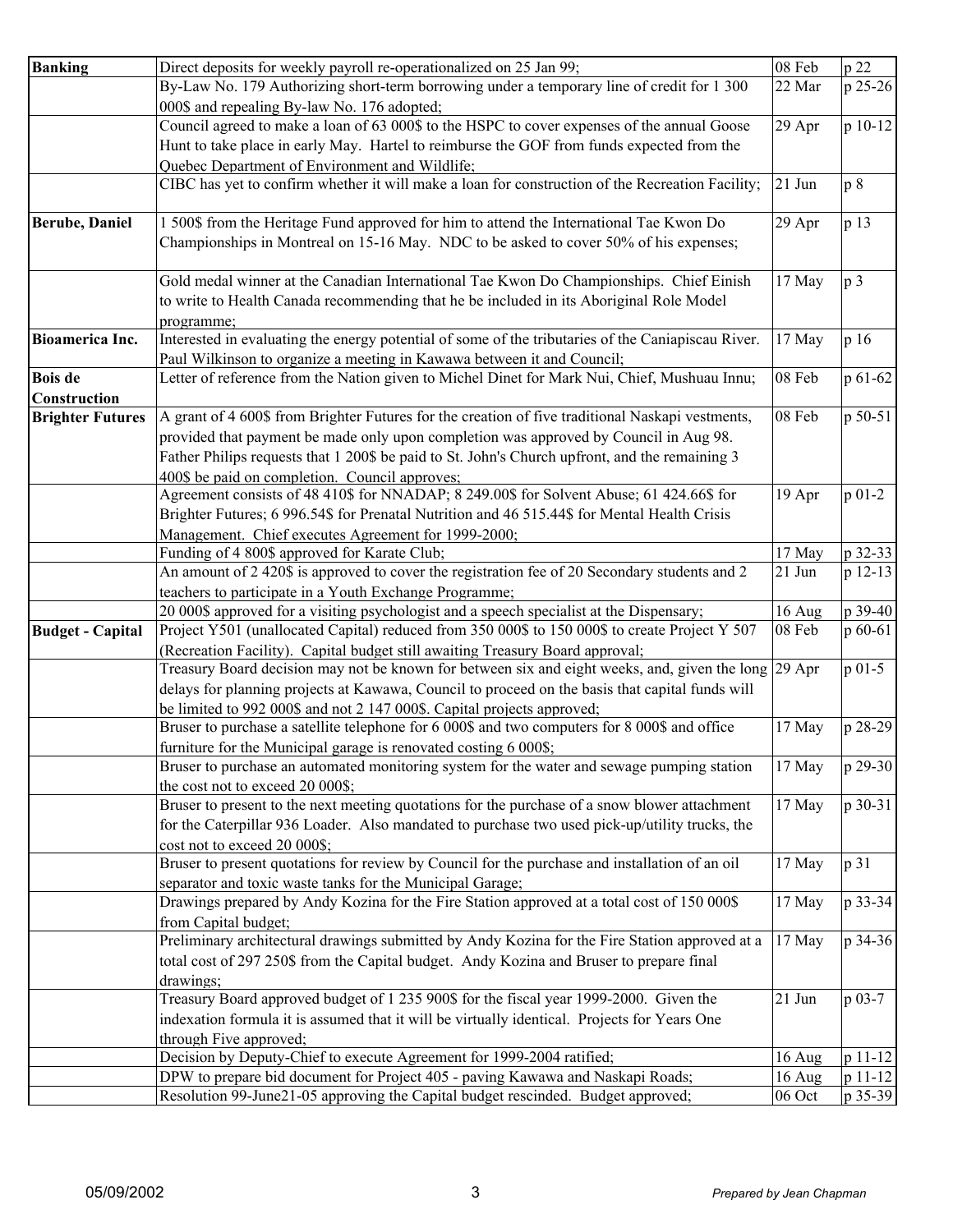| <b>Budget - O&amp;M</b> | PFWAssoc. to coordinate review of the "Naskapi Operations and Maintenance Funding Transfer   08 Feb                 |          | p 17-18 |
|-------------------------|---------------------------------------------------------------------------------------------------------------------|----------|---------|
|                         | Payment Agreement" for 1996-2000 and prepare a synthesis for review by Council prior to the                         |          |         |
|                         | presentation of any position to DIAND;                                                                              |          |         |
|                         | Upon completion of review of O & M Agreement, PFWAssoc. to initiate negotiations with                               | 08 Feb   | p 18-19 |
|                         | DIAND for a successor agreement for the period 1 Apr 2000 to 31 Mar 2005 for review by                              |          |         |
|                         |                                                                                                                     |          |         |
|                         | Council                                                                                                             |          |         |
|                         | Deficit is 188 677\$ for nine months to 31 Dec 98.                                                                  | 08 Feb   | p 21    |
|                         | Budget for period ending 31 Jan tabled. Overspend of 125 922\$ and the deficit is 131 030\$;                        | 22 Mar   | p 19-20 |
|                         | Version 1 of the 1999-2000 budget tabled. Total revenue is estimated at 3 771 142\$ an increase                     | 22 Mar   | p 20-22 |
|                         | of 7.5% over the previous fiscal year. Total expenses estimated at 3 824 571. Deficit will be 53                    |          |         |
|                         | 429\$;                                                                                                              |          |         |
|                         | Financial statement for 12 months tabled. Deficit is 205 000\$.                                                     | 17 May   | p 20    |
|                         | The budgeted amount for deficit reduction is such that the amount for operating and                                 | 17 May   | p 25-26 |
|                         | maintaining the Recreation Facility is reflected more accurately;                                                   |          |         |
|                         | Financial statement for 3 months to 30 June tabled. Deficit is 39 473.85\$;                                         | 16 Aug   | p 35    |
| <b>Budget and</b>       | By-law No. 186 Respecting the Budget and Finance Committee and Repealing By-law No. 159                             | 22 Mar   | p 32-36 |
| Finance                 | adopted. The Housing Maintenance Manager becomes ex-officio Permanent Advisor to the                                |          |         |
| <b>Committee</b>        | Committee;                                                                                                          |          |         |
| <b>By-laws</b>          | No. 176 Authorizing Short-Term Borrowing under a Temporary Bank Line of Credit for 1 600                            | 08 Feb   | p 20-21 |
|                         | 000\$ and Repealing By-law No. 172 adopted;                                                                         |          |         |
|                         | No. 177 Respecting the Naskapi Recreation Committee and Repealing By-law No. 139 adopted; 08 Feb                    |          | p 79-82 |
|                         |                                                                                                                     |          |         |
|                         |                                                                                                                     |          |         |
|                         | No. 131 Respecting Changing the Name of the Band was approved by the Federal cabinet on 4                           | 22 Mar   | p 13    |
|                         | Mar. DIAND to have it published in the Canada Gazette and it will come into effect four weeks                       |          |         |
|                         | after publication;                                                                                                  |          |         |
|                         | No. 178 Respecting the Annual User Charge Rate for the Fiscal Year 1999-2000 adopted. Rate                          | 22 Mar   | p 25    |
|                         | fixed at 8.84\$/square foot of serviced area;                                                                       |          |         |
|                         | No. 179 Authorizing short-term borrowing under a temporary line of credit for 1 300 000\$ and                       | 22 Mar   | p 25-26 |
|                         | repealing By-law No. 176 adopted                                                                                    |          |         |
|                         | No. 180 Respecting Honoraria of Chief Philip Einish and Repealing By-law No. 149; fixes                             | 22 Mar   | p 30    |
|                         | honoraria at 659.30\$/week;                                                                                         |          |         |
|                         | No. 181 Respecting Honoraria of Councilor Joe Guanish and Repealing By-law No. 150; fixes                           | 22 Mar   | p 30    |
|                         | honoraria at 351.36\$/week;                                                                                         |          |         |
|                         | No. 182 Respecting Honoraria of Councilor Willie Mameanskum and Repealing By-law No.                                | 22 Mar   | p 30    |
|                         | 151; fixes honoraria at 351.36\$/week;                                                                              |          |         |
|                         | No. 183 Respecting Honoraria of Councillor Isaac Pien and Repealing By-law No. 152; fixes                           | 22 Mar   | p 30    |
|                         |                                                                                                                     |          |         |
|                         | honoraria at 351.36\$/week;<br>No. 184 Respecting Honoraria of Councillor Jacob Mameanskum and Repealing By-law No. |          |         |
|                         |                                                                                                                     | 22 Mar   | p 31    |
|                         | 153; fixes honoraria at 351.36\$/week;                                                                              |          |         |
|                         | No. 185 Respecting Honoraria of Councillor James Pien and Repealing By-law No. 156; fixes                           | 22 Mar   | p 31    |
|                         | honoraria at 596.16\$/week;                                                                                         |          |         |
|                         | No. 186 Respecting the Budget and Finance Committee and Repealing By-law No. 159 adopted; 22 Mar                    |          | p 32-36 |
|                         |                                                                                                                     |          |         |
|                         | No. 187 Authorizing short-term borrowing under a temporary bank line of credit for 1 300 000\$                      | 16 Aug   | p 28-29 |
|                         | and repealing by-law No. 179;                                                                                       |          |         |
|                         | No. 155 Respecting the Personnel Committee to be amended by Paul Renzoni so that Council                            | 16 Aug   | p 30-31 |
|                         | can instruct the Committee to invite resource persons to Meetings;                                                  |          |         |
|                         | No. 188 Respecting a Long-term Loan of 274 165\$ for Phase XIV of the Naskapi Housing                               | 06 Oct   | p 9-13  |
|                         | Programme adopted;                                                                                                  |          |         |
| <b>CANDO</b>            | Naskapi Imuun nominated Council for the CANDO Economic Developer of the Year Award                                  | 06 Oct   | p 26-27 |
|                         | because it sponsored the Housing Database 1.0. Chief and Jean Chapman to attend the award                           |          |         |
|                         |                                                                                                                     |          |         |
|                         | cememony in Halifax from 21-23 Oct;                                                                                 |          |         |
| Canoe                   | Bruce Willett's proposal to access 49 000\$ from Brighter Futures for a canoe counselling trip                      | 17 May   | p 58-59 |
| <b>Counselling Trip</b> | rejected;                                                                                                           |          |         |
| Caribou                 | Hunters, trimmers, headers/leggers, skinners, gut-sled operator, maintenance workers, cook, and                     | $08$ Feb | p 29-31 |
|                         | their stand-bys selected;                                                                                           |          |         |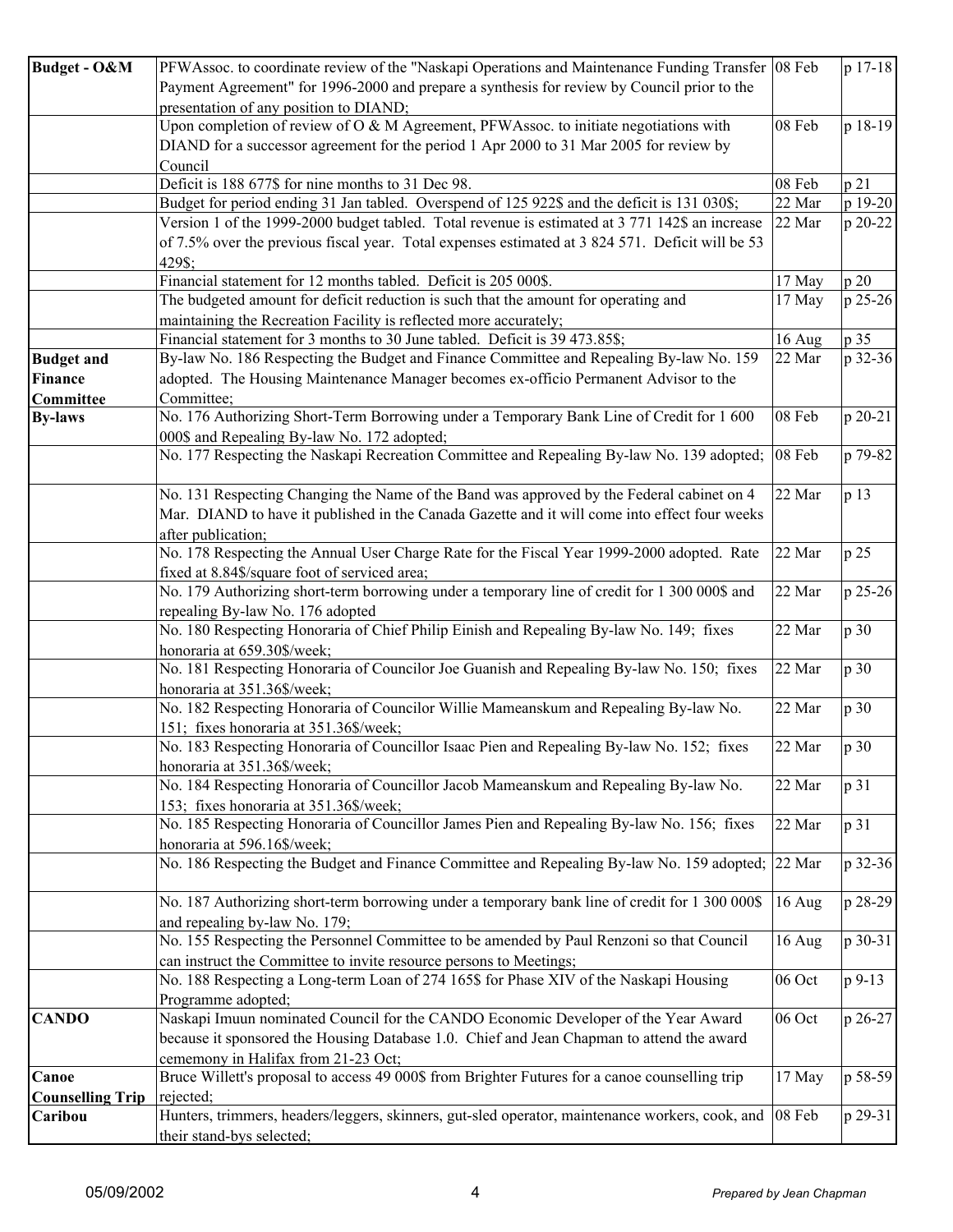|                                     | Personnel Policy not applicable to employees assigned to the commercial hunt. Tom Beaudoin,                                                                                                            | 08 Feb | p 31-32 |
|-------------------------------------|--------------------------------------------------------------------------------------------------------------------------------------------------------------------------------------------------------|--------|---------|
|                                     | Operations Manager, authorized to dismiss any worker who jeopardises the success of the hunt;                                                                                                          |        |         |
|                                     | Harvest scheduled to commence in Mar 99 for four to six weeks conditional upon snow cover,                                                                                                             | 08 Feb | p 26-27 |
|                                     | temperatures and a sufficient number of caribou within a 100-mile radius of Schefferville;                                                                                                             |        |         |
|                                     | Negotiations with Desmond von Teichman, President, Grandview Farms, for one-year sale                                                                                                                  | 08 Feb | p 27    |
|                                     | agreement for the purchase of meat still in progress. Negotiations also underway with Makivik                                                                                                          |        |         |
|                                     | and Inuvialuit re. prevailing price and profit margins;                                                                                                                                                |        |         |
|                                     | Exploring possibility of selling commercially harvested caribou to Montagnais Band of Uashat                                                                                                           | 08 Feb | p 28    |
|                                     | and Maliotenam, and to other Aboriginal communities on Lower North Shore. Johnny                                                                                                                       |        |         |
|                                     | Mameamskum to meet with representatives of the Bands in question;                                                                                                                                      |        |         |
|                                     | Operating costs estimated at 430 000\$ tabled. To be taken from Job Creation Strategy budget;                                                                                                          | 08 Feb | p 28-29 |
|                                     | Due to insufficient numbers of caribou the Winter harvest postponed. PFWAssoc. to inform all                                                                                                           | 22 Mar | p 06    |
|                                     | concerned;                                                                                                                                                                                             |        |         |
|                                     | Category III land Request to construct a log cabin, 20" x 36" in dimension on Category III land to serve as a base<br>for her proposed adventure tourism company approved. Paul Renzoni to inform KRG; | 17 May | p 79-80 |
| <b>CEDO</b>                         | Balgovind Pande to access funding to offset developmental cost of HMD.                                                                                                                                 | 22 Mar | p 50-53 |
|                                     | Budget of 1 750\$ approved for the provision of secretariat services; 28 700\$ approved to develop 17 May<br>HMD; 525\$ for cost overrun incurred by Johnny Mameamskum to develop Ecolure;             |        | p 55-56 |
|                                     | CEDO instructed to limit support to potential entrepreneurs due to the detrimental effect it has                                                                                                       | 17 May | p 60-62 |
|                                     | on the long-term development of Naskapi entrepreneurs, and the cost to the Band for the                                                                                                                |        |         |
|                                     | Facilitator to discharge those duties;                                                                                                                                                                 |        |         |
| <b>Central Quebec</b>               | Paul Renzoni to write to negotiate a contract for 7 500\$3season for snow clearance at JSMS with 08 Feb                                                                                                |        | 8 Feb p |
| <b>School Board</b>                 | the Central Quebec School Board;                                                                                                                                                                       |        | 54      |
| <b>Centre Local de</b>              | Paul Renzoni to make his recommendation to Council whether or not the Nation should                                                                                                                    | 29 Apr | p 12    |
| Developpement                       | continue to be a member;                                                                                                                                                                               |        |         |
|                                     | Council agrees to pay the annual membership fee of 2 500\$;                                                                                                                                            | 17 May | p 27-28 |
| <b>CESO Aboriginal</b>              | Training programme for potential directors of the CLSC provided by CESO cancelled due to<br>lack of interest by Naskapis;                                                                              | 08 Feb | p 68-69 |
| <b>Services</b><br><b>Childcare</b> | Following budget redistribution exercise, 3 772.38\$ of additional funds available to the                                                                                                              | 08 Feb | p 32-33 |
| <b>Services</b>                     | Naskapis. It is applied to the deficit of 4 448\$ incurred in the Summer of 1998;                                                                                                                      |        |         |
| Chittspattio,<br><b>Tamar</b>       | Six-month leave of absence refused; 10 weeks leave of absence from 8 Feb approved;                                                                                                                     | 08 Feb | p 77-78 |
|                                     | Sold household furnishings in mid-December, and no rent is being paid on House 102. Housing                                                                                                            | 08 Feb | p 84-85 |
|                                     | Officer instructed to initiate proceedings contemplated in "Involuntary Termination of Lease" as                                                                                                       |        |         |
|                                     | she is in default of Section 13 of the Nation's lease;                                                                                                                                                 |        |         |
|                                     | Tamar Chittspattio expected to return to work on 10 May failing which her employment as a                                                                                                              | 29 Apr | p 12    |
|                                     | Band Employee will be terminated;                                                                                                                                                                      |        |         |
|                                     | Employment terminated effective 28 Apr 99 pursuant to Section F "Resignation" of the Nation's                                                                                                          | 17 May | p 62-63 |
|                                     | Personnel Policy;                                                                                                                                                                                      |        |         |
| <b>CMHC</b>                         | Project Operating Agreement, Subsidy Commitment Letter Schedule "C" and Loan Commitment 06 Oct                                                                                                         |        | p 8     |
|                                     | Letter between CMHC and the Nation executed by Chief and Deputy-Chief;                                                                                                                                 |        |         |
| <b>Cold Comfort</b>                 | Programme received 6 500\$ from DIAND's reinvestment strategies;                                                                                                                                       | 08 Feb | p 40-41 |
| Committees -                        | Council decides that it can remove members from all its Committees for cause. Jean Chapman                                                                                                             | 22 Mar | p 15-16 |
| General                             | to draft amendments to by-laws constituting Committees for review by Council;                                                                                                                          |        |         |
|                                     | Paul Renzoni to determine membership on committees and if terms have expired, to arrange for<br>elections to the those Committees at the Annual General Meeting scheduled for 21 Jly 1999;             | 29 Apr | p 11    |
| $CAP -$                             | Installation delayed due to inadequate telecommunications infrastructure provided by Télébec.                                                                                                          | 08 Feb | p 49    |
| <b>Community</b>                    | Industry Canada will not withdraw contribution of 30 000\$ in light of the foregoing. Télébec                                                                                                          |        |         |
| <b>Access</b>                       | maintains that it is upgrading some of its equipment that will result in broader bandwidth thus                                                                                                        |        |         |
| Programme                           | enabling access to the Internet at reasonable speeds:                                                                                                                                                  |        |         |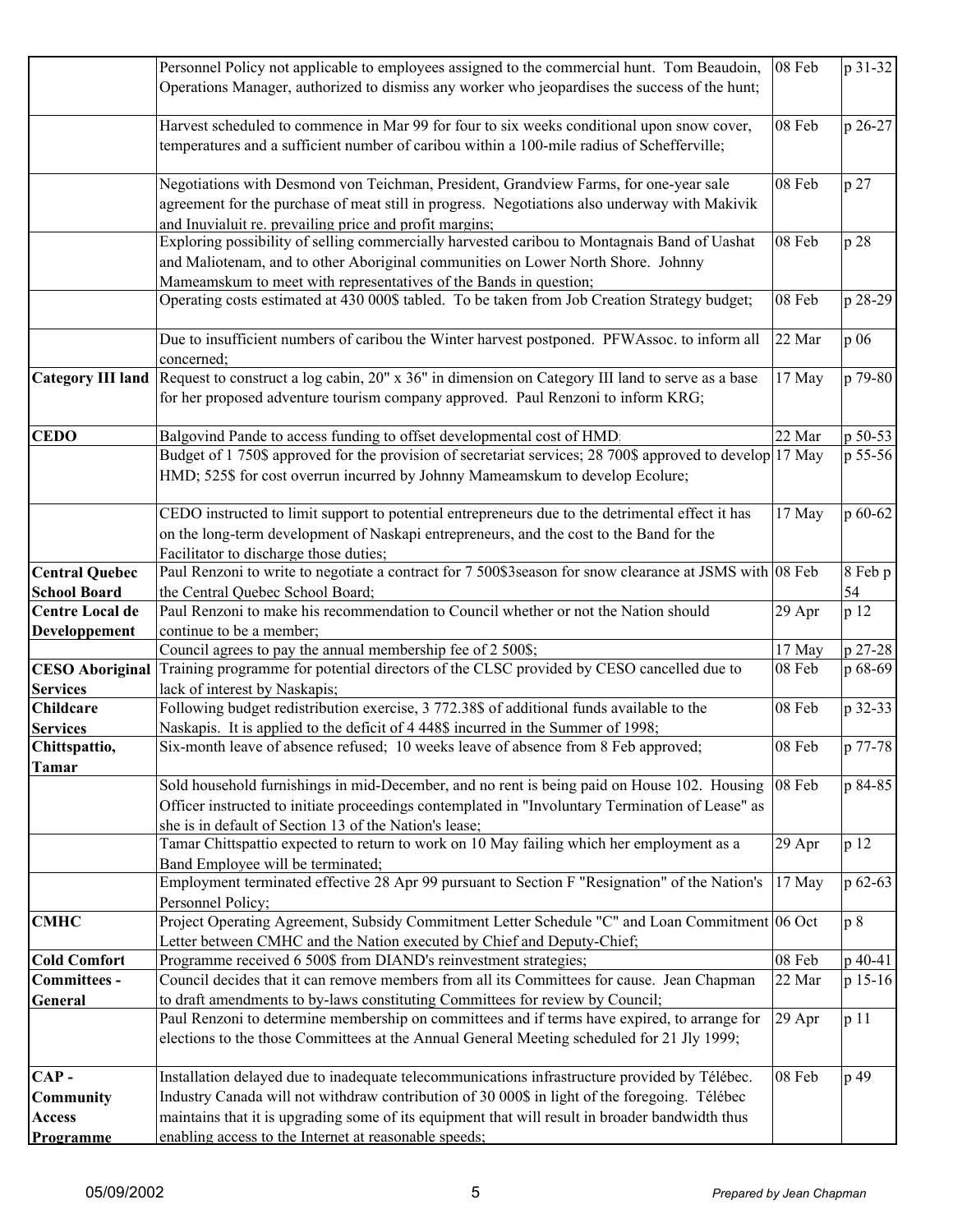| <b>Conferences</b>   | Johnny Mameamskum to get more information on Native self-government conference being                   | 22 Mar   | p 04      |
|----------------------|--------------------------------------------------------------------------------------------------------|----------|-----------|
|                      | planned by Salteaux First Nation, Saskatchewan in late May 1999;                                       |          |           |
|                      | 13th National Conference on Native Education in Winnipeg from 26-30 Apr to be attended by              | 16 Apr   | $p 01-2$  |
|                      | James Pien at a cost of 4 082.76\$;                                                                    |          |           |
| <b>CRD</b> - Conseil | CRD willing to hold public consultation in Kawawa to discuss its five-year regional strategic          | 08 Feb   | p 96      |
| Regional de          | plan. Council's says that, while it does not feel it needs to be involved in CRD's planning            |          |           |
|                      | Developpement de initiatives, it would like to be briefed from time to time;                           |          |           |
| la Cote-Nord         |                                                                                                        |          |           |
| Conservation         | Letter being drafted by Cree lawyer to MEW requesting recruitment of Naskapis, Crees and               | 08 Feb   | p 08      |
| <b>Officers</b>      | Inuit;                                                                                                 |          |           |
|                      | Letter prepared by Crees' lawyer, Peter Hutchins, circulated in Feb. The Inuit and Cree decided        | 17 May   | p 06-7    |
|                      | not to co-sign. A letter to Minister Guy Chevrette concerning the Nation's Treaty Rights under         |          |           |
|                      | Paragraph 15.10.2 of the NEQA executed by the Chief;                                                   |          |           |
|                      | Grant to Naskapi Landholding Corporation of 4 300\$ to cover operating costs for its Legal             | 08 Feb   | $73 - 74$ |
|                      | Advisor and General Advisor for the period 1 Jan to 31 Mar 99 approved. A further grant of 12          |          |           |
|                      | 800\$ is for the same purpose for the period 1 Apr 99 to 31 Mar 2000;                                  |          |           |
| <b>Consultants</b>   | James Pien's allegation that Paul Wilkinson hired three Naskapis to work at the Wastewater             | 08 Feb   | p 57-58   |
|                      | Treatment Facility discussed, refuted, and Chief Philip to execute letters that are reviewed and       |          |           |
|                      | approved by at least one knowledgeable person other than the author;                                   |          |           |
|                      | Martin Desorsiers' health no longer permits him to provide advisory services on the contract to        | 08 Feb   | p 66-67   |
|                      | maintain Schefferville Airport. His contract will be terminated even if Transport Canada               |          |           |
|                      | extends its contract with the Nation. PFWAssoc to oversee the activities required on the airport       |          |           |
|                      | contract, and Bruser to access budget of 8 000\$ in honoraria and 1 800\$ in expenses to do the        |          |           |
|                      | work previously undertaken by Martin Desrosiers;                                                       |          |           |
|                      |                                                                                                        |          |           |
|                      | Jeremy Jenkins mandated to prepare rough sketches for a bowling alley as part of the Recreation 22 Mar |          | p 22-23   |
|                      | Facility;                                                                                              |          |           |
|                      | Andy Kozina mandated to prepare detailed drawings for the renovation to the interior of the            | 22 Mar   | p 23-24   |
|                      | Municipal Garage in conformity with project Y101 of the Nation's Capital budget; Bruser to             |          |           |
|                      | submit to Andy Kozina a budget for the preparation of the structural, mechanical and electrical        |          |           |
|                      | drawings, and to give confirmation of its authority to issue drawings stamped by a professional        |          |           |
|                      | engineer:                                                                                              |          |           |
|                      | Andy Kozina mandated to prepare two design options for Y102 (fire station). Bruser to submit           | 22 Mar   | p 24      |
|                      | to Andy Kozina a budget for the preparation of the structural, mechanical and electrical               |          |           |
|                      | drawings, and to give confirmation of its authority to issue drawings stamped by a professional        |          |           |
|                      | engineer:                                                                                              |          |           |
|                      | The same contract negotiated with 355328 Canada Inc., now doing business under the name of             | 22 Mar   | p 28      |
|                      | Bruser & Associates Inc., approved for 1999-2000;                                                      |          |           |
|                      | Johnny Mameamskum raises concern over Jeremy Jenkins' qualifications as an architect. Chief            | 17 May   | p 39-40   |
|                      | to write to Jeremy Jenkins informing him that Council would prefer to have a registered                |          |           |
|                      | architect design all buildings in Kawawa. Jeremy Jenkins to inform Council by 1 Jun whether            |          |           |
|                      | he intends to acquire such registration, and the timeframe within which he could acquire it or         |          |           |
|                      | else Council will cease to use his services;                                                           |          |           |
|                      | A letter sent to Jeremy Jenkins reconfirming the Nation's desire to have a registered architect        | $10$ Jun | $p 01-2$  |
|                      | design all buildings in Kawawa, and to inform him that the Nation will start using the services        |          |           |
|                      | of a registered architect until such time as he obtains his registrations, after which it will review  |          |           |
|                      | the matter;                                                                                            |          |           |
|                      | Letter sent to Jeremy Jenkins respecting the transfer of ownership of the design "Drawings and         | 21 Jun   | p 08-9    |
|                      | Specifications for 1998 Housing - Phase XIII for the Naskapi Band of Quebec in the Town of             |          |           |
|                      | Kawawachikamach, Quebec" dated 19 Jun 1998;                                                            |          |           |
|                      | Confirmation given to Jeremy Jenkins that he has the right to use his Phase XIII drawings.             | $13$ Jly | $p 01-2$  |
|                      | Council expresses its appreciation of the contribution that Jeremy Jenkins has made to the             |          |           |
|                      | growth and development of the Nation over the past twenty years;                                       |          |           |
|                      | 13 136\$ spent on architectural drawings by Jeremy Jenkins for maisonettes to be charged               | $13$ Jly | p 14-16   |
|                      | elsewhere than to Elders' housing;                                                                     |          |           |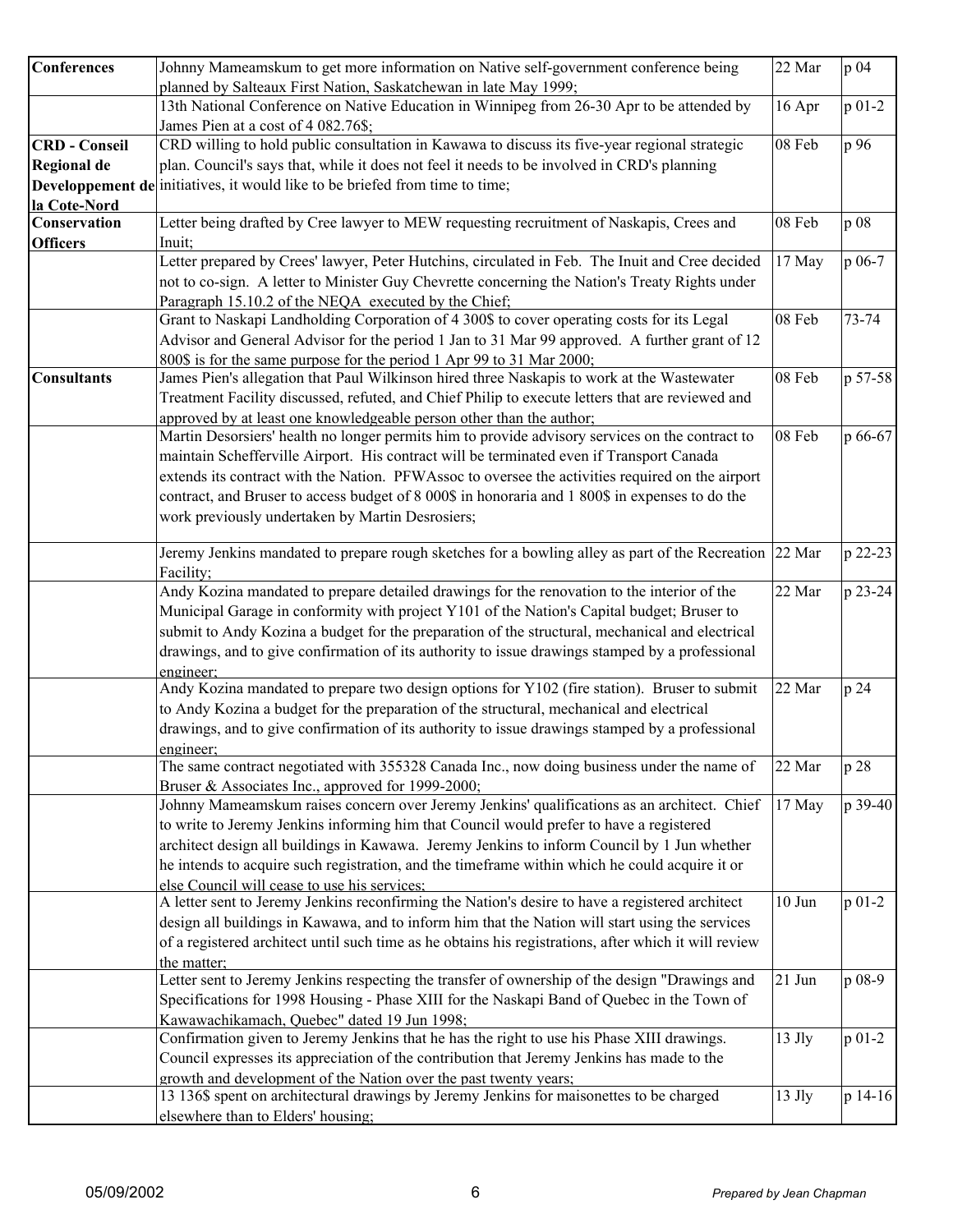|                            | Jeremy Jenkins assured that he has the right to use his designs for Phase XIII and Council                                                                                  | $15$ Jly | $p 1-2$    |
|----------------------------|-----------------------------------------------------------------------------------------------------------------------------------------------------------------------------|----------|------------|
|                            | expresses its appreciation of the contribution that he has made over the years to the growth and                                                                            |          |            |
|                            | development of the Nation;                                                                                                                                                  |          |            |
| <b>Corelo Inc</b>          | Quebec's Health and Social Services has determined that Corelo Inc. never owned the Old                                                                                     | 08 Feb   | p 87-90    |
|                            | Dispensary and the Nurses' Residence. The Nation and Corelo agree to annul the registration of                                                                              |          |            |
|                            | documents registered on the assumption that Corelo was the owner. Documents signed by                                                                                       |          |            |
|                            | Chief:                                                                                                                                                                      |          |            |
| Council                    | James Pien said he has difficulties arranging transportation to the Nation's office;                                                                                        | 08 Feb   | p 08       |
|                            | Jacob Mameanskum asks for salary increase. On receipt of Operations Manual from                                                                                             | 08 Feb   | p 12       |
|                            | Enviroconseil Council will be in a better position to respond to request;                                                                                                   |          |            |
|                            | James Pien's allegation that Paul Wilkinson hired three Naskapis to work at the Wastewater                                                                                  | 08 Feb   | p 57-58    |
|                            | Treatment Facility discussed, refuted, and Chief Philip to execute letters that are reviewed and                                                                            |          |            |
|                            | approved by at least one knowledgeable person other than the author;                                                                                                        |          |            |
|                            | Johnny Mameamskum to purchase briefcases for Chief and Council and for Office Employees                                                                                     | 08 Feb   | p 98       |
|                            | from "Government - General Contingency Budget" the cost not to exceed 750\$;                                                                                                |          |            |
|                            | AFN General Assembly scheduled to be held in Montreal from 6-8 Apr. Chief and Isaac Pien to 22 Mar                                                                          |          | $p 01-2$   |
|                            | represent the Nation;                                                                                                                                                       |          |            |
|                            | Honoraria fixed at 659.30\$/week for Chief, 596.16\$/week for Administrative Councillor, and                                                                                | 22 Mar   | p 30-31    |
|                            | 351.36\$/week for all other Councillors. Refer to By-laws No.180-185 above;                                                                                                 |          |            |
|                            | 13th National Conference on Native Education in Winnipeg from 26-30 Apr to be attended by                                                                                   | 16 Apr   | p 01-2     |
|                            | James Pien at a cost of 4 082.76\$;<br>Chiefs' General Assembly scheduled for 15-17 Jun in Sept-Iles. Chief Einish to represent the                                         |          |            |
|                            |                                                                                                                                                                             | 17 May   | p 22       |
|                            | Nation;<br>James Pien asks if he is eligible for funds to renovate his home under the "Residential                                                                          | 17 May   | p 78       |
|                            | Rehabilitation Programme for Persons with Disabilities". Paul Renzoni will pursue the matter                                                                                |          |            |
|                            | once he is given plans for the proposed renovations which were prepared by Jeremy Jenkins in                                                                                |          |            |
|                            | the mid-1990s;                                                                                                                                                              |          |            |
|                            | The AFN is holding its 20th AGM in Vancouver from 20-23 Jly. Chief to attend;                                                                                               | 21 Jun   | p 16-17    |
|                            | Chief Einish was absent without valid cause from the meeting with CIBC to discuss financing                                                                                 | 13 Jly   | p 05-6     |
|                            | for the Recreation Facility. He is to pay 2 248.93\$ to the Nation in full from his honoraria.                                                                              |          |            |
|                            | Hartel to monitor the reimbursement and to report to Council;                                                                                                               |          |            |
|                            | Johnny Mameamskum to report whether 1 600\$ represents the cost of a missed flight by James                                                                                 | $13$ Jly | p 06-7     |
|                            | Pien in relation to the 13th National Conference on Native Education, held in Winnipeg from 26-                                                                             |          |            |
|                            | 30 Apr 99, and if so, what amount, if any, should be reimbursed to the Nation;                                                                                              |          |            |
|                            |                                                                                                                                                                             |          |            |
|                            | Chief Einish to prepare a notice to Electors informing them of the rationale for portfolios, how                                                                            | $13$ Jly | $p_{07-8}$ |
|                            | portfolios are assigned, and recommending that Electors contact the Councillor responsible;                                                                                 |          |            |
|                            |                                                                                                                                                                             |          |            |
|                            | DiPW and HMM to meet James Pien about renovations to his home to facilitate the operation of $\left  06 \right.$ Oct                                                        |          | p 41-42    |
|                            | his wheelchair and to give him more room to practice using his prosthesis;                                                                                                  |          |            |
|                            | Innu Economic Summit planned for 14-15 Oct in Sept-Isle. Chief and Jimmy Pien to represent                                                                                  | 06 Oct   | p 42-43    |
|                            | the Nation;                                                                                                                                                                 |          |            |
| <b>Council Meetings</b>    | Meeting held with MBC on 8 Feb 99. PFA, HN/M, Schefferville Arena, Gravel Pit No. 8                                                                                         | 08 Feb   | p 02-7     |
|                            | discussed                                                                                                                                                                   |          |            |
|                            | Agenda items to be sent to PFWAssoc. ten working days in advance of a Meeting; briefing                                                                                     | 08 Feb   | p 15-17    |
|                            | notes to be sent by electronic mail five working days in advance of meetings, and briefing notes                                                                            |          |            |
|                            | must include a history of the dossier, recommendations accompanied by an evaluation of each                                                                                 |          |            |
|                            | recommendation; draft resolutions; draft letters if appropriate and copies of all relevant                                                                                  |          |            |
|                            | documentation:                                                                                                                                                              |          |            |
|                            | 19 Jly meeting postponed to 16 August;                                                                                                                                      | 21 Jun   | $p_{01-2}$ |
| Cree-Naskapi (of           | Cree-Naskapi Band Expropriation Regulations, JUS-96-306-01 approved and Robin Pratt to                                                                                      | 17 May   | $p 10-11$  |
| Quebec) Act                | convey approval to DIAND once the CRA has also approved it. PFWAssoc to submit a claim to                                                                                   |          |            |
|                            | DIAND for reimbursement of Robin Pratt's costs to prepare the Regulations;<br>Brian Shawana's letter of 1 Feb 99 states that the terms of Commissioners Philip Awashish and | 08 Feb   |            |
| Cree-Naskapi<br>Commission | Robert Kanatewat expired on 3 Nov 98. On 3 Feb 99 the Nation was informed that in fact the                                                                                  |          | p 34       |
|                            | terms expire on 3 Nov 99;                                                                                                                                                   |          |            |
|                            |                                                                                                                                                                             |          |            |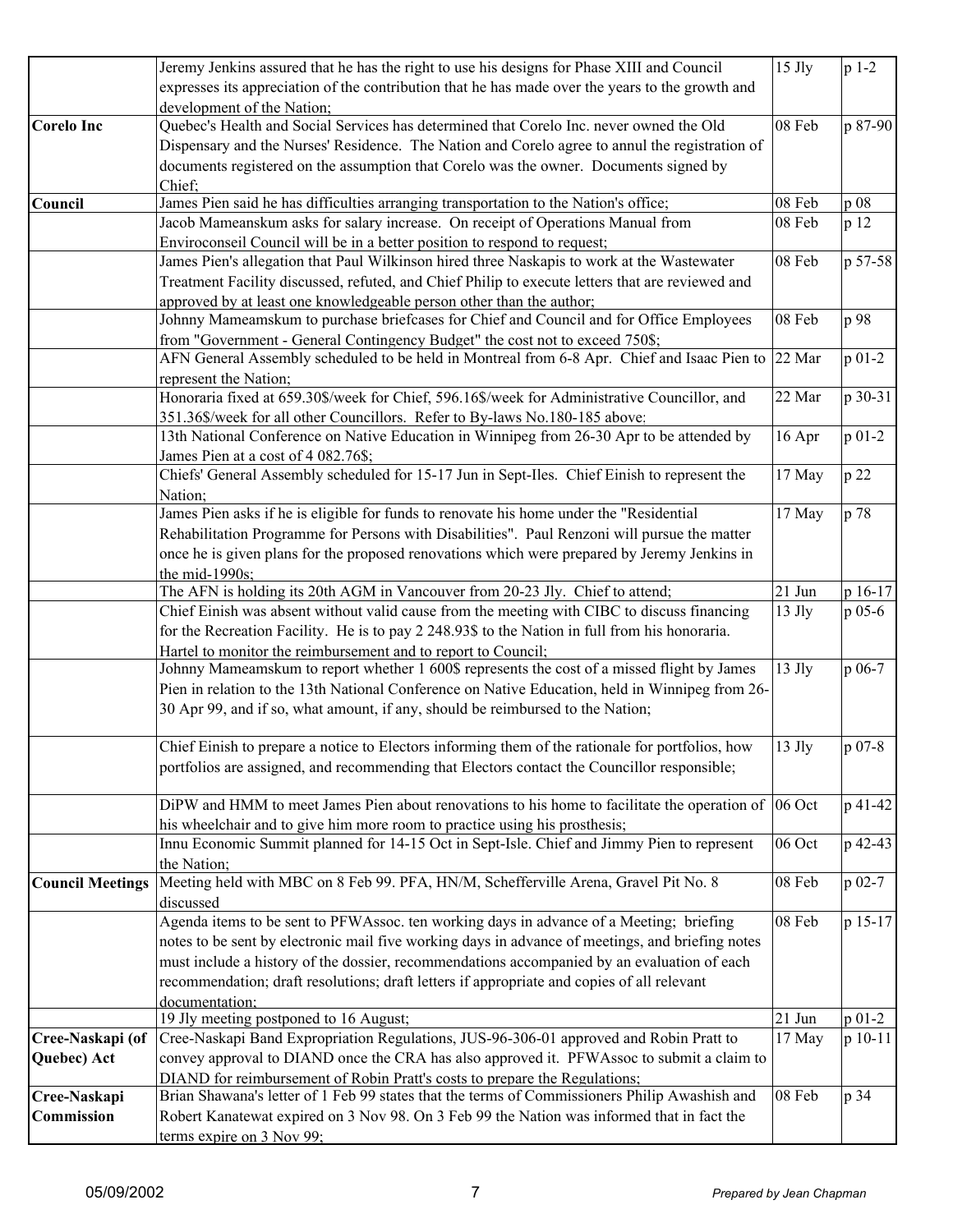|                         | Kitty Tooma asks the Commission if she is eligible to receive funding from the SAP to offset the 08 Feb                                                                 |          | p 34-35        |
|-------------------------|-------------------------------------------------------------------------------------------------------------------------------------------------------------------------|----------|----------------|
|                         | cost of her tuition at Algonquin College. Matter referred to Council by the Commission.                                                                                 |          |                |
|                         | Council refers matter to Elizabeth Mameamskum and if SAP funds cannot be made available,                                                                                |          |                |
|                         | Paul Renzoni to identify other sources of funding such as the Naskapi Education Committee;                                                                              |          |                |
|                         | A petition calling for the demotion of Paul and Willie Mameanskum, the DiPW and the Housing                                                                             | $13$ Jly | p 03-4         |
|                         | Maintenance Manager respectively, is circulating in Kawawa. Robin Pratt to advise Council on                                                                            |          |                |
|                         | petitions and the role of the Cree-Naskapi Commission in addressing complaints from Electors;                                                                           |          |                |
|                         | Biennial Report discussed with Minister, DIAND. Some recommendations have been, or are<br>currently being, addressed by DIAND;                                          | 16 Aug   | p 16           |
|                         | Availability of Mr Richard Saunders to act as Chairman uncertain. Council recommends to                                                                                 | 06 Oct   | p 22-23        |
|                         | DIAND that Robert Kanatewat and Philip Awashish be re-appointed effective 5 Nov;                                                                                        |          |                |
| <b>Crees</b>            | Chief Einish sent congratulatory letters to Ted Moses and Matthew Mukash following their<br>recent election victories;                                                  | 06 Oct   | p <sub>2</sub> |
| <b>Database</b>         | Conference organized by DIAND and HRDC in Winnipeg from 8-9 Apr 99. Conference                                                                                          | 22 Mar   | p 45-46        |
|                         | organizers sent information on the Housing Maintenance and the Rent Collection Databases;                                                                               |          |                |
|                         | Update of activities tabled. Before position of Housing Maintenance Manager is revised or                                                                               | 22 Mar   | p 46-48        |
|                         | abolished, Hartel and Bruser to familiarize themselves with HMD; make recommendations on                                                                                |          |                |
|                         | improving the Purchase Order system to accommodate the HMD so that duplication of labour is                                                                             |          |                |
|                         | eliminated, and to identify areas of improvement for the effective use of the HMD;                                                                                      |          |                |
|                         | Robin Pratt to set up a for-profit company to market HMD; Balgovind Pande to identify a                                                                                 | 22 Mar   | p 50-53        |
|                         | marketing company and access funding from ABC and the CEDO to offset developmental costs;                                                                               |          |                |
|                         | Office Employees to forward all requests for information on HMD to PFWAssoc; Jean Chapman                                                                               |          |                |
|                         | and Balgovind Pande to keep Council informed;                                                                                                                           |          |                |
|                         | Robin Pratt to incorporate a subsidiary of the Nation to market marketing the housing                                                                                   | 17 May   | p 08-9         |
|                         | maintenance and rent collection databases;<br>Expertise Basic Inc. is in the process of modifying the HMD. Funding procured from the                                    | 17 May   | p 73           |
|                         |                                                                                                                                                                         |          |                |
|                         | CEDO. PFWAssoc to apply for additional funding from ABC to offset costs associated with                                                                                 |          |                |
|                         | developing the product and of marketing it to First Nations across Canada;<br>Additional fields added to the HMD assigning repair and maintenance to the Lessor and the | 21 Jun   | p 14           |
|                         | Lessee;                                                                                                                                                                 |          |                |
|                         | ABC contribute 6 000\$ for modifications to HMD, conditional upon the Nation contributing 4                                                                             | 21 Jun   | p 19-20        |
|                         | 000\$. Funding approved;                                                                                                                                                |          |                |
|                         | Naskapi Imuun nominated Council for the CANDO Economic Developer of the Year Award                                                                                      | 06 Oct   | p 26-27        |
|                         | because it sponsored the Housing Database 1.0. Chief and Jean Chapman to attend the award                                                                               |          |                |
|                         | cememony in Halifax from 21-23 Oct;                                                                                                                                     |          |                |
| <b>Deceased Tenants</b> | Arrears of 2 936.65\$ to be charged equally to Annie Chescappio and George Katsimoko, heirs of 16 Aug                                                                   |          | p 03-04        |
|                         | the late Jimmish Katsimoko, the occupant of House 28;                                                                                                                   |          |                |
| <b>DIAND</b>            | Compliance review of Elizabeth Mameamskum conducted by DIAND states that she needs to be 08 Feb                                                                         |          | p 24           |
|                         | more rigorous in performing tasks. Proceedings under Section K.II Dismissal for Incompetence                                                                            |          |                |
|                         | to be initiatiated;<br>Jeff Moore, Director, James Bay Implementation Office, interested in visiting Kawawa. Chief to 08 Feb                                            |          | p 37-38        |
|                         | send him invitation to attend AGM;                                                                                                                                      |          |                |
|                         | Due to reforms in the National Child Benefit Supplement and to savings in the National Income                                                                           | 08 Feb   | p 40-42        |
|                         | Security Programme in 1998-99, 182 000\$ is available to fund projects targeting low-income                                                                             |          |                |
|                         | families and children. Programmes proposed by Marie-Ange Brisson, Sandy Robinson and                                                                                    |          |                |
|                         | Elizabeth Mameamskum approved:                                                                                                                                          |          |                |
|                         | Claim to be made to DIAND for cost overrun and an amount of 8 800\$ to be included for the                                                                              | 08 Feb   | p 58-60        |
|                         | preparation of the operations and maintenance manual by Enviroconseil;                                                                                                  |          |                |
|                         | 70 000\$ made available for Public Health and Safety on 27 Jan 99 as a result of an application<br>made by Paul Wilkinson;                                              | 08 Feb   | p 72-73        |
|                         | Letter sent to DIAND respecting the Nation's claim in and to parts saying that the Minister                                                                             | 08 Feb   | p 74-75        |
|                         | should not be party to any action that prejudices the Nation's claims;                                                                                                  |          |                |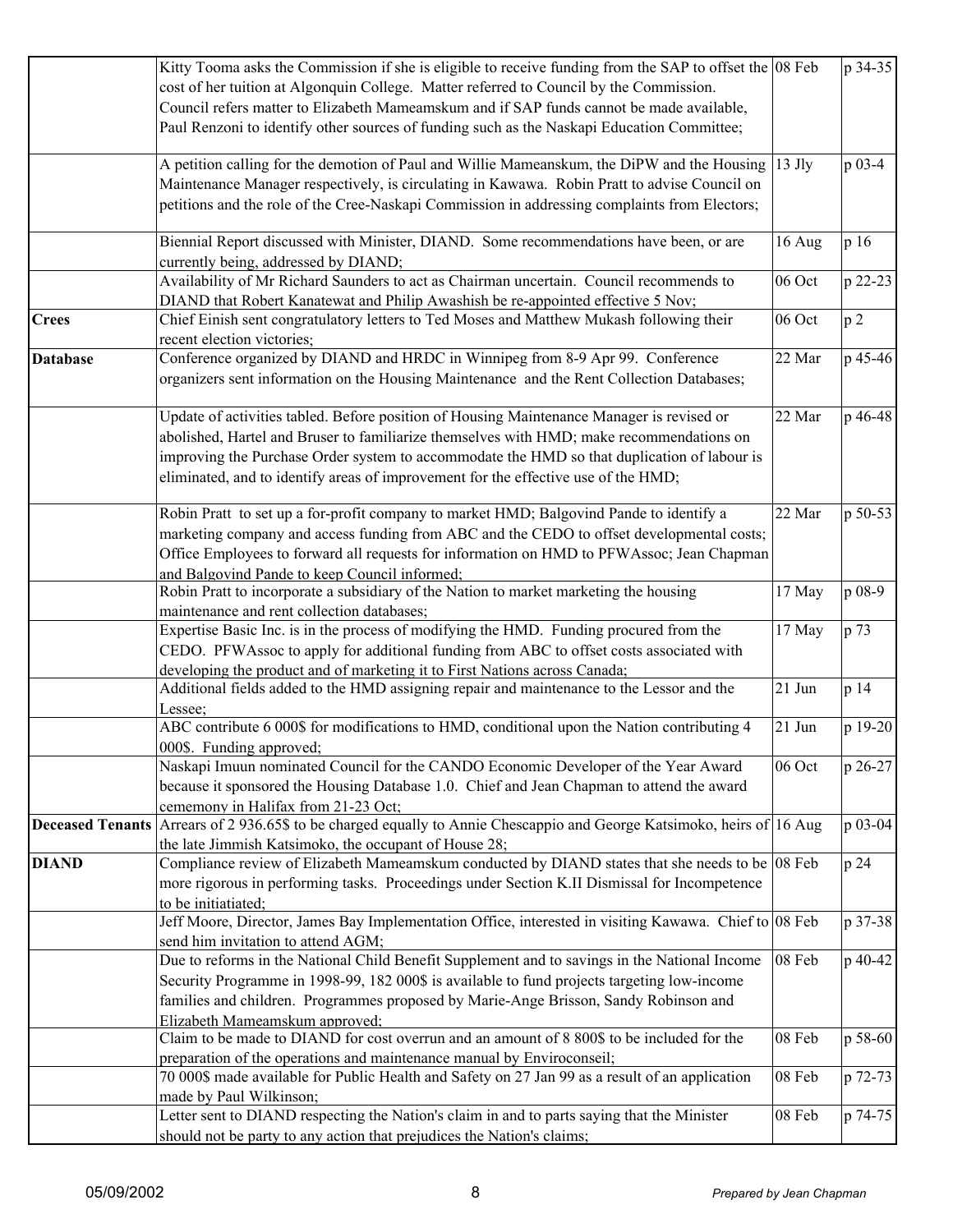|                     | Economic Development conference scheduled for 8-10 Mar to be attended by Johnny                                                                              | 08 Feb | p 97-98    |
|---------------------|--------------------------------------------------------------------------------------------------------------------------------------------------------------|--------|------------|
|                     | Mameamskum and Sampson Einish;                                                                                                                               |        |            |
|                     | At the Aboriginal Committee meeting held on 21 May 98, DIAND agrees to fund study re.                                                                        | 22 Mar | $p_{02-3}$ |
|                     | freight charges, and the possibility of establishing a Native-owned transportation company.                                                                  |        |            |
|                     | Council agrees that M Bernard St-Onge serve as Project Manager for the Freight Rate                                                                          |        |            |
|                     | Comparative Study and that Donald Bherer be retained to undertake the study;                                                                                 |        |            |
|                     | Federal cabinet approves By-law No 131 respecting changing the name of the Band. DIAND to                                                                    | 22 Mar | p 13       |
|                     | have it published in the Canada Gazette. It will come into effect four weeks after publication;                                                              |        |            |
|                     | Cree-Naskapi Band Expropriation Regulations, JUS-96-306-01 approved and Robin Pratt                                                                          | 17 May | p 10-11    |
|                     | mandated to convey approval to DIAND once the CRA has also approved the draft. PFWAssoc                                                                      |        |            |
|                     | to submit a claim to DIAND for reimbursement of Robin Pratt's costs to prepare the Regulations;                                                              |        |            |
|                     | 200 000\$ available from DIAND through its Income Security Demonstration Project to fund                                                                     | 17 May | p 57-58    |
|                     | projects related to low-income families and SAP recipients. Paul Renzoni and Balgovind Pande<br>mandated to prepare a proposal to access funds;              |        |            |
|                     | DIAND's request for confidential information contained in the Report prepared by Consulting                                                                  | 17 May | p 80-81    |
|                     | and Audit Canada refused;                                                                                                                                    |        |            |
|                     | Jean Chapman and Balgovind Pande to submit a proposal to DIAND's Gathering Strength                                                                          | 21 Jun | p 20-21    |
|                     | Initiative for approximately 30 000\$ to develop software for use by the DiPW and D-G to                                                                     |        |            |
|                     | monitor their respective budgets;<br>Biennial Report of the Cree-Naskapi Commission discussed with Minister, DIAND. Some                                     |        | p 16       |
|                     | recommendations have been, or are currently being, addressed by DIAND;                                                                                       | 16 Aug |            |
|                     | Application for funding to DIAND's Gathering Strength Initiative for 30 000\$ approved by                                                                    | 06 Oct | p 15       |
|                     | DIAND;                                                                                                                                                       |        |            |
|                     | DIAND reports indicate that 26 persons who reside off-reserve are receiving SAP benefits.                                                                    | 06 Oct | p 15-16    |
|                     | Johnny Mameamskum and Paul Renzoni to meet DIAND representatives with a view to                                                                              |        |            |
|                     | determining how the administration of the SAP can be improved;<br>Approximately 156 000\$ available for projects targeting low-income families. Projects for | 06 Oct | p 17-18    |
|                     | emergency spaces at Sachidun, a life-skills training and youth camp, orientation for college and                                                             |        |            |
|                     | employability measures for 10 0004, 111 390\$, 5 000\$ and 29 610\$ respectively approved.                                                                   |        |            |
|                     | Balgovind to submit the projects for DIAND's approval;                                                                                                       |        |            |
|                     | All systems inspected by DIAND found to be Y2K compliant. Bruser to review list of equipment 06 Oct                                                          |        | p 19-20    |
|                     | inspected by DIAND; ensure operators of critical infrastructure and building systems are                                                                     |        |            |
|                     | cognisant of how systems work, and have a technician in Kawawa between 29 Dec and 4 Jan;                                                                     |        |            |
|                     | Availability of Mr Richard Saunders to act as Chairman uncertain. Council recommends to                                                                      | 06 Oct | p 22-23    |
|                     | DIAND that Robert Kanatewat and Philip Awashish be re-appointed effective 5 Nov;                                                                             |        |            |
| <b>Dispensary</b>   | Grant of superficie granted to the Centre de sante de l'hematite for the New Dispensary;                                                                     | 08 Feb | p 92       |
|                     | Referendum called to approve the grant of superficie for the dispensary to the Centre de sante de                                                            | 17 May | p 43       |
|                     | sante de l'hematite on 6-8 Apr had less than 25% of the electors present. Rescheduled for 31                                                                 |        |            |
| Dispensary - Old    | May and 1-4 Jun;<br>Robin Pratt thinks it would be prudent to have a letter issued by the Centre de sante de l'hematite 24 Feb                               |        | p 03       |
|                     | confirming that it would never claim ownership of the building and that it acknowledges the                                                                  |        |            |
|                     | Nation's ownership of the old dispensary. The letter was drafted by Robin Pratt and signed by                                                                |        |            |
|                     | Micheline Rioux on behalf of the Centre. Joe Guanish countersigned it on behalf of the Nation;                                                               |        |            |
| <b>Dogs</b>         | Johnny Mameamskum to provide Dr Krysztof Tumanowicz, Veterinarian, with a list of dog                                                                        | 06 Oct | p 6        |
|                     | owners wishing to have their dogs inoculated on 20 Oct. Michael Simard to assist Dr                                                                          |        |            |
|                     | Tumanowicz;                                                                                                                                                  |        |            |
| DPW-                | The Director of Public Works (DiPW) to determine the cost of converting the remainder of the                                                                 | 08 Feb | p 12-13    |
| Department of       | Band's housing stock from oil to electrical heating;                                                                                                         |        |            |
| <b>Public Works</b> |                                                                                                                                                              |        |            |
|                     | Paul Mameanskum instructed to operate loader and grader if no operators are available;                                                                       | 08 Feb | p 46-47    |
|                     | DPW to reject all requests for snowclearing from private citizens;                                                                                           | 08 Feb | p 53       |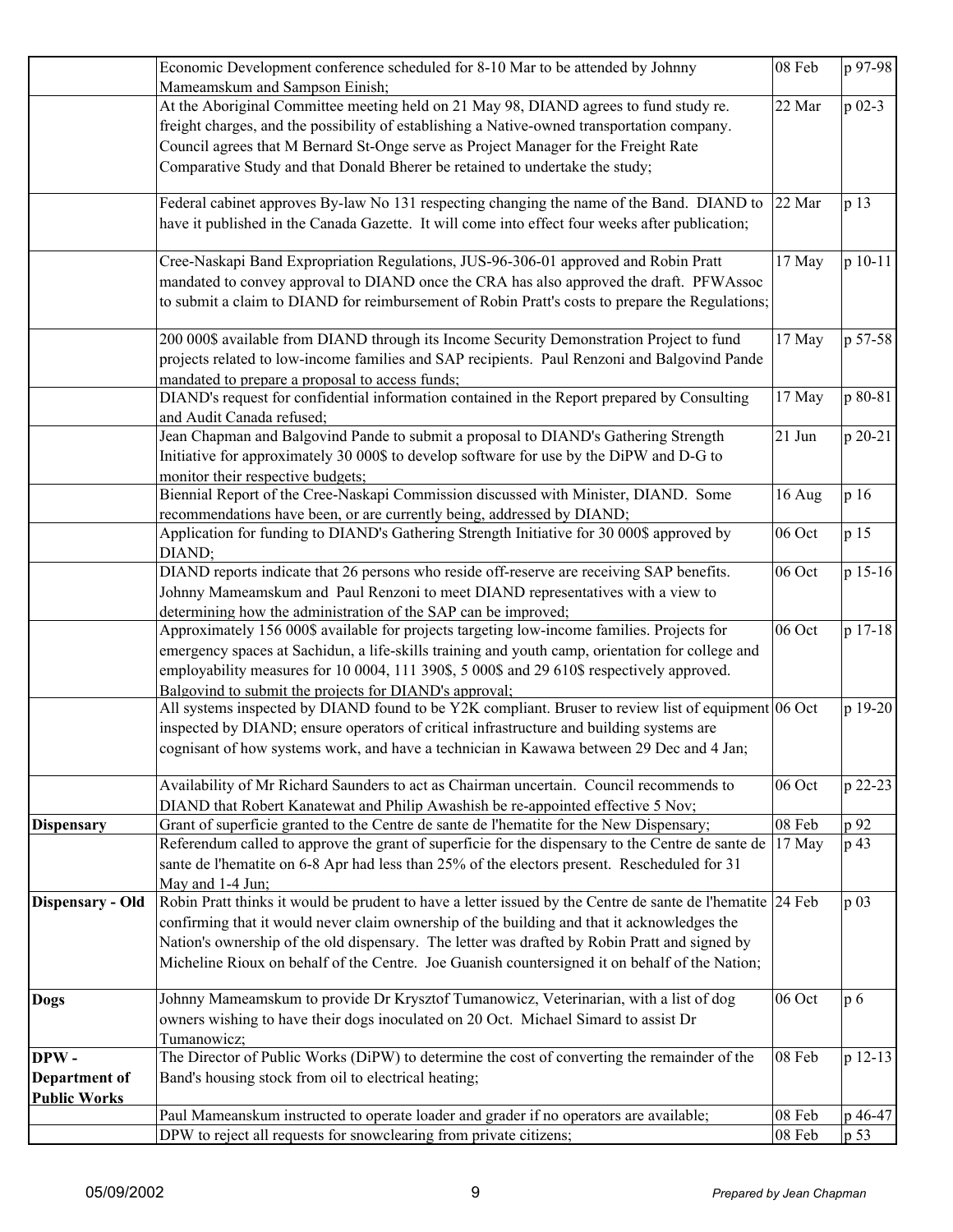|                       | Unclear if frozen gate regulating values occurred as a result of the manholes not being protected 22 Mar |                    | p 06    |
|-----------------------|----------------------------------------------------------------------------------------------------------|--------------------|---------|
|                       | by heated structures, or because the Facility was not operational for 3-4 days in early Feb. DPW         |                    |         |
|                       | instructed to construct two small structures over the manholes to act as insulation. The cost of         |                    |         |
|                       | repairs estimated at between 3 000\$ and 4 000\$;                                                        |                    |         |
|                       | Instructed to post traffic signs at the four junctions of the unnamed road that passes by                | 22 Mar             | p 07-08 |
|                       | Sachidun;                                                                                                |                    |         |
|                       | Sannie Pien and Minnie Mameanskum, painters, met Council. Sampson Einish joined the                      | 22 Mar             | p 19    |
|                       | meeting and refuted allegations that the foregoing were not eligible to apply for employment as          |                    |         |
|                       | painters;                                                                                                |                    |         |
|                       | The same contract negotiated with 355328 Canada Inc., now doing business under the name of               | 22 Mar             | p 28    |
|                       | Bruser & Associates Inc., approved for 1999-2000;                                                        |                    |         |
|                       | System of garbage collection discussed. Job opening to be posted for an operator to work 20              | 22 Mar             | p 36-37 |
|                       | hours per week, on a permanent basis, at a salary of 13.99\$/hour;                                       |                    |         |
|                       | Basement in NDC's head office in Kawawa is flooding. DPW to determine source and extend                  | 22 Mar             | p 44    |
|                       | and make its recommendations to Council;                                                                 |                    |         |
|                       | Bruser to purchase a satellite telephone for 6 000\$ and two computers for 8 000\$ and office            | 17 May             | p 28-29 |
|                       | furniture once the Municipal garage is renovated costing 6 000\$;                                        |                    |         |
|                       | Bruser to present quotations for the purchase and installation of an oil separator and toxic waste       | 17 May             | p 31    |
|                       | tanks for the Municipal Garage;                                                                          |                    |         |
|                       | Manual prepared by Francois Bergeron for the Wastewater Treatment Facility received a limited 17 May     |                    | p 38    |
|                       | review by Paul Wilkinson. Users of the Manual to forward their comments to the DiPW who                  |                    |         |
|                       | shall forward comments to Francois Bergeron;                                                             |                    |         |
|                       | DiPW to order material for two Model A houses;                                                           | $10$ Jun           | p 04    |
|                       | DPW to purchase one dump truck and two pick-ups (Project Y104) the amount not to exceed                  | 21 Jun             | p 07-08 |
|                       | 100 000\$                                                                                                |                    |         |
|                       | Moses Swappie hired as the Foreman on Phase XIV Housing;                                                 | 21 Jun             | p 24    |
|                       | DiPw excluded from meetings of Personnel Committee. Chief to inform the Personnel                        | 21 Jun             | p 24-25 |
|                       | Committee that if it continues the practice, Committee will be dissolve. Paul Renzoni to revise          |                    |         |
|                       | By-Law No. 141 creating the Personnel Committee to reflect that the DiPW and the D-G are                 |                    |         |
|                       | voting members of the Committee;                                                                         |                    |         |
|                       | A budget of 9 415\$ allocated from the NLMB for Tony Battcock to instruct a programme for                | 23 Jun             | p 04    |
|                       | plasterers in Jly for 5 weeks;                                                                           |                    |         |
|                       | A petition calling for the demotion of Paul and Willie Mameanskum, the DiPW and the Housing              | $13$ Jly           | p 03-04 |
|                       | Maintenance Manager respectively, is circulating in Kawawa. Robin Pratt to advise Council on             |                    |         |
|                       | petitions and the role of the Cree-Naskapi Commission in addressing complaints from the                  |                    |         |
|                       | Electors:                                                                                                |                    |         |
|                       | DiPW to inform Mark Sandy that he is responsible for paying the cost to connect his proposed             | $13$ Jly           | p 18-19 |
|                       | Small Engine Repair Shop to the service lines the estimated cost being 2 019\$;                          |                    |         |
|                       | Police trailer to be relocated to the Industrial Sector. The DiPW instructed to inform Walter            | 13 Jly             | p 18-19 |
|                       | Pascher that the cost of the relocation is 2 545\$;                                                      |                    |         |
|                       | Stéphane Picard to conduct an evaluation of the mechanics at a cost not to exceed 7 500\$.               | 13 Jly             | p 20    |
|                       | Bruser to oversee the administration of the evaluation;                                                  |                    |         |
|                       | Report from Stephane Picard evaluating mechanics tabled. To submit proposal for training                 | 06 Oct             | p 33    |
|                       | mechanics;                                                                                               |                    |         |
|                       | DiPW to assist Jimmy James to prepare a budget for clearing the Caribou Trail;                           | 06 Oct             | p 43-44 |
| <b>Drop-In Centre</b> | Programe received 26 630\$ from DIAND's reinvestment strategies;                                         | $08\ \mathrm{Feb}$ | p 40-41 |
| <b>Duberco</b>        | Rental of fee of 150\$/month to be charged to persons wishing to rent space on the Nation's              | 08 Feb             | p 55    |
|                       | telecommunications tower. Balgovind Pande to inform the Naskapi Police Force, Hotel Royal                |                    |         |
|                       | and Duberco of the foregoing;                                                                            |                    |         |
| <b>Ecolure</b>        | CEDO allocated 2 975\$ in May for preparing the Business Plan and Marketing study. Total                 | 17 May             | p 56    |
|                       | cost of activities is 14 000\$ and 10 500\$ from ABC. Johnny Mameamskum's contribution has               |                    |         |
|                       | been 525\$. Additional grant of 240\$ approved to offset cost overrun incurred by Johnny                 |                    |         |
|                       | Mameanskum. The balance is being funded by the National Research Council;                                |                    |         |
|                       |                                                                                                          |                    |         |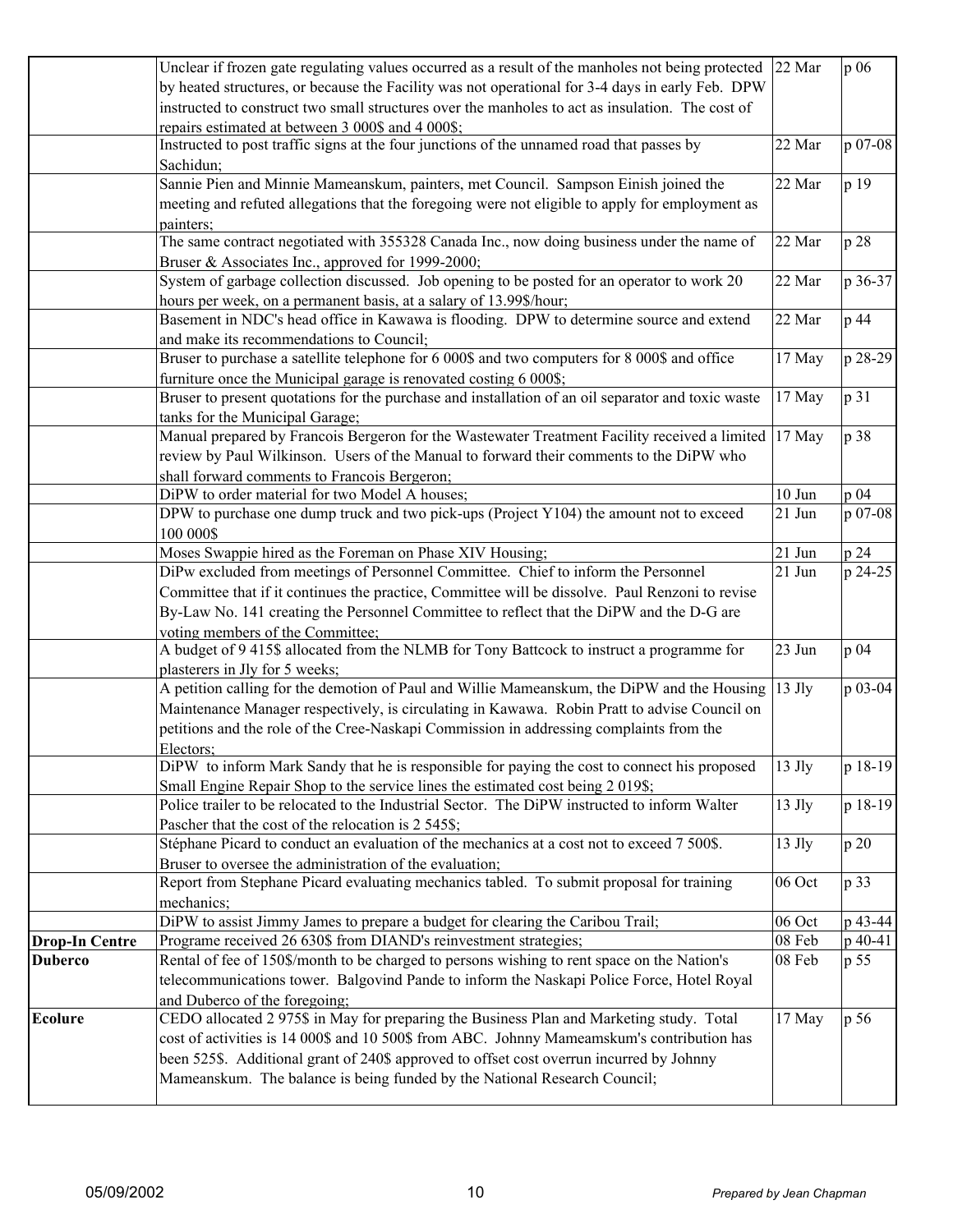| <b>Education</b>      | Kitty Tooma asks the Cree-Naskapi Commission if she is eligible to receive funding from the                                                    | 08 Feb   | p 34-35 |
|-----------------------|------------------------------------------------------------------------------------------------------------------------------------------------|----------|---------|
| Committee             | SAP to offset the cost of her tuition at Algonquin College. Matter referred to Council by the                                                  |          |         |
|                       | Commission. Council refers matter to Elizabeth Mameamskum and if SAP funds cannot be                                                           |          |         |
|                       |                                                                                                                                                |          |         |
|                       | made available, Paul Renzoni to identify other sources of funding such as the NEC;                                                             |          |         |
|                       | 13th National Conference on Native Education in Winnipeg from 26-30 Apr to be attended by                                                      | 16 Apr   | p 01-02 |
|                       | James Pien at a cost of 4 082.76\$;                                                                                                            |          |         |
| Einish, Andrew        | Requests reinstatement to his former position as permanent Municipal Employee. Invited to bid                                                  | 08 Feb   | p 42    |
|                       | on plumbing contract by the Housing Maintenance Manager;                                                                                       |          |         |
|                       | Requests that he be permitted to enroll in a plumber training course. Asked to contact NLMB;                                                   | 16 Aug   | p 41    |
| Einish, Benjamin      | Loader operator training approved. It will be taken at le Centre de Formation en Quipement                                                     | 31 Mar   | p 02-03 |
|                       | Lourd Inc. in Vanier, Qc, for three weeks at a cost of 8 925\$;                                                                                |          |         |
| Einish, Daniel        | Excavator Operator Training approved at le Centre de Formation en Equipement Lourd Inc.,                                                       | 31 Mar   | p 03    |
|                       | Vanier, Qc, commencing on 3 May for three weeks, at a total cost of 26 775\$;                                                                  |          |         |
| Einish, Louis         | Louis Einish's request for repairs to siding referred to HMM;                                                                                  | 06 Oct   | p 41    |
| <b>Einish, Noat</b>   | Apt 207's tenant, Noat Einish, asked permission that Emily Guanish sublet for an unspecified                                                   | 08 Feb   | p 83-84 |
|                       | duration. Noat Einish found negligent under the conditions of the lease as she permitted the                                                   |          |         |
|                       | running out of fuel resulting in pipes bursting and damage to the apartment. HMM to send her                                                   |          |         |
|                       | an invoice for repairs, and if it is not paid in full by 30 Jun the lease will be terminated. Council                                          |          |         |
|                       | approved a six-month sublet to Emily Guanish:                                                                                                  |          |         |
| <b>Einish, Thomas</b> | Approval granted to attend Special Constable - Basic Training Programme in Nicolet from 14                                                     | 08 Feb   | p 45-46 |
|                       | Feb for nine weeks. Training allowance is 300\$/week;                                                                                          |          |         |
|                       | Confirmation received from Nicolet that he will be readmitted to the Institute and that he                                                     | 08 Feb   | p 67-68 |
|                       | execute a Statement of Personal Commitment;                                                                                                    |          |         |
| <b>Elders</b>         | David Brighten and Jeremy Jenkins ask if any factors which led to their recommendation that                                                    | 29 Apr   | p 05-06 |
|                       | only three Elders' homes be constructed in Summer 1999 have changed. Willie Mameanskum                                                         |          |         |
|                       | mandated to cost repairs of homes vacated by Elders. Paul Renzoni to determine source of                                                       |          |         |
|                       | funding for repairs;                                                                                                                           |          |         |
|                       | Funding of 500 000\$ approved from the First Nation Housing Initiative to be spent on Elders'                                                  | 17 May   | p 64-68 |
|                       | housing, an Elder being Naskapis 65 years or older. No rent to be charged and Elders will be                                                   |          |         |
|                       | responsible for their energy costs;                                                                                                            |          |         |
|                       | Members of the Elders' Group wish to discuss with Council a plan of their activities, but since                                                | 17 May   | p 82    |
|                       | all members are not available at the present time it sought Council's support for their goals                                                  |          |         |
|                       | which are to pass on to young Naskapis the experience of Elders with respect to language,                                                      |          |         |
|                       | customs, culture and traditions. Chief Einish confirmed that Council was indeed supportive of                                                  |          |         |
|                       | those goals:                                                                                                                                   |          |         |
|                       | John Shecanapish requests that sand be transported to the site where the teaching lodge will be                                                | 21 Jun   | p 02    |
|                       | built for "Ancient Paths, New Trails";                                                                                                         |          |         |
|                       | Sylvestre Tooma and Tommy Einish reported missing on Iron Arm Lake on 17 Jun. Police and                                                       | 21 Jun   | p 25-26 |
|                       | Deputy Chief chartered an aircraft to locate them and efforts were successful. The cost of the                                                 |          |         |
|                       | charter, 650\$ is to be accessed from the Heritage Fund;<br>David and Susan Swappie, John and Kitty Einish, Nottie Mokoush and Sylvestre Tooma | 16 Aug   | p 13-14 |
|                       | interested in moving into maisonettes;                                                                                                         |          |         |
|                       | M-A Brisson's request that a ramp be built for House 47 referred to HMM;                                                                       | 06 Oct   | p 39    |
| <b>Electors</b>       | NDC feels it has no contribution to make on Section 11. JSMS to set up meeting between NDC,                                                    | 08 Feb   | p 69-70 |
|                       | NEC, the Band and the Electors to formulate a common list of demands;                                                                          |          |         |
|                       | Electors' Meeting called for 6 May to explain the Capital and the O & M budgets for the fiscal                                                 | 17 May   | p 19    |
|                       | year;                                                                                                                                          |          |         |
|                       | A petition calling for the demotion of Paul and Willie Mameanskum, the DiPW and the Housing                                                    | $13$ Jly | p 03-4  |
|                       | Maintenance Manager respectively, is circulating in Kawawa. Robin Pratt to advise Council on                                                   |          |         |
|                       | petitions and the role of the Cree-Naskapi Commission in addressing complaints from the                                                        |          |         |
|                       | Electors:                                                                                                                                      |          |         |
|                       | Chief to prepare a notice to Electors informing them of the rationale for portfolios, to whom they $ 13 \text{ Jly}$                           |          | p 06-7  |
|                       | are assigned, and recommending that Electors contact the Councillor responsible;                                                               |          |         |
|                       |                                                                                                                                                |          |         |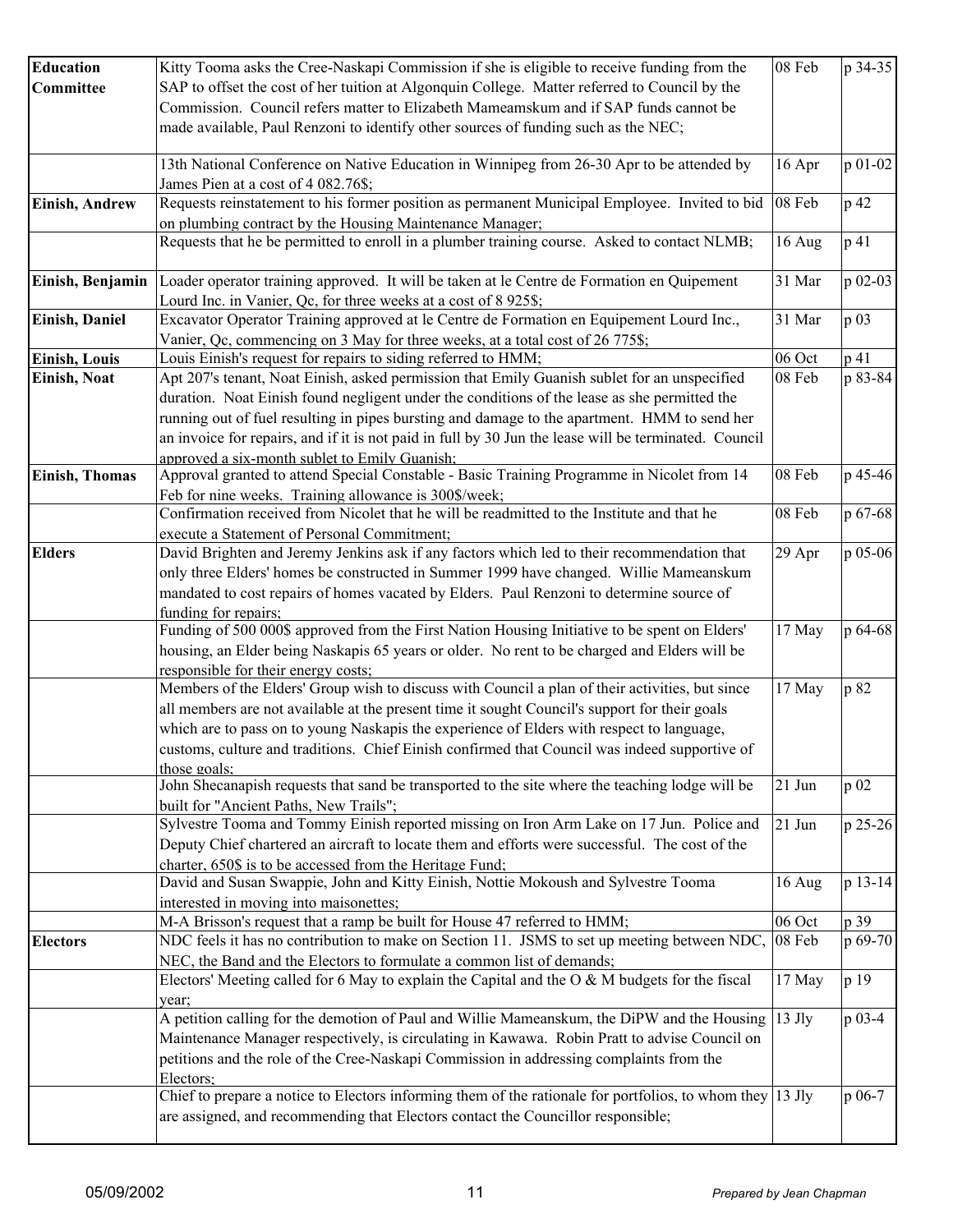| refused:<br>Annika Vachon's request for employment to be handled by Paul Renzoni in collaboration with<br>29 Apr<br>p 14<br>Elizabeth Mameamskum;<br>Ray Rich's request for employment dated 1 Mar to be acknowledged and he is to be sent a job<br>22 Mar<br>p 02<br>application form by Sampson Einish;<br>Requests from Noah and Richard Tooma referred to Sampson Einish;<br>06 Oct<br>p 44<br>p 44-45<br>Sampson Einish reports that he has over 100 job applications and that people are complaining<br>06 Oct<br>because they have not been hired. Chief to respond to Sampson Einish to the effect that Council<br>is doing its utmost to create employment at Kawawa;<br>Upon receipt of an operations and maintenance manual for the Wastewater Treatment Plant,<br>08 Feb<br>p 12<br>Enviroconseil<br>Council will be in a better position to respond to Jacob Mameanskum's request for a pay<br>increase;<br>Claim to be made to DIAND for cost overrun and an amount of 8 800\$ to be included for the<br>08 Feb<br>preparation of the operations and maintenance manual by Enviroconseil;<br>Backup resulted in flooding of several basements. Services de Gestion Naskapi inc. to assume<br>08 Feb<br>p 75<br>responsibility for 4 300\$ for the cost of correcting the backup. Enviroconseil to conclude<br>arrangements with Services de Gestion Naskapi inc.<br>To sample effluent from the Plan to check whether it meets the standards established by By-law<br>16 Aug<br>No. 158;<br>Due to leave Kawawa on 7 May. Expenses for a community feast and gift to be accessed from<br><b>Father Phillips</b><br>29 Apr<br>G/L 4189 Government Contingency;<br>Audited statements tabled. Accumulated deficit is 1 341 084\$. Statements approved;<br>p 37<br>Financial<br>16 Aug<br><b>Statements</b><br>Andy Kozina mandated to prepare two design options for Y102 (fire station). Bruser to submit<br>22 Mar<br>p 24<br><b>Fire Station</b><br>to Andy Kozina a budget for the preparation of the structural, mechanical and electrical<br>drawings, and to give confirmation of its authority to issue drawings stamped by a professional<br>engineer:<br>Preliminary architectural drawings submitted by Andy Kozina approved at a total cost of 297<br>17 May<br>250\$ from the Capital budget. Andy Kozina and Bruser to prepare final drawings;<br>Final drawings and specifications approved;<br>13 Jly<br>Status report on the fire station provided by Andy Kozina with reference to training and<br>06 Oct<br>employment, schedule and preliminary budget. Decision on revised budget deferred;<br>A Naskapi inheriting a firearm as traditional property would have no special exemption from the 08 Feb<br><b>Firearms Act</b><br>licensing and registration provisions of the Act;<br>Memo from Robin Pratt provides a plain language explanation of legislation;<br>22 Mar<br>Naomi Einish's apt 207 had a fire on 15 Jan started by children playing with matches. Repairs<br>08 Feb<br><b>Fire-fighting</b><br>p 13<br>estimated at 2 000\$ to be accessed from HMM budget. Insurance claim will not be filed;<br>A contribution of 500\$ approved for repairing the school in Kangigsualujjuaq damaged in the<br>08 Feb<br>p 22<br>Funding -<br>avalanche that occurred on 1 Jan 99;<br><b>Requests</b><br>Request for funding for 8 Secondary IV and V students to visit New York City in late Mar 99 for 08 Feb<br>one week, the total cost estimated at 21 000\$ refused;<br>The late George Guanish's family's request for 1 650\$ from the Heritage Fund for a headstone is<br>p 84<br>17 May<br>approved.<br>Sylvestre Tooma and Tommy Einish reported missing on Iron Arm Lake on 17 Jun. Police and<br>21 Jun<br>Deputy Chief chartered a plan to locate them and efforts were successful. The cost of the<br>charter, 650\$ is to be accessed from the Heritage Fund;<br>Request from Michael Sandy for the Nation to co-sign a loan to purchase a vehicle refused;<br>21 Jun<br>p 28<br>20 Naskapis will participate in a two-week Pentecostal Pilgrimage to Mistissini from 2-5 Jly.<br>23 Jun<br>p 05-6<br>Request for 1 000\$ approved;<br>Hartel mandated to transfer from the Heritage Fund an amount of 5 000\$ to NDC's Charitable<br>22 Mar<br><b>Funerals</b><br>p 44-45<br>Fund in order to minimize administration; | Employment -    | Andrew Einish requests reinstatment to his former position as the Nation's plumber. Request | 08 Feb | p 42 |
|------------------------------------------------------------------------------------------------------------------------------------------------------------------------------------------------------------------------------------------------------------------------------------------------------------------------------------------------------------------------------------------------------------------------------------------------------------------------------------------------------------------------------------------------------------------------------------------------------------------------------------------------------------------------------------------------------------------------------------------------------------------------------------------------------------------------------------------------------------------------------------------------------------------------------------------------------------------------------------------------------------------------------------------------------------------------------------------------------------------------------------------------------------------------------------------------------------------------------------------------------------------------------------------------------------------------------------------------------------------------------------------------------------------------------------------------------------------------------------------------------------------------------------------------------------------------------------------------------------------------------------------------------------------------------------------------------------------------------------------------------------------------------------------------------------------------------------------------------------------------------------------------------------------------------------------------------------------------------------------------------------------------------------------------------------------------------------------------------------------------------------------------------------------------------------------------------------------------------------------------------------------------------------------------------------------------------------------------------------------------------------------------------------------------------------------------------------------------------------------------------------------------------------------------------------------------------------------------------------------------------------------------------------------------------------------------------------------------------------------------------------------------------------------------------------------------------------------------------------------------------------------------------------------------------------------------------------------------------------------------------------------------------------------------------------------------------------------------------------------------------------------------------------------------------------------------------------------------------------------------------------------------------------------------------------------------------------------------------------------------------------------------------------------------------------------------------------------------------------------------------------------------------------------------------------------------------------------------------------------------------------------------------------------------------------------------------------------------------------------------------------------------------------------------------------------------------------------------------------------------------------------------------------------------------------------------------------------------------------------------------------------------------------------------------------------------------------------------------------------------------------------------------------------------------------------------------------------------------------------------------------------------------------------------------------------------------------------------------------------------------|-----------------|---------------------------------------------------------------------------------------------|--------|------|
| p 58-60<br>p 14-15<br>p 14-15<br>p 12-13<br>p 28-29<br>p 93-95                                                                                                                                                                                                                                                                                                                                                                                                                                                                                                                                                                                                                                                                                                                                                                                                                                                                                                                                                                                                                                                                                                                                                                                                                                                                                                                                                                                                                                                                                                                                                                                                                                                                                                                                                                                                                                                                                                                                                                                                                                                                                                                                                                                                                                                                                                                                                                                                                                                                                                                                                                                                                                                                                                                                                                                                                                                                                                                                                                                                                                                                                                                                                                                                                                                                                                                                                                                                                                                                                                                                                                                                                                                                                                                                                                                                                                                                                                                                                                                                                                                                                                                                                                                                                                                                                                               | <b>Requests</b> |                                                                                             |        |      |
|                                                                                                                                                                                                                                                                                                                                                                                                                                                                                                                                                                                                                                                                                                                                                                                                                                                                                                                                                                                                                                                                                                                                                                                                                                                                                                                                                                                                                                                                                                                                                                                                                                                                                                                                                                                                                                                                                                                                                                                                                                                                                                                                                                                                                                                                                                                                                                                                                                                                                                                                                                                                                                                                                                                                                                                                                                                                                                                                                                                                                                                                                                                                                                                                                                                                                                                                                                                                                                                                                                                                                                                                                                                                                                                                                                                                                                                                                                                                                                                                                                                                                                                                                                                                                                                                                                                                                                              |                 |                                                                                             |        |      |
|                                                                                                                                                                                                                                                                                                                                                                                                                                                                                                                                                                                                                                                                                                                                                                                                                                                                                                                                                                                                                                                                                                                                                                                                                                                                                                                                                                                                                                                                                                                                                                                                                                                                                                                                                                                                                                                                                                                                                                                                                                                                                                                                                                                                                                                                                                                                                                                                                                                                                                                                                                                                                                                                                                                                                                                                                                                                                                                                                                                                                                                                                                                                                                                                                                                                                                                                                                                                                                                                                                                                                                                                                                                                                                                                                                                                                                                                                                                                                                                                                                                                                                                                                                                                                                                                                                                                                                              |                 |                                                                                             |        |      |
|                                                                                                                                                                                                                                                                                                                                                                                                                                                                                                                                                                                                                                                                                                                                                                                                                                                                                                                                                                                                                                                                                                                                                                                                                                                                                                                                                                                                                                                                                                                                                                                                                                                                                                                                                                                                                                                                                                                                                                                                                                                                                                                                                                                                                                                                                                                                                                                                                                                                                                                                                                                                                                                                                                                                                                                                                                                                                                                                                                                                                                                                                                                                                                                                                                                                                                                                                                                                                                                                                                                                                                                                                                                                                                                                                                                                                                                                                                                                                                                                                                                                                                                                                                                                                                                                                                                                                                              |                 |                                                                                             |        |      |
|                                                                                                                                                                                                                                                                                                                                                                                                                                                                                                                                                                                                                                                                                                                                                                                                                                                                                                                                                                                                                                                                                                                                                                                                                                                                                                                                                                                                                                                                                                                                                                                                                                                                                                                                                                                                                                                                                                                                                                                                                                                                                                                                                                                                                                                                                                                                                                                                                                                                                                                                                                                                                                                                                                                                                                                                                                                                                                                                                                                                                                                                                                                                                                                                                                                                                                                                                                                                                                                                                                                                                                                                                                                                                                                                                                                                                                                                                                                                                                                                                                                                                                                                                                                                                                                                                                                                                                              |                 |                                                                                             |        |      |
| p 34-36<br>p 10-13                                                                                                                                                                                                                                                                                                                                                                                                                                                                                                                                                                                                                                                                                                                                                                                                                                                                                                                                                                                                                                                                                                                                                                                                                                                                                                                                                                                                                                                                                                                                                                                                                                                                                                                                                                                                                                                                                                                                                                                                                                                                                                                                                                                                                                                                                                                                                                                                                                                                                                                                                                                                                                                                                                                                                                                                                                                                                                                                                                                                                                                                                                                                                                                                                                                                                                                                                                                                                                                                                                                                                                                                                                                                                                                                                                                                                                                                                                                                                                                                                                                                                                                                                                                                                                                                                                                                                           |                 |                                                                                             |        |      |
|                                                                                                                                                                                                                                                                                                                                                                                                                                                                                                                                                                                                                                                                                                                                                                                                                                                                                                                                                                                                                                                                                                                                                                                                                                                                                                                                                                                                                                                                                                                                                                                                                                                                                                                                                                                                                                                                                                                                                                                                                                                                                                                                                                                                                                                                                                                                                                                                                                                                                                                                                                                                                                                                                                                                                                                                                                                                                                                                                                                                                                                                                                                                                                                                                                                                                                                                                                                                                                                                                                                                                                                                                                                                                                                                                                                                                                                                                                                                                                                                                                                                                                                                                                                                                                                                                                                                                                              |                 |                                                                                             |        |      |
|                                                                                                                                                                                                                                                                                                                                                                                                                                                                                                                                                                                                                                                                                                                                                                                                                                                                                                                                                                                                                                                                                                                                                                                                                                                                                                                                                                                                                                                                                                                                                                                                                                                                                                                                                                                                                                                                                                                                                                                                                                                                                                                                                                                                                                                                                                                                                                                                                                                                                                                                                                                                                                                                                                                                                                                                                                                                                                                                                                                                                                                                                                                                                                                                                                                                                                                                                                                                                                                                                                                                                                                                                                                                                                                                                                                                                                                                                                                                                                                                                                                                                                                                                                                                                                                                                                                                                                              |                 |                                                                                             |        |      |
|                                                                                                                                                                                                                                                                                                                                                                                                                                                                                                                                                                                                                                                                                                                                                                                                                                                                                                                                                                                                                                                                                                                                                                                                                                                                                                                                                                                                                                                                                                                                                                                                                                                                                                                                                                                                                                                                                                                                                                                                                                                                                                                                                                                                                                                                                                                                                                                                                                                                                                                                                                                                                                                                                                                                                                                                                                                                                                                                                                                                                                                                                                                                                                                                                                                                                                                                                                                                                                                                                                                                                                                                                                                                                                                                                                                                                                                                                                                                                                                                                                                                                                                                                                                                                                                                                                                                                                              |                 |                                                                                             |        |      |
|                                                                                                                                                                                                                                                                                                                                                                                                                                                                                                                                                                                                                                                                                                                                                                                                                                                                                                                                                                                                                                                                                                                                                                                                                                                                                                                                                                                                                                                                                                                                                                                                                                                                                                                                                                                                                                                                                                                                                                                                                                                                                                                                                                                                                                                                                                                                                                                                                                                                                                                                                                                                                                                                                                                                                                                                                                                                                                                                                                                                                                                                                                                                                                                                                                                                                                                                                                                                                                                                                                                                                                                                                                                                                                                                                                                                                                                                                                                                                                                                                                                                                                                                                                                                                                                                                                                                                                              |                 |                                                                                             |        |      |
|                                                                                                                                                                                                                                                                                                                                                                                                                                                                                                                                                                                                                                                                                                                                                                                                                                                                                                                                                                                                                                                                                                                                                                                                                                                                                                                                                                                                                                                                                                                                                                                                                                                                                                                                                                                                                                                                                                                                                                                                                                                                                                                                                                                                                                                                                                                                                                                                                                                                                                                                                                                                                                                                                                                                                                                                                                                                                                                                                                                                                                                                                                                                                                                                                                                                                                                                                                                                                                                                                                                                                                                                                                                                                                                                                                                                                                                                                                                                                                                                                                                                                                                                                                                                                                                                                                                                                                              |                 |                                                                                             |        |      |
|                                                                                                                                                                                                                                                                                                                                                                                                                                                                                                                                                                                                                                                                                                                                                                                                                                                                                                                                                                                                                                                                                                                                                                                                                                                                                                                                                                                                                                                                                                                                                                                                                                                                                                                                                                                                                                                                                                                                                                                                                                                                                                                                                                                                                                                                                                                                                                                                                                                                                                                                                                                                                                                                                                                                                                                                                                                                                                                                                                                                                                                                                                                                                                                                                                                                                                                                                                                                                                                                                                                                                                                                                                                                                                                                                                                                                                                                                                                                                                                                                                                                                                                                                                                                                                                                                                                                                                              |                 |                                                                                             |        |      |
|                                                                                                                                                                                                                                                                                                                                                                                                                                                                                                                                                                                                                                                                                                                                                                                                                                                                                                                                                                                                                                                                                                                                                                                                                                                                                                                                                                                                                                                                                                                                                                                                                                                                                                                                                                                                                                                                                                                                                                                                                                                                                                                                                                                                                                                                                                                                                                                                                                                                                                                                                                                                                                                                                                                                                                                                                                                                                                                                                                                                                                                                                                                                                                                                                                                                                                                                                                                                                                                                                                                                                                                                                                                                                                                                                                                                                                                                                                                                                                                                                                                                                                                                                                                                                                                                                                                                                                              |                 |                                                                                             |        |      |
|                                                                                                                                                                                                                                                                                                                                                                                                                                                                                                                                                                                                                                                                                                                                                                                                                                                                                                                                                                                                                                                                                                                                                                                                                                                                                                                                                                                                                                                                                                                                                                                                                                                                                                                                                                                                                                                                                                                                                                                                                                                                                                                                                                                                                                                                                                                                                                                                                                                                                                                                                                                                                                                                                                                                                                                                                                                                                                                                                                                                                                                                                                                                                                                                                                                                                                                                                                                                                                                                                                                                                                                                                                                                                                                                                                                                                                                                                                                                                                                                                                                                                                                                                                                                                                                                                                                                                                              |                 |                                                                                             |        |      |
|                                                                                                                                                                                                                                                                                                                                                                                                                                                                                                                                                                                                                                                                                                                                                                                                                                                                                                                                                                                                                                                                                                                                                                                                                                                                                                                                                                                                                                                                                                                                                                                                                                                                                                                                                                                                                                                                                                                                                                                                                                                                                                                                                                                                                                                                                                                                                                                                                                                                                                                                                                                                                                                                                                                                                                                                                                                                                                                                                                                                                                                                                                                                                                                                                                                                                                                                                                                                                                                                                                                                                                                                                                                                                                                                                                                                                                                                                                                                                                                                                                                                                                                                                                                                                                                                                                                                                                              |                 |                                                                                             |        |      |
|                                                                                                                                                                                                                                                                                                                                                                                                                                                                                                                                                                                                                                                                                                                                                                                                                                                                                                                                                                                                                                                                                                                                                                                                                                                                                                                                                                                                                                                                                                                                                                                                                                                                                                                                                                                                                                                                                                                                                                                                                                                                                                                                                                                                                                                                                                                                                                                                                                                                                                                                                                                                                                                                                                                                                                                                                                                                                                                                                                                                                                                                                                                                                                                                                                                                                                                                                                                                                                                                                                                                                                                                                                                                                                                                                                                                                                                                                                                                                                                                                                                                                                                                                                                                                                                                                                                                                                              |                 |                                                                                             |        |      |
|                                                                                                                                                                                                                                                                                                                                                                                                                                                                                                                                                                                                                                                                                                                                                                                                                                                                                                                                                                                                                                                                                                                                                                                                                                                                                                                                                                                                                                                                                                                                                                                                                                                                                                                                                                                                                                                                                                                                                                                                                                                                                                                                                                                                                                                                                                                                                                                                                                                                                                                                                                                                                                                                                                                                                                                                                                                                                                                                                                                                                                                                                                                                                                                                                                                                                                                                                                                                                                                                                                                                                                                                                                                                                                                                                                                                                                                                                                                                                                                                                                                                                                                                                                                                                                                                                                                                                                              |                 |                                                                                             |        |      |
|                                                                                                                                                                                                                                                                                                                                                                                                                                                                                                                                                                                                                                                                                                                                                                                                                                                                                                                                                                                                                                                                                                                                                                                                                                                                                                                                                                                                                                                                                                                                                                                                                                                                                                                                                                                                                                                                                                                                                                                                                                                                                                                                                                                                                                                                                                                                                                                                                                                                                                                                                                                                                                                                                                                                                                                                                                                                                                                                                                                                                                                                                                                                                                                                                                                                                                                                                                                                                                                                                                                                                                                                                                                                                                                                                                                                                                                                                                                                                                                                                                                                                                                                                                                                                                                                                                                                                                              |                 |                                                                                             |        |      |
|                                                                                                                                                                                                                                                                                                                                                                                                                                                                                                                                                                                                                                                                                                                                                                                                                                                                                                                                                                                                                                                                                                                                                                                                                                                                                                                                                                                                                                                                                                                                                                                                                                                                                                                                                                                                                                                                                                                                                                                                                                                                                                                                                                                                                                                                                                                                                                                                                                                                                                                                                                                                                                                                                                                                                                                                                                                                                                                                                                                                                                                                                                                                                                                                                                                                                                                                                                                                                                                                                                                                                                                                                                                                                                                                                                                                                                                                                                                                                                                                                                                                                                                                                                                                                                                                                                                                                                              |                 |                                                                                             |        |      |
|                                                                                                                                                                                                                                                                                                                                                                                                                                                                                                                                                                                                                                                                                                                                                                                                                                                                                                                                                                                                                                                                                                                                                                                                                                                                                                                                                                                                                                                                                                                                                                                                                                                                                                                                                                                                                                                                                                                                                                                                                                                                                                                                                                                                                                                                                                                                                                                                                                                                                                                                                                                                                                                                                                                                                                                                                                                                                                                                                                                                                                                                                                                                                                                                                                                                                                                                                                                                                                                                                                                                                                                                                                                                                                                                                                                                                                                                                                                                                                                                                                                                                                                                                                                                                                                                                                                                                                              |                 |                                                                                             |        |      |
|                                                                                                                                                                                                                                                                                                                                                                                                                                                                                                                                                                                                                                                                                                                                                                                                                                                                                                                                                                                                                                                                                                                                                                                                                                                                                                                                                                                                                                                                                                                                                                                                                                                                                                                                                                                                                                                                                                                                                                                                                                                                                                                                                                                                                                                                                                                                                                                                                                                                                                                                                                                                                                                                                                                                                                                                                                                                                                                                                                                                                                                                                                                                                                                                                                                                                                                                                                                                                                                                                                                                                                                                                                                                                                                                                                                                                                                                                                                                                                                                                                                                                                                                                                                                                                                                                                                                                                              |                 |                                                                                             |        |      |
|                                                                                                                                                                                                                                                                                                                                                                                                                                                                                                                                                                                                                                                                                                                                                                                                                                                                                                                                                                                                                                                                                                                                                                                                                                                                                                                                                                                                                                                                                                                                                                                                                                                                                                                                                                                                                                                                                                                                                                                                                                                                                                                                                                                                                                                                                                                                                                                                                                                                                                                                                                                                                                                                                                                                                                                                                                                                                                                                                                                                                                                                                                                                                                                                                                                                                                                                                                                                                                                                                                                                                                                                                                                                                                                                                                                                                                                                                                                                                                                                                                                                                                                                                                                                                                                                                                                                                                              |                 |                                                                                             |        |      |
|                                                                                                                                                                                                                                                                                                                                                                                                                                                                                                                                                                                                                                                                                                                                                                                                                                                                                                                                                                                                                                                                                                                                                                                                                                                                                                                                                                                                                                                                                                                                                                                                                                                                                                                                                                                                                                                                                                                                                                                                                                                                                                                                                                                                                                                                                                                                                                                                                                                                                                                                                                                                                                                                                                                                                                                                                                                                                                                                                                                                                                                                                                                                                                                                                                                                                                                                                                                                                                                                                                                                                                                                                                                                                                                                                                                                                                                                                                                                                                                                                                                                                                                                                                                                                                                                                                                                                                              |                 |                                                                                             |        |      |
|                                                                                                                                                                                                                                                                                                                                                                                                                                                                                                                                                                                                                                                                                                                                                                                                                                                                                                                                                                                                                                                                                                                                                                                                                                                                                                                                                                                                                                                                                                                                                                                                                                                                                                                                                                                                                                                                                                                                                                                                                                                                                                                                                                                                                                                                                                                                                                                                                                                                                                                                                                                                                                                                                                                                                                                                                                                                                                                                                                                                                                                                                                                                                                                                                                                                                                                                                                                                                                                                                                                                                                                                                                                                                                                                                                                                                                                                                                                                                                                                                                                                                                                                                                                                                                                                                                                                                                              |                 |                                                                                             |        |      |
|                                                                                                                                                                                                                                                                                                                                                                                                                                                                                                                                                                                                                                                                                                                                                                                                                                                                                                                                                                                                                                                                                                                                                                                                                                                                                                                                                                                                                                                                                                                                                                                                                                                                                                                                                                                                                                                                                                                                                                                                                                                                                                                                                                                                                                                                                                                                                                                                                                                                                                                                                                                                                                                                                                                                                                                                                                                                                                                                                                                                                                                                                                                                                                                                                                                                                                                                                                                                                                                                                                                                                                                                                                                                                                                                                                                                                                                                                                                                                                                                                                                                                                                                                                                                                                                                                                                                                                              |                 |                                                                                             |        |      |
|                                                                                                                                                                                                                                                                                                                                                                                                                                                                                                                                                                                                                                                                                                                                                                                                                                                                                                                                                                                                                                                                                                                                                                                                                                                                                                                                                                                                                                                                                                                                                                                                                                                                                                                                                                                                                                                                                                                                                                                                                                                                                                                                                                                                                                                                                                                                                                                                                                                                                                                                                                                                                                                                                                                                                                                                                                                                                                                                                                                                                                                                                                                                                                                                                                                                                                                                                                                                                                                                                                                                                                                                                                                                                                                                                                                                                                                                                                                                                                                                                                                                                                                                                                                                                                                                                                                                                                              |                 |                                                                                             |        |      |
|                                                                                                                                                                                                                                                                                                                                                                                                                                                                                                                                                                                                                                                                                                                                                                                                                                                                                                                                                                                                                                                                                                                                                                                                                                                                                                                                                                                                                                                                                                                                                                                                                                                                                                                                                                                                                                                                                                                                                                                                                                                                                                                                                                                                                                                                                                                                                                                                                                                                                                                                                                                                                                                                                                                                                                                                                                                                                                                                                                                                                                                                                                                                                                                                                                                                                                                                                                                                                                                                                                                                                                                                                                                                                                                                                                                                                                                                                                                                                                                                                                                                                                                                                                                                                                                                                                                                                                              |                 |                                                                                             |        |      |
|                                                                                                                                                                                                                                                                                                                                                                                                                                                                                                                                                                                                                                                                                                                                                                                                                                                                                                                                                                                                                                                                                                                                                                                                                                                                                                                                                                                                                                                                                                                                                                                                                                                                                                                                                                                                                                                                                                                                                                                                                                                                                                                                                                                                                                                                                                                                                                                                                                                                                                                                                                                                                                                                                                                                                                                                                                                                                                                                                                                                                                                                                                                                                                                                                                                                                                                                                                                                                                                                                                                                                                                                                                                                                                                                                                                                                                                                                                                                                                                                                                                                                                                                                                                                                                                                                                                                                                              |                 |                                                                                             |        |      |
|                                                                                                                                                                                                                                                                                                                                                                                                                                                                                                                                                                                                                                                                                                                                                                                                                                                                                                                                                                                                                                                                                                                                                                                                                                                                                                                                                                                                                                                                                                                                                                                                                                                                                                                                                                                                                                                                                                                                                                                                                                                                                                                                                                                                                                                                                                                                                                                                                                                                                                                                                                                                                                                                                                                                                                                                                                                                                                                                                                                                                                                                                                                                                                                                                                                                                                                                                                                                                                                                                                                                                                                                                                                                                                                                                                                                                                                                                                                                                                                                                                                                                                                                                                                                                                                                                                                                                                              |                 |                                                                                             |        |      |
|                                                                                                                                                                                                                                                                                                                                                                                                                                                                                                                                                                                                                                                                                                                                                                                                                                                                                                                                                                                                                                                                                                                                                                                                                                                                                                                                                                                                                                                                                                                                                                                                                                                                                                                                                                                                                                                                                                                                                                                                                                                                                                                                                                                                                                                                                                                                                                                                                                                                                                                                                                                                                                                                                                                                                                                                                                                                                                                                                                                                                                                                                                                                                                                                                                                                                                                                                                                                                                                                                                                                                                                                                                                                                                                                                                                                                                                                                                                                                                                                                                                                                                                                                                                                                                                                                                                                                                              |                 |                                                                                             |        |      |
|                                                                                                                                                                                                                                                                                                                                                                                                                                                                                                                                                                                                                                                                                                                                                                                                                                                                                                                                                                                                                                                                                                                                                                                                                                                                                                                                                                                                                                                                                                                                                                                                                                                                                                                                                                                                                                                                                                                                                                                                                                                                                                                                                                                                                                                                                                                                                                                                                                                                                                                                                                                                                                                                                                                                                                                                                                                                                                                                                                                                                                                                                                                                                                                                                                                                                                                                                                                                                                                                                                                                                                                                                                                                                                                                                                                                                                                                                                                                                                                                                                                                                                                                                                                                                                                                                                                                                                              |                 |                                                                                             |        |      |
|                                                                                                                                                                                                                                                                                                                                                                                                                                                                                                                                                                                                                                                                                                                                                                                                                                                                                                                                                                                                                                                                                                                                                                                                                                                                                                                                                                                                                                                                                                                                                                                                                                                                                                                                                                                                                                                                                                                                                                                                                                                                                                                                                                                                                                                                                                                                                                                                                                                                                                                                                                                                                                                                                                                                                                                                                                                                                                                                                                                                                                                                                                                                                                                                                                                                                                                                                                                                                                                                                                                                                                                                                                                                                                                                                                                                                                                                                                                                                                                                                                                                                                                                                                                                                                                                                                                                                                              |                 |                                                                                             |        |      |
|                                                                                                                                                                                                                                                                                                                                                                                                                                                                                                                                                                                                                                                                                                                                                                                                                                                                                                                                                                                                                                                                                                                                                                                                                                                                                                                                                                                                                                                                                                                                                                                                                                                                                                                                                                                                                                                                                                                                                                                                                                                                                                                                                                                                                                                                                                                                                                                                                                                                                                                                                                                                                                                                                                                                                                                                                                                                                                                                                                                                                                                                                                                                                                                                                                                                                                                                                                                                                                                                                                                                                                                                                                                                                                                                                                                                                                                                                                                                                                                                                                                                                                                                                                                                                                                                                                                                                                              |                 |                                                                                             |        |      |
|                                                                                                                                                                                                                                                                                                                                                                                                                                                                                                                                                                                                                                                                                                                                                                                                                                                                                                                                                                                                                                                                                                                                                                                                                                                                                                                                                                                                                                                                                                                                                                                                                                                                                                                                                                                                                                                                                                                                                                                                                                                                                                                                                                                                                                                                                                                                                                                                                                                                                                                                                                                                                                                                                                                                                                                                                                                                                                                                                                                                                                                                                                                                                                                                                                                                                                                                                                                                                                                                                                                                                                                                                                                                                                                                                                                                                                                                                                                                                                                                                                                                                                                                                                                                                                                                                                                                                                              |                 |                                                                                             |        |      |
|                                                                                                                                                                                                                                                                                                                                                                                                                                                                                                                                                                                                                                                                                                                                                                                                                                                                                                                                                                                                                                                                                                                                                                                                                                                                                                                                                                                                                                                                                                                                                                                                                                                                                                                                                                                                                                                                                                                                                                                                                                                                                                                                                                                                                                                                                                                                                                                                                                                                                                                                                                                                                                                                                                                                                                                                                                                                                                                                                                                                                                                                                                                                                                                                                                                                                                                                                                                                                                                                                                                                                                                                                                                                                                                                                                                                                                                                                                                                                                                                                                                                                                                                                                                                                                                                                                                                                                              |                 |                                                                                             |        |      |
|                                                                                                                                                                                                                                                                                                                                                                                                                                                                                                                                                                                                                                                                                                                                                                                                                                                                                                                                                                                                                                                                                                                                                                                                                                                                                                                                                                                                                                                                                                                                                                                                                                                                                                                                                                                                                                                                                                                                                                                                                                                                                                                                                                                                                                                                                                                                                                                                                                                                                                                                                                                                                                                                                                                                                                                                                                                                                                                                                                                                                                                                                                                                                                                                                                                                                                                                                                                                                                                                                                                                                                                                                                                                                                                                                                                                                                                                                                                                                                                                                                                                                                                                                                                                                                                                                                                                                                              |                 |                                                                                             |        |      |
|                                                                                                                                                                                                                                                                                                                                                                                                                                                                                                                                                                                                                                                                                                                                                                                                                                                                                                                                                                                                                                                                                                                                                                                                                                                                                                                                                                                                                                                                                                                                                                                                                                                                                                                                                                                                                                                                                                                                                                                                                                                                                                                                                                                                                                                                                                                                                                                                                                                                                                                                                                                                                                                                                                                                                                                                                                                                                                                                                                                                                                                                                                                                                                                                                                                                                                                                                                                                                                                                                                                                                                                                                                                                                                                                                                                                                                                                                                                                                                                                                                                                                                                                                                                                                                                                                                                                                                              |                 |                                                                                             |        |      |
|                                                                                                                                                                                                                                                                                                                                                                                                                                                                                                                                                                                                                                                                                                                                                                                                                                                                                                                                                                                                                                                                                                                                                                                                                                                                                                                                                                                                                                                                                                                                                                                                                                                                                                                                                                                                                                                                                                                                                                                                                                                                                                                                                                                                                                                                                                                                                                                                                                                                                                                                                                                                                                                                                                                                                                                                                                                                                                                                                                                                                                                                                                                                                                                                                                                                                                                                                                                                                                                                                                                                                                                                                                                                                                                                                                                                                                                                                                                                                                                                                                                                                                                                                                                                                                                                                                                                                                              |                 |                                                                                             |        |      |
| p 35-36<br>p 25-26                                                                                                                                                                                                                                                                                                                                                                                                                                                                                                                                                                                                                                                                                                                                                                                                                                                                                                                                                                                                                                                                                                                                                                                                                                                                                                                                                                                                                                                                                                                                                                                                                                                                                                                                                                                                                                                                                                                                                                                                                                                                                                                                                                                                                                                                                                                                                                                                                                                                                                                                                                                                                                                                                                                                                                                                                                                                                                                                                                                                                                                                                                                                                                                                                                                                                                                                                                                                                                                                                                                                                                                                                                                                                                                                                                                                                                                                                                                                                                                                                                                                                                                                                                                                                                                                                                                                                           |                 |                                                                                             |        |      |
|                                                                                                                                                                                                                                                                                                                                                                                                                                                                                                                                                                                                                                                                                                                                                                                                                                                                                                                                                                                                                                                                                                                                                                                                                                                                                                                                                                                                                                                                                                                                                                                                                                                                                                                                                                                                                                                                                                                                                                                                                                                                                                                                                                                                                                                                                                                                                                                                                                                                                                                                                                                                                                                                                                                                                                                                                                                                                                                                                                                                                                                                                                                                                                                                                                                                                                                                                                                                                                                                                                                                                                                                                                                                                                                                                                                                                                                                                                                                                                                                                                                                                                                                                                                                                                                                                                                                                                              |                 |                                                                                             |        |      |
|                                                                                                                                                                                                                                                                                                                                                                                                                                                                                                                                                                                                                                                                                                                                                                                                                                                                                                                                                                                                                                                                                                                                                                                                                                                                                                                                                                                                                                                                                                                                                                                                                                                                                                                                                                                                                                                                                                                                                                                                                                                                                                                                                                                                                                                                                                                                                                                                                                                                                                                                                                                                                                                                                                                                                                                                                                                                                                                                                                                                                                                                                                                                                                                                                                                                                                                                                                                                                                                                                                                                                                                                                                                                                                                                                                                                                                                                                                                                                                                                                                                                                                                                                                                                                                                                                                                                                                              |                 |                                                                                             |        |      |
|                                                                                                                                                                                                                                                                                                                                                                                                                                                                                                                                                                                                                                                                                                                                                                                                                                                                                                                                                                                                                                                                                                                                                                                                                                                                                                                                                                                                                                                                                                                                                                                                                                                                                                                                                                                                                                                                                                                                                                                                                                                                                                                                                                                                                                                                                                                                                                                                                                                                                                                                                                                                                                                                                                                                                                                                                                                                                                                                                                                                                                                                                                                                                                                                                                                                                                                                                                                                                                                                                                                                                                                                                                                                                                                                                                                                                                                                                                                                                                                                                                                                                                                                                                                                                                                                                                                                                                              |                 |                                                                                             |        |      |
|                                                                                                                                                                                                                                                                                                                                                                                                                                                                                                                                                                                                                                                                                                                                                                                                                                                                                                                                                                                                                                                                                                                                                                                                                                                                                                                                                                                                                                                                                                                                                                                                                                                                                                                                                                                                                                                                                                                                                                                                                                                                                                                                                                                                                                                                                                                                                                                                                                                                                                                                                                                                                                                                                                                                                                                                                                                                                                                                                                                                                                                                                                                                                                                                                                                                                                                                                                                                                                                                                                                                                                                                                                                                                                                                                                                                                                                                                                                                                                                                                                                                                                                                                                                                                                                                                                                                                                              |                 |                                                                                             |        |      |
|                                                                                                                                                                                                                                                                                                                                                                                                                                                                                                                                                                                                                                                                                                                                                                                                                                                                                                                                                                                                                                                                                                                                                                                                                                                                                                                                                                                                                                                                                                                                                                                                                                                                                                                                                                                                                                                                                                                                                                                                                                                                                                                                                                                                                                                                                                                                                                                                                                                                                                                                                                                                                                                                                                                                                                                                                                                                                                                                                                                                                                                                                                                                                                                                                                                                                                                                                                                                                                                                                                                                                                                                                                                                                                                                                                                                                                                                                                                                                                                                                                                                                                                                                                                                                                                                                                                                                                              |                 |                                                                                             |        |      |
|                                                                                                                                                                                                                                                                                                                                                                                                                                                                                                                                                                                                                                                                                                                                                                                                                                                                                                                                                                                                                                                                                                                                                                                                                                                                                                                                                                                                                                                                                                                                                                                                                                                                                                                                                                                                                                                                                                                                                                                                                                                                                                                                                                                                                                                                                                                                                                                                                                                                                                                                                                                                                                                                                                                                                                                                                                                                                                                                                                                                                                                                                                                                                                                                                                                                                                                                                                                                                                                                                                                                                                                                                                                                                                                                                                                                                                                                                                                                                                                                                                                                                                                                                                                                                                                                                                                                                                              |                 |                                                                                             |        |      |
|                                                                                                                                                                                                                                                                                                                                                                                                                                                                                                                                                                                                                                                                                                                                                                                                                                                                                                                                                                                                                                                                                                                                                                                                                                                                                                                                                                                                                                                                                                                                                                                                                                                                                                                                                                                                                                                                                                                                                                                                                                                                                                                                                                                                                                                                                                                                                                                                                                                                                                                                                                                                                                                                                                                                                                                                                                                                                                                                                                                                                                                                                                                                                                                                                                                                                                                                                                                                                                                                                                                                                                                                                                                                                                                                                                                                                                                                                                                                                                                                                                                                                                                                                                                                                                                                                                                                                                              |                 |                                                                                             |        |      |
|                                                                                                                                                                                                                                                                                                                                                                                                                                                                                                                                                                                                                                                                                                                                                                                                                                                                                                                                                                                                                                                                                                                                                                                                                                                                                                                                                                                                                                                                                                                                                                                                                                                                                                                                                                                                                                                                                                                                                                                                                                                                                                                                                                                                                                                                                                                                                                                                                                                                                                                                                                                                                                                                                                                                                                                                                                                                                                                                                                                                                                                                                                                                                                                                                                                                                                                                                                                                                                                                                                                                                                                                                                                                                                                                                                                                                                                                                                                                                                                                                                                                                                                                                                                                                                                                                                                                                                              |                 |                                                                                             |        |      |
|                                                                                                                                                                                                                                                                                                                                                                                                                                                                                                                                                                                                                                                                                                                                                                                                                                                                                                                                                                                                                                                                                                                                                                                                                                                                                                                                                                                                                                                                                                                                                                                                                                                                                                                                                                                                                                                                                                                                                                                                                                                                                                                                                                                                                                                                                                                                                                                                                                                                                                                                                                                                                                                                                                                                                                                                                                                                                                                                                                                                                                                                                                                                                                                                                                                                                                                                                                                                                                                                                                                                                                                                                                                                                                                                                                                                                                                                                                                                                                                                                                                                                                                                                                                                                                                                                                                                                                              |                 |                                                                                             |        |      |
|                                                                                                                                                                                                                                                                                                                                                                                                                                                                                                                                                                                                                                                                                                                                                                                                                                                                                                                                                                                                                                                                                                                                                                                                                                                                                                                                                                                                                                                                                                                                                                                                                                                                                                                                                                                                                                                                                                                                                                                                                                                                                                                                                                                                                                                                                                                                                                                                                                                                                                                                                                                                                                                                                                                                                                                                                                                                                                                                                                                                                                                                                                                                                                                                                                                                                                                                                                                                                                                                                                                                                                                                                                                                                                                                                                                                                                                                                                                                                                                                                                                                                                                                                                                                                                                                                                                                                                              |                 |                                                                                             |        |      |
|                                                                                                                                                                                                                                                                                                                                                                                                                                                                                                                                                                                                                                                                                                                                                                                                                                                                                                                                                                                                                                                                                                                                                                                                                                                                                                                                                                                                                                                                                                                                                                                                                                                                                                                                                                                                                                                                                                                                                                                                                                                                                                                                                                                                                                                                                                                                                                                                                                                                                                                                                                                                                                                                                                                                                                                                                                                                                                                                                                                                                                                                                                                                                                                                                                                                                                                                                                                                                                                                                                                                                                                                                                                                                                                                                                                                                                                                                                                                                                                                                                                                                                                                                                                                                                                                                                                                                                              |                 |                                                                                             |        |      |
|                                                                                                                                                                                                                                                                                                                                                                                                                                                                                                                                                                                                                                                                                                                                                                                                                                                                                                                                                                                                                                                                                                                                                                                                                                                                                                                                                                                                                                                                                                                                                                                                                                                                                                                                                                                                                                                                                                                                                                                                                                                                                                                                                                                                                                                                                                                                                                                                                                                                                                                                                                                                                                                                                                                                                                                                                                                                                                                                                                                                                                                                                                                                                                                                                                                                                                                                                                                                                                                                                                                                                                                                                                                                                                                                                                                                                                                                                                                                                                                                                                                                                                                                                                                                                                                                                                                                                                              |                 |                                                                                             |        |      |
|                                                                                                                                                                                                                                                                                                                                                                                                                                                                                                                                                                                                                                                                                                                                                                                                                                                                                                                                                                                                                                                                                                                                                                                                                                                                                                                                                                                                                                                                                                                                                                                                                                                                                                                                                                                                                                                                                                                                                                                                                                                                                                                                                                                                                                                                                                                                                                                                                                                                                                                                                                                                                                                                                                                                                                                                                                                                                                                                                                                                                                                                                                                                                                                                                                                                                                                                                                                                                                                                                                                                                                                                                                                                                                                                                                                                                                                                                                                                                                                                                                                                                                                                                                                                                                                                                                                                                                              |                 |                                                                                             |        |      |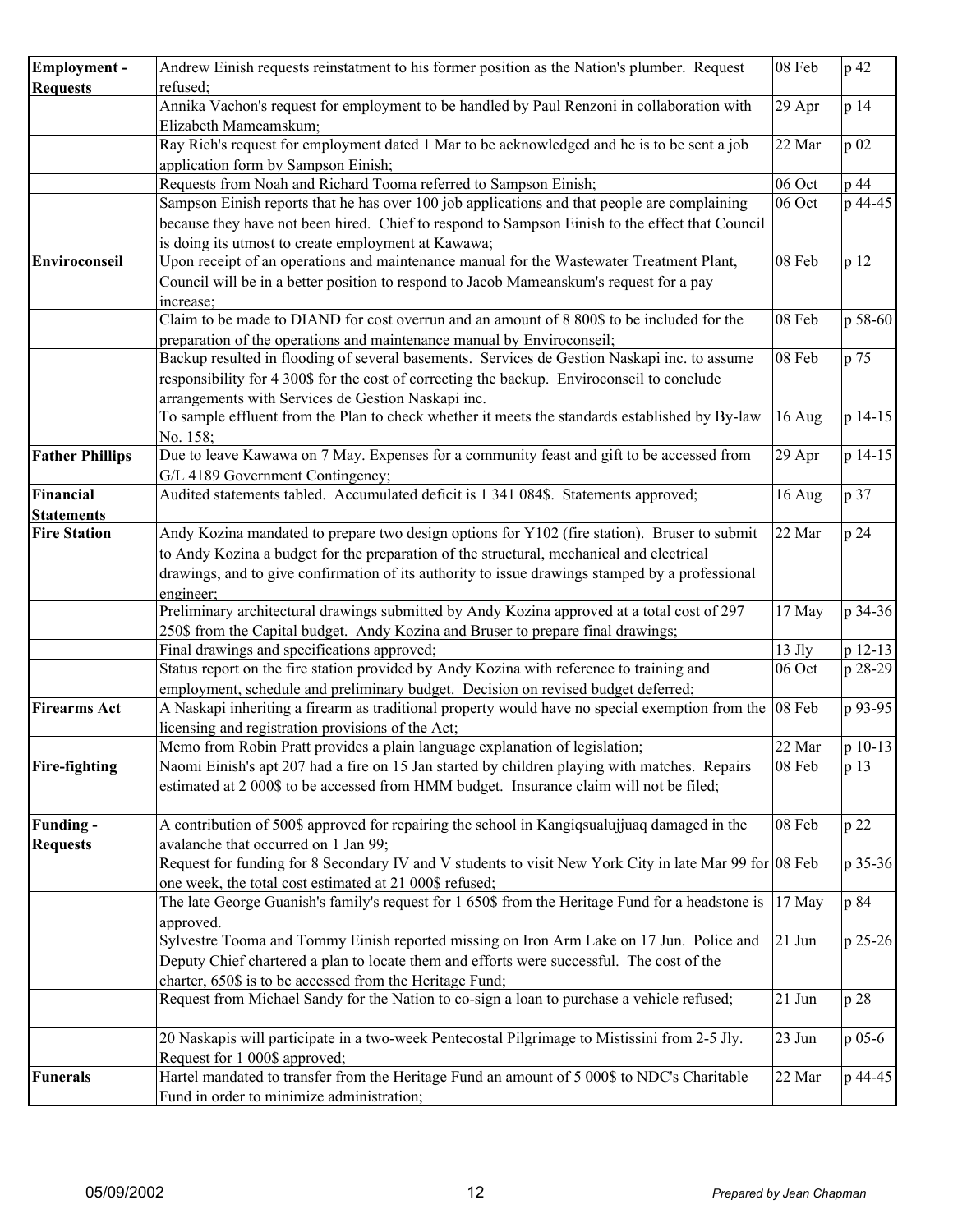|                          | Jean Chapman to prepare for review by Council a clause for inclusion in the Personnel Policy                       | $21$ Jun | p 19       |
|--------------------------|--------------------------------------------------------------------------------------------------------------------|----------|------------|
|                          | that the Nation's employees be permitted to take one-half day of paid leave to attend funerals for                 |          |            |
|                          | deceased Naskapis;                                                                                                 |          |            |
| <b>Furnaces</b>          | DiPW to determine the cost of converting the remainder of the Band's housing from oil to                           | 08 Feb   | p 12-13    |
|                          | electrical heating;                                                                                                |          |            |
|                          | As a result of recent engineering studies, the firm capacity of Menihek has been revised from 12                   |          |            |
|                          |                                                                                                                    | 17 May   | p 39       |
|                          | MW to 8 MW. IOC will not permit any load increases and all future buildings must have                              |          |            |
|                          | alternate heating sources such as wood stoves, furnace oil heaters, or waste oil heaters. Jeremy                   |          |            |
|                          | Jenkins and Andy Kozina to include the foregoing in the design of capital and special projects;                    |          |            |
|                          | 56 houses and 15 apartments are heated by oil. Bruser estimates that the cost of conversion to                     | 17 May   | p 41       |
|                          | electricity is between 524 000\$ and 538 675\$. Given IOC's injunction against increasing the                      |          |            |
|                          | load, Paul Renzoni will retable the issue when electricity supply is sufficient to consider such an<br>initiative: |          |            |
|                          | The Iron Ore Company (of Canada) 's position re. firm power capacity shifted and it will provide 21 Jun            |          | p 15-16    |
|                          |                                                                                                                    |          |            |
|                          | the Nation with the required quantity of electricity for the next two or three years;                              |          |            |
| Generator                | Johnny Mameamskum mandated to execute a sales contract for the Allis-Chalmers 25 000 MK                            | 17 May   | p 31-32    |
|                          | 11 Generator to Les Enteprises Belcher Inc. for 14 000\$ plus taxes. Revenue to be credited to                     |          |            |
|                          | G/L 6181 in GOF;                                                                                                   |          |            |
| <b>Grant</b> of          | Referendum called to approve the grant of superficie for the Nurses' Residence by the Nation to                    | 08 Feb   | p 91       |
| Superficie               | le Centre de sante de l'hematite on 6, 7 and 8 Apr 1999;                                                           |          |            |
|                          | Granted to the Centre de sante de l'hematite for the New Dispensary;                                               | 08 Feb   | p 92       |
|                          | Referendum called on 7-8 Apr to approve grant of Nurses' Residence to the centre de sante de                       | 17 May   | p 42       |
|                          | l'hematite did not have 25% of the electors. Rescheduled for 31 May and 1-4 Jun;                                   |          |            |
|                          | Referendum called to approve the grant of superficie for the dispensary to the Centre de sante de                  | 17 May   | p 43       |
|                          | sante de l'hematite on 6-8 Apr had less than 25% of the electors present. Rescheduled for 31                       |          |            |
|                          | May and 1-4 Jun;                                                                                                   |          |            |
| Gravel                   | Proposal sent to MBC that in return for 9 000\$ it can share equal access to Pit No. 8. MBC                        | 08 Feb   | p 07       |
|                          | agrees because the Naskapis have made a contribution to the Arena in Schefferville;                                |          |            |
|                          |                                                                                                                    |          | p 18       |
|                          | Enviroconseil to evaluate the remaining capacity of Borrow Pit No. 2 the cost of the evaluation                    | 16 Aug   |            |
|                          | to be 8 000\$;                                                                                                     |          |            |
|                          | The Nation is not in a position to purchase granular materials from NDC at the present time;                       | 16 Aug   | p 30-31    |
| <b>Guanish, Emily</b>    | Approval granted to sublet Apt 207 for six months;                                                                 | 08 Feb   | p 83-84    |
| <b>Head Start</b>        | Implementation of the on-reserve programme, sponsored by Health Canada, was postponed by                           | 08 Feb   | p 39-40    |
| Programme                | the AFN. Letter sent to AFN informing it that the Nation wishes to implement the Programme                         |          |            |
|                          | in Kawawa at the earliest opportunity;                                                                             |          |            |
|                          | Chief authorizes FNQLHSSC to access funding on its behalf from Health Canada. Paul Renzoni 22 Mar                  |          | p 39-41    |
|                          |                                                                                                                    |          |            |
|                          | mandated to prepare an application for the On-Reserve Head Start Programme for 1999-2000;                          |          |            |
|                          | FNQLH&SCC and the Nation enter into agreement for 17 812.42\$ for 1999-2000 for the Head                           | 26 Apr   | $p_{01-2}$ |
|                          | <b>Start Programme</b>                                                                                             |          |            |
|                          | Release of funding is conditional upon the preparation of an operational plan based on                             | 29 Apr   | p 08       |
|                          | information collected from a community needs assessment questionnaire supplied to the Nation                       |          |            |
|                          | by FNQLHSSC. Operational plan due on 14 May. Robert Swappie mandated to administer the                             |          |            |
|                          | questionnaire between 1-6 May. Results to be sent by Priority Post to Paul Renzoni;                                |          |            |
|                          |                                                                                                                    |          |            |
|                          | Data collated by Paul Renzoni, sent to FNQLHSCC and explained to Council;                                          | 17 May   | p 78       |
| <b>Health and Social</b> | Council reminded that a new building is not envisaged for the CLSC;                                                | 08 Feb   | p 13       |
|                          |                                                                                                                    |          |            |
| <b>Services</b>          |                                                                                                                    |          |            |
|                          | Training programme for potential directors by CESO Aboriginal Services Inc. cancelled due to                       | 08 Feb   | p 68-69    |
|                          | lack of interest by Naskapis                                                                                       |          |            |
|                          | Quebec's Health and Social Services has determined that Corelo Inc. never owned the Old                            | 08 Feb   | p 87-90    |
|                          | Dispensary and the Nurses' Residence. The Nation and Corelo agree to annul the registration of                     |          |            |
|                          | documents registered on the assumption that Corelo was the owner. Docu                                             |          |            |
|                          | Grant of superficie granted to the Centre de sante de l'hematite for the New Dispensary;                           | 08 Feb   | p 92       |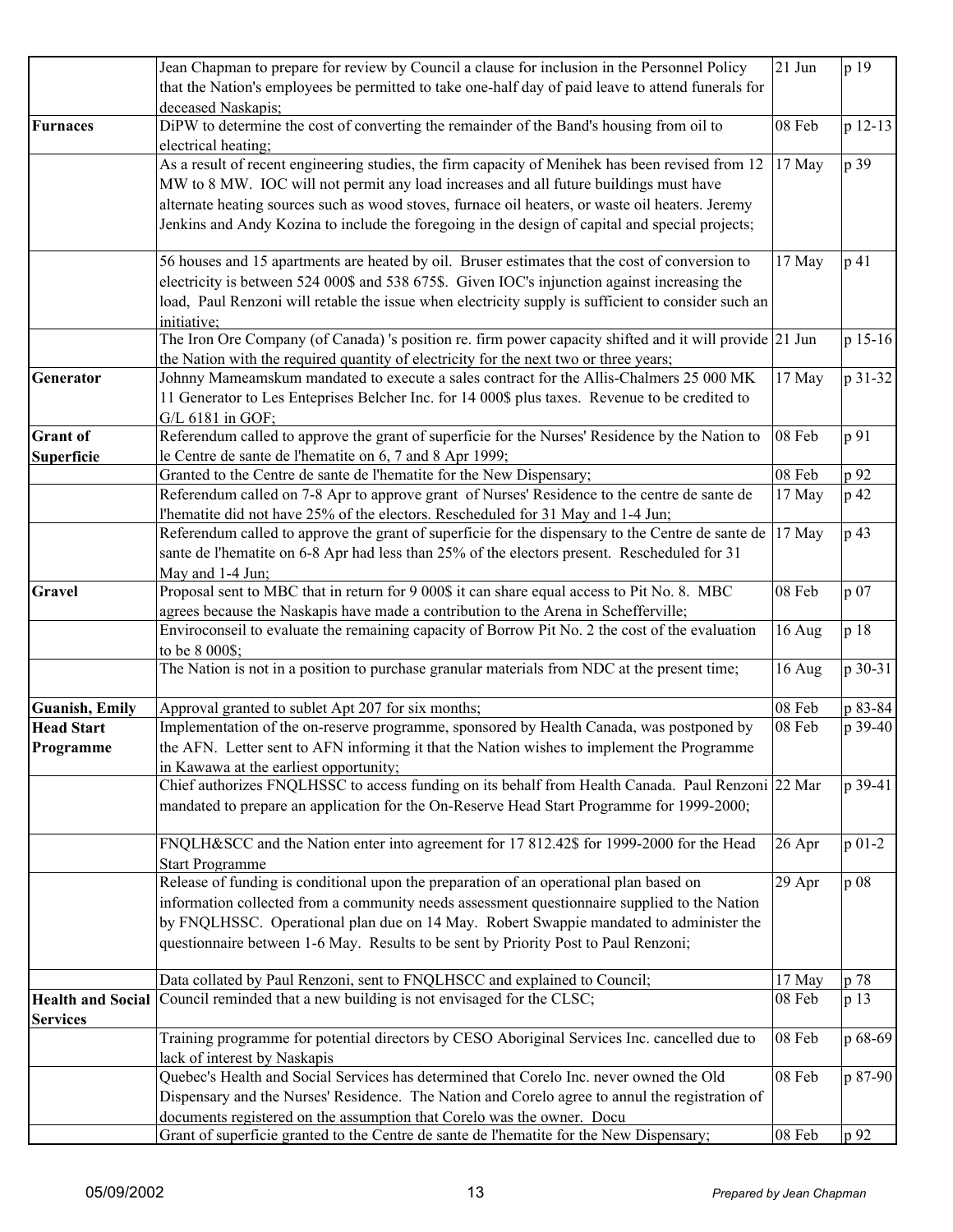|                        | Approves grants of 48 410\$ for NNADAP and 8 249\$ for Solvent Abuse Programme for fiscal                                                                                                                                                                                                                                                                                                                                                                                                                                     | 22 Mar           | p 09            |
|------------------------|-------------------------------------------------------------------------------------------------------------------------------------------------------------------------------------------------------------------------------------------------------------------------------------------------------------------------------------------------------------------------------------------------------------------------------------------------------------------------------------------------------------------------------|------------------|-----------------|
|                        | year 1999-2000;<br>Agreement consists of 48 410\$ for NNADAP; 8 249.00\$ for Solvent Abuse; 61 424.66\$ for<br>Brighter Futures; 6 996.54\$ for Prenatal Nutrition and 46 515.44\$ for Mental Health Crisis                                                                                                                                                                                                                                                                                                                   | 19 Apr           | $p 01-2$        |
|                        | Management executed by Chief;<br>Organizing annual meeting in collaboration with AFNQHSSC in Montreal on 21-23 Sept.<br>Balgovind Pande to represent the Nation;                                                                                                                                                                                                                                                                                                                                                              | 16 Aug           | p 17            |
| <b>Health Canada</b>   | Johnny Mameamskum, Paul Renzoni, Balgovind Pande to meet with Marie-Ange Brisson in an<br>effort to improve administrative procedures to be adhered to by the Mental Health, NNADAP<br>and Alcohol workers. Findings to be reported to Council;                                                                                                                                                                                                                                                                               | 06 Oct           | p <sub>4</sub>  |
| <b>Heavy Equipment</b> | Mandatory for heavy equipment to be registered and policies and procedures also to be submitted 24 Feb<br>to Commission des transport du Quebec. Document reviewed and approved;                                                                                                                                                                                                                                                                                                                                              |                  | p 02            |
|                        | Paul Renzoni to meet NDC to explore possibility of employee-sharing especially heavy<br>equipment operators;                                                                                                                                                                                                                                                                                                                                                                                                                  | 22 Mar           | p 43            |
|                        | Loader operator training approved for Benjamin Einish. It will be taken at le Centre de<br>Formation en Quipement Lourd Inc. in Vanier, Qc, for three weeks at a cost of 8 925\$;                                                                                                                                                                                                                                                                                                                                             | 31 Mar           | p 02-3          |
|                        | Excavator Operator Training approved for Daniel Einish, George Swappie and Abraham Uniam<br>at le Centre de Formation en Equipement Lourd Inc., Vanier, Qc, commencing on 3 May for<br>three weeks, at a cost of 26 775\$;                                                                                                                                                                                                                                                                                                    | 31 Mar           | p 03            |
|                        | Bruser to provide Council with quotations for the purchase of a snow blower attachment for the<br>Caterpillar 936 Loader. Also mandated to purchase two used pick-up/utility trucks, the cost not<br>to exceed 20 000\$;                                                                                                                                                                                                                                                                                                      | 17 May           | p 30-31         |
|                        | Johnny Mameamskum to execute a sales contract for the Allis-Chalmers 25 000 MK 11<br>Generator to Les Enteprises Belcher Inc. for 14 000\$ plus taxes. Revenue to be credited to G/L<br>6181 in GOF;                                                                                                                                                                                                                                                                                                                          | 17 May           | p 31-32         |
|                        | Mark Sandy and George Swappie to take Excavator Operator training at a cost of 8 925\$ per<br>person; Thomas Levi and Louis Einish to take Grader Operator training at a cost of 10 551\$<br>each; and Sandy Einish to take tractor trailer operator training at a cost of 5 480\$;                                                                                                                                                                                                                                           | 17 May           | p 49-53         |
|                        | DPW to purchase one dump truck and two pick-ups (Project Y104) the amount not to exceed<br>100 000\$                                                                                                                                                                                                                                                                                                                                                                                                                          | 21 Jun           | p 07-8          |
|                        | Rental rate contained in document "Machinery Rental Rates - 1999/2000" dated 30 Jun 99<br>approved;                                                                                                                                                                                                                                                                                                                                                                                                                           | 13 Jly           | p 16            |
| <b>Heritage Fund</b>   | Approximately 12 000\$ remains in the budget. Funding for projects has been committed, but<br>does not appear on the financial statements for the period ending 31 Dec 98;                                                                                                                                                                                                                                                                                                                                                    | 08 Feb           | p 21            |
|                        | Amount available in present fiscal year is 45 000\$. Approved expenditure is: 20 000\$ for the<br>rectory construction; 5 000\$ for family funerals; 15 000\$ for maintenance of the Iron Arm<br>Road, and 5 000\$ for emergencies;                                                                                                                                                                                                                                                                                           | 22 Mar           | p 25            |
|                        | Hartel mandated to transfer from the Heritage Fund an amount of 5 000\$ to NDC's Charitable<br>Fund in order to minimize administration;                                                                                                                                                                                                                                                                                                                                                                                      | 22 Mar           | p 44-45         |
|                        | 1 500\$ from the Heritage Fund approved for Daniel Berube to attend the International Tae<br>Kwon Do Championships in Montreal on 15-16 May. NDC to be asked to cover 50% of the<br>expense;                                                                                                                                                                                                                                                                                                                                  | 29 Apr           | p 13            |
|                        | Income was 64 806\$ and expenditure 31 693\$. Since the grants and donations were below<br>budget in 98-99 and income higher than anticipated, 33 000\$ can be used to cover increases in<br>inflation in order to maintain the principal of the Heritage Fund in 1999 dollars, and the balance<br>can be carried over to 1999-2000 to fund additional projects. Inflation at one per cent uses up<br>approximately 17 000\$ leaving a total of 16 000\$ for 1999-2000. The budget is increased from<br>45 000\$ to 61 000\$: | 17 May           | $20 - 21$       |
|                        | The late George Guanish's family's request for 1 650\$ from the Heritage Fund for a Headstone is 17 May<br>approved.                                                                                                                                                                                                                                                                                                                                                                                                          |                  | p 84            |
|                        | Cost of the charter, 650\$, to rescue Elders on 17 Jun to accessed from Heritage Fund;<br>Financial statement for 3 months to 30 Jun tabled. Budget is 61 000\$. Balance is 34 995.24\$;                                                                                                                                                                                                                                                                                                                                      | 21 Jun<br>16 Aug | p 25-26<br>p 36 |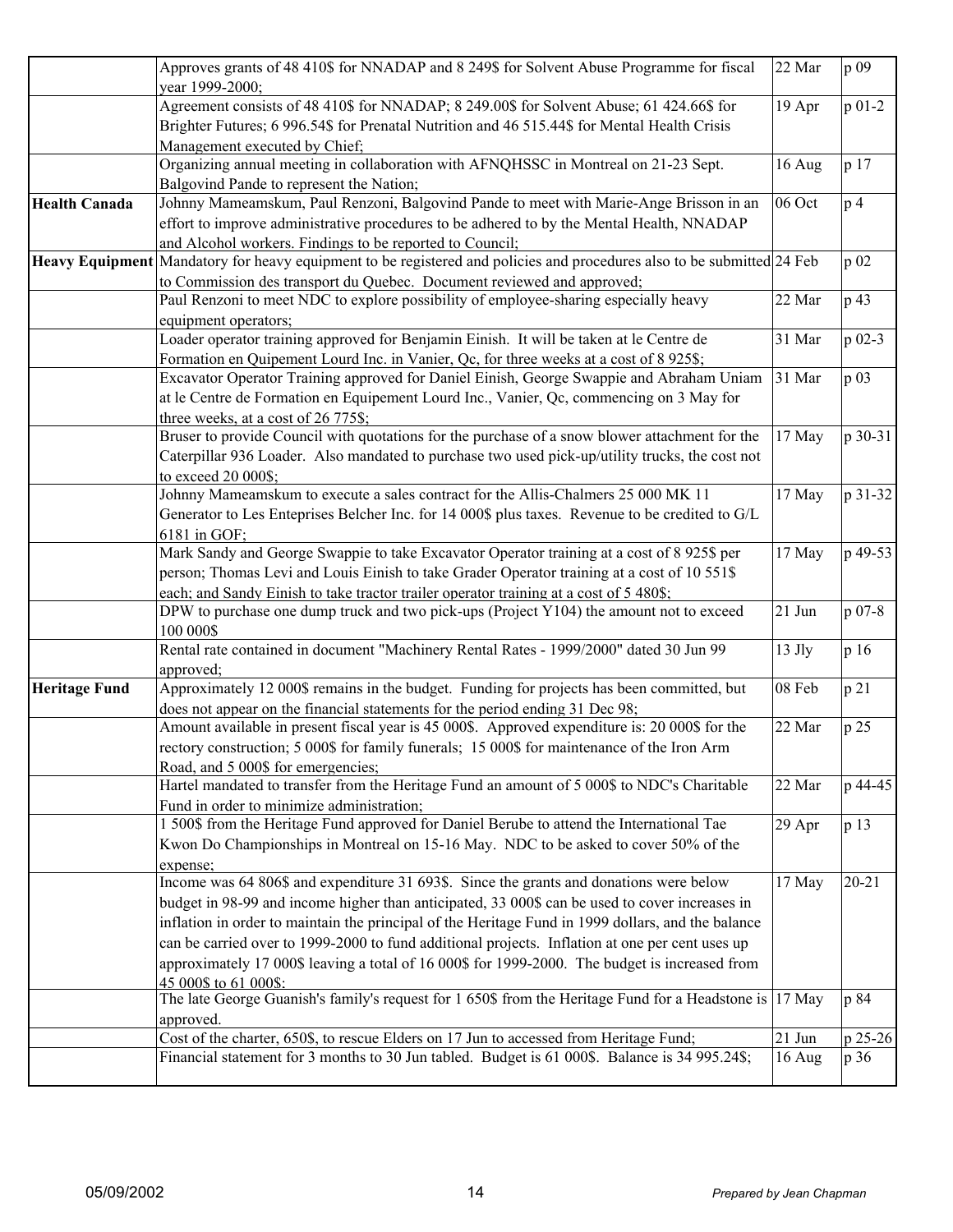| <b>HMM-Housing</b>    | Willie Mameanskum identifies shortage of Naskapis trained in construction-related fields.           | 11 Mar   | p 53    |
|-----------------------|-----------------------------------------------------------------------------------------------------|----------|---------|
| Maintenance           | Noted absence of plasterers for Phase XIII. Despite its creation in 1992, and the NLMB funding      |          |         |
| <b>Manager</b>        | programmes, there remains, for reasons not entirely obvious, gaps in trained personnel. Paul        |          |         |
|                       | Mameanskum and Balgovind Pande mandated to ascertain the reasons for the apparent lack of           |          |         |
|                       | personnel trained in construction-related fields, and make their recommendations to Council;        |          |         |
|                       |                                                                                                     |          |         |
|                       | By-law No. 186 Respecting the Budget and Finance Committee and Repealing By-law No. 159             | 22 Mar   | p 32-36 |
|                       | adopted. The Housing Maintenance Manager becomes ex-officio Permanent Advisor to the                |          |         |
|                       | Committee;                                                                                          |          |         |
|                       | Update of activities given to Council. Before position of Housing Maintenance Manager is            | 22 Mar   | p 46-48 |
|                       | revised or abolished, Hartel and Bruser mandated to familiarize themselves with HMD; make           |          |         |
|                       | recommendations on improving the Purchase Order system to accommodate the HMD;                      |          |         |
|                       |                                                                                                     |          |         |
|                       | David Brighten and Jeremy Jenkins asked if any factors which led to their recommendation that       | 29 Apr   | p 05-6  |
|                       | only three Elders' homes be constructed in Summer 1999 have changed. Willie Mameanskum to           |          |         |
|                       | cost repairs of homes vacated by Elders and Paul Renzoni to identify sources of funding for         |          |         |
|                       | repairs;                                                                                            |          |         |
|                       | Since the database has been modified to interfaces with the accounting system, more training is     | 17 May   | p 74    |
|                       | required. Approval granted for Willie Mameanskum to take training in the office of PFWAssoc.        |          |         |
|                       | Montreal. Jean Chapman to carry out an evaluation of the position in order that Council can         |          |         |
|                       | take its decision to extend, or not, the position before the contract expires on 30 Jly 1999;       |          |         |
|                       |                                                                                                     |          |         |
|                       | Mandated to monitor expenditures for Phase XIV Housing in collaboration with the DiPW, the          | 23 Jun   | p 04    |
|                       | Foreman, using HMD;                                                                                 |          |         |
|                       | Evaluation of usefulness of the position and the performance of Willie Mameanskum tabled.           | 16 Aug   | p 05-07 |
|                       | Position established as full-time and permanent, and Willie Mameanskum appointedas a full-          |          |         |
|                       | time Permanent Municipal Employee retroactive to 31 July at a salary rate of 18.00\$;               |          |         |
|                       | Andy Kozina reports that the existing office of the HMM does not meet certain National              | 06 Oct   | p 30    |
|                       | Building Codes, therefore no work should be done in that area until the scope of changes, if any,   |          |         |
|                       | can be discussed;                                                                                   |          |         |
|                       | HMOM - Housing HMOM's salary to be taken from HM budget and will be responsible for maintaining the | 21 Jun   | p 15    |
| <b>Maintenance</b>    | database;                                                                                           |          |         |
| <b>Office Manager</b> |                                                                                                     |          |         |
|                       |                                                                                                     |          |         |
|                       | A one-week extension to the application deadline, from 16 to 23 Jly, approved;                      | 13 Jly   | p 26    |
| <b>HO-Housing</b>     | To establish which Elders will move into housing specifically designed for them; who will live      | 08 Feb   | p 10-11 |
| <b>Officer</b>        | in the vacated home, and who is willing to sign a lease for the vacated Elders' homes;              |          |         |
|                       | To post public notice that tenants should consume alcohol in a responsible manner so that           | 08 Feb   | p 12    |
|                       | children are safe and housing not damaged;                                                          |          |         |
|                       | Tamar Chittspattio sold household furnishings in mid-December and no rent being paid on             | 08 Feb   | p 84-5  |
|                       | House 102. Housing Officer to initiate proceedings contemplated in "Involuntary Termination         |          |         |
|                       | of Lease" as she is in default of Section 13 of the lease;                                          |          |         |
|                       | Robert Swappie to administer questionnaire on community needs for between 1-6 May to meet           | 29 Apr   | p 08    |
|                       | the requirement to access Head Start funding and forward results to Paul Renzoni by priority        |          |         |
|                       | post;                                                                                               |          |         |
| Honoraria             | Honoraria fixed at 659.30\$/week for Chief, 596.16\$/week for Administrative Councillor, and        | 22 Mar   | p 30-31 |
|                       | 351.36\$/week for all other Councillors. Refer to By-laws No.180-185 above:                         |          |         |
|                       | Chief Einish was absent without valid cause from the meeting with CIBC to discuss financing         | $13$ Jly | p 05-6  |
|                       | for the Recreation Facility. He is to pay 2 248.93\$ to the National in full from his honoraria.    |          |         |
|                       | Hartel to monitor the reimbursement and to report to Council;                                       |          |         |
| House 102             | Tamar Chittspattio sold household furnishings in mid-December, and no rent is being paid.           | 08 Feb   | p 84-85 |
|                       | Housing Officer instructed to initiate proceedings contemplated in "Involuntary Termination of      |          |         |
|                       | Lease" as she is in default of Section 13 of the lease;                                             |          |         |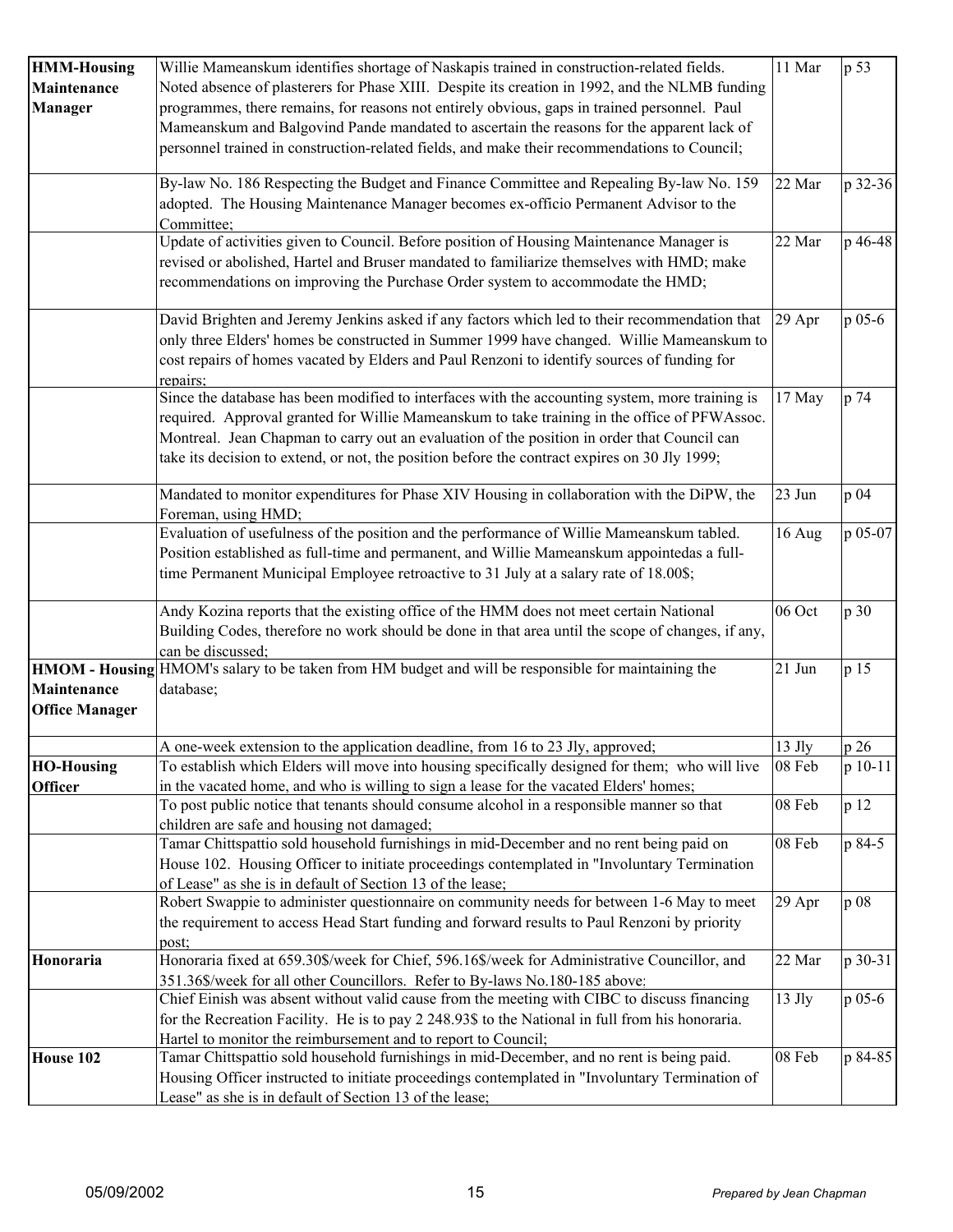|                           | Naomi Mokoush-Chescappio and Darcy Chescappio ask to become tenants of House 102.                             | 08 Feb   | p 85-86 |
|---------------------------|---------------------------------------------------------------------------------------------------------------|----------|---------|
|                           | Requests refused. Housing Officer to offer House 102 to first eligible applicant for a house or an            |          |         |
|                           | apartment on the list "Requests for Housing";                                                                 |          |         |
| House 43                  | Louis Einish's request for repairs to siding referred to HMM;                                                 | 06 Oct   | p 41    |
| House 47                  | M-A Brisson's request that a ramp be built for House 47 referred to HMM;                                      | 06 Oct   | p 39    |
| House 59                  | DiPW and HMM to meet James Pien about renovations to his home to facilitate the operation of                  | 06 Oct   | p 41-42 |
|                           | his wheelchair and to give him more room to practice using his prosthesis;                                    |          |         |
| House 70                  | S Simard estimates the cost of a porch to be 7 900\$. He undertakes to explain his rationale for              | 06 Oct   | p 34    |
|                           | the estimate to Sammy Swappie outside the Meeting;                                                            |          |         |
| Housing -                 | Council approves a six-month sublet of Apt 207 to Emily Guanish;                                              | 08 Feb   | p 83-84 |
| <b>Allocations</b>        |                                                                                                               |          |         |
|                           | House 102 vacated by Tamar Chittspattio allocated to Naomi Mokoush-Chescappio;                                | 22 Mar   | p 17    |
|                           | A letter from Marie-Ange Brisson dated 17 Mar expresses concern at the number of occupants                    | 22 Mar   | p 18    |
|                           | in Apt 103, whose tenant is Michael Sandy. Chief said that overcrowding is a problem in many                  |          |         |
|                           | households, and allocations are made chronologically in accordance with Council 's allocating                 |          |         |
|                           | policy;                                                                                                       |          |         |
|                           | Apt 206 allocated to Joseph Shecanapish. Housing Officer instructed to have lease and Release                 | $13$ Jly | p 22-23 |
|                           |                                                                                                               |          |         |
|                           | Form signed, and to inform the tenant that his accumulated debt of 1 120\$ has to be cleared in               |          |         |
|                           | six months;<br>The two model A houses allocated to Tony Tooma/Louise (Ati) Mameamskum (Apt 301) and to 16 Aug |          |         |
|                           |                                                                                                               |          | p 13    |
|                           | Cheyenne Vachon/Isaac Swappie (Apt 304);                                                                      |          |         |
| <b>Housing - Elders</b>   | J Jenkins' three designs for Elders' housing tabled. Housing Officer mandated to establish if                 | 08 Feb   | p 10-11 |
|                           | certain Elders are willing to move; who will move into the vacated house and whether they are                 |          |         |
|                           | willing to sign a lease and assume responsibility for Elders' dwellings                                       |          |         |
|                           | 500 000\$ being made available for Elders' Housing from the First Nation Housing Initiative.                  | 17 May   | p 64-68 |
|                           | Units to be called "maisonettes" Policy is: only Elders (65 years+) will live in maisonettes. No              |          |         |
|                           | rent will be charged to Elders living in maisonettes and they will be responsible for energy costs;           |          |         |
|                           | adults living with the Elder will be given the opportunity to sign a lease for the home being                 |          |         |
|                           | vacated by the Elder. Arrears will remain the responsibility of the Elder. Robert Swappie to                  |          |         |
|                           | conduct survey to determine Elders wishing to live in the maisonettes:                                        |          |         |
|                           | Planning for the Elders' units initiated. Preferred site selection is that all the units be together          | 17 May   | p 71    |
|                           | and not close to a family member as originally decided. Andy Kozina to prepare designs for                    |          |         |
|                           | construction in Summer 1999. Protocol for construction is that the Architect is the Project                   |          |         |
|                           | Manager, and that Bruser will provide on-site supervision;                                                    |          |         |
| <b>Housing - HASI</b>     | Funding of 18 000\$ confirmed from CMHC. Nation to submit application to "Home Adaptation 08 Feb              |          | p 25-26 |
|                           | for Senior Independence" programme. Bruser to submit application;                                             |          |         |
| Housing -                 | DIAND confirms approval of 500 000\$ for the construction of Elders' housing. Funds to be                     | 08 Feb   | p 25    |
| Innovative                | transferred to the Nation by late Feb 99 and must be spent only on Elders' housing. Hartel                    |          |         |
| <b>Housing Initiative</b> | recommends that three houses be constructed in Summer 1999 and the other three in the                         |          |         |
|                           | Summer of 2000. Hartel estimates that two Elders' units can be built for the same price as one                |          |         |
|                           | Model A house. Units can be built indoors during Winter. Jeremy Jenkins mandated to prepare                   |          |         |
|                           | detailed design options for Elders Units, three of which to be constructed in Summer 1999;                    |          |         |
|                           |                                                                                                               |          |         |
| <b>Housing -</b>          | Andy Kozina 's preliminary architectural drawings approved and Andy Kozina and Bruser                         | $13$ Jly | p 14-16 |
| <b>Maisonettes</b>        | mandated to prepare final drawings. Hartel to code 13 136\$ spent by Jeremy Jenkins on                        |          |         |
|                           | architectural drawings to another G/L code. Estimated cost is 120\$/sq.ft and the total for five              |          |         |
|                           | maisonettes is estimated at 499 090\$:                                                                        |          |         |
|                           | 13 136\$ spent on architectural drawings by Jeremy Jenkins for maisonettes to be charged                      | $13$ Jly | p 14-16 |
|                           | elsewhere than to Elders' housing;                                                                            |          |         |
| <b>Housing - Phase</b>    | Meeting to be held in the week of 15 Feb to determine level of funding for Phase XIV.                         | 08 Feb   | p 26    |
| <b>XIV</b>                | Confirmation will be received in May 99. Hartel mandated to submit to CMHC an application                     |          |         |
|                           | for funding for three Model A houses for construction in 1999;                                                |          |         |
|                           | David Brighten and Jeremy Jenkins asked if any factors which led to their recommendation that                 | 29 Apr   | p 05-6  |
|                           | only three Elders' homes be constructed in Summer 1999 have changed. Willie Mameanskum                        |          |         |
|                           | mandated to cost repairs of homes vacated by Elders;                                                          |          |         |
|                           | Council approves location of 2 model A houses as part of Phase XIV Housing;                                   | 17 May   | p 36-37 |
|                           |                                                                                                               |          |         |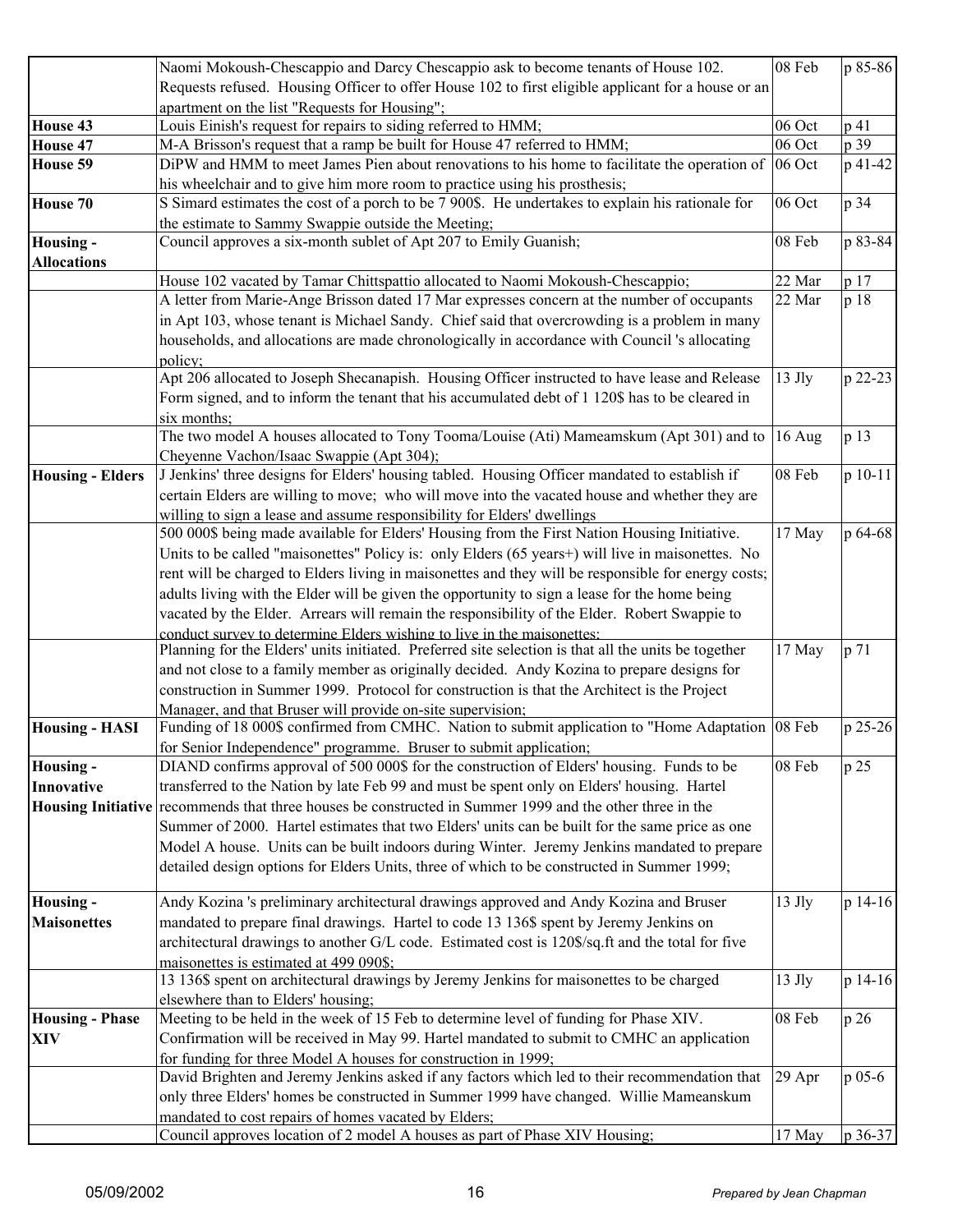| As a result of recent engineering studies, the firm capacity of Menihek has been revised from 12                             | 17 May   | p 39    |
|------------------------------------------------------------------------------------------------------------------------------|----------|---------|
| MW to 8 MW. IOC will not permit any load increases and all future buildings must have                                        |          |         |
| alternate heating sources such as wood stoves, furnace oil heaters, or waste oil heaters. Jeremy                             |          |         |
| Jenkins and Andy Kozina to include the foregoing in the design of capital and special projects;                              |          |         |
|                                                                                                                              |          |         |
| Elders' maisonettes to constitute a part of Phase XIV Housing. Council decides to build six                                  | 17 May   | p 68-69 |
| maisonettes in Summer 1999;                                                                                                  |          |         |
| Planning for the Elders' units initiated. Preferred site selection is that all the units be together                         | 17 May   | p 71    |
| and not close to a family member as originally decided. Andy Kozina mandated to prepare                                      |          |         |
| revised designs for construction in Summer 1999. Protocol for construction is that the Architect                             |          |         |
| is the Project Manager, and that Bruser will provide on-site supervision;                                                    |          |         |
| Job description for the Foreman approved. Sampson Einish to post it in the Nation's office, the                              | 17 May   | p 71-72 |
| deadline for applications is 11 Jun, and the Personnel Committee to make its recommendation to                               |          |         |
| Council by 18 Jun;                                                                                                           |          |         |
| DiPW mandated to order material for two Model A houses;                                                                      | 10 Jun   | p 04    |
| The Iron Ore Company (of Canada) 's position re. firm power capacity shifted, and it will                                    | 21 Jun   | p 15-16 |
| provide the Nation with the required quantity of electricity for the next two or three years;                                |          |         |
| Moses Swappie hired as the Foreman on Phase XIV Housing;                                                                     | 21 Jun   | p 24    |
| Housing Maintenance Manager to monitor expenditure for the Phase XIV Housing Programme                                       | 23 Jun   | p 04    |
| in collaboration with the DiPW and the Foreman, using the HMD;                                                               |          |         |
| Site selection approved;                                                                                                     | $13$ Jly | p 17    |
| The two model A houses allocated to Tony Tooma/Louise (Ati) Mameamskum (Apt 301) and to                                      | 16 Aug   | p 13    |
| Cheyenne Vachon/Isaac Swappie (Apt 304);                                                                                     |          |         |
| Admissible capital cost for 2 Model A homes is 322 000\$, 274 165\$ of which will a bank loan.                               | 16 Aug   | p 36    |
| Agreement signed with CMHC;                                                                                                  |          |         |
| Status report on the maisonettes provided by Andy Kozina with reference to training and                                      | 06 Oct   | p 27-28 |
| employment, schedule and preliminary budget;                                                                                 |          |         |
| Project Operating Agreement, Subsidy Commitment Letter Schedule "C" and Loan Commitment 06 Oct                               |          | p 8     |
| Letter between CMHC and the Nation executed by Chief and Deputy-Chief;                                                       |          |         |
| The Nation's contribution to the construction of two Model "A" houses reduced from 100 000\$                                 | 06 Oct   | p 8-13  |
| to 55 835\$. By-Law No. 188 Respecting a Long-term Loan of 274 165\$ for Phase XIV of the                                    |          |         |
| Naskapi Housing Programme adopted;                                                                                           |          |         |
| Council reviewed summary of arrears for the period 1 Apr 1993 to 31 December 1998. The total 08 Feb<br><b>Housing - Rent</b> |          | p 82    |
| due is 347 011.57\$;                                                                                                         |          |         |
| Michael Sandy informs Council that he will pay off arrears through payroll deductions;                                       | 22 Mar   | p 54    |
| Michael Sandy asks that his name be removed from the list of arrears once his arrears are paid                               | 29 Apr   | p 14    |
| in full;                                                                                                                     |          |         |
| Summary for the period to 13 May 1999 tabled. Accumulated debt to the Housing Programme is 12 May                            |          | p 72    |
| 376 179.92\$;                                                                                                                |          |         |
| John's Chescappio contests rent arrears charged to House 28 as they belong to the previous, now                              | 17 May   | p 81-82 |
| deceased tenant Jimmish Katsimoko. Decision deferred until Housing Officer returns to                                        |          |         |
| Kawawa;                                                                                                                      |          |         |
| Arrears of 2 936.65\$ to be charged equally to Annie Chescappio and George Katsimoko, heirs of 16 Aug                        |          | p 03-04 |
| the late Jimmish Katsimoko, the occupant of House 28;                                                                        |          |         |
| Summary of accumulated rent arrears to 31 Jly tabled. Debt is 394 635.54\$;                                                  | 16 Aug   | p 05    |
| <b>Housing - Repair</b><br>Apt 207's tenant, Noat Einish, asked permission that Emily Guanish sublet for an unspecified      | 08 Feb   | p 83-84 |
| duration. Noat Einish found negligent under the lease as she permitted the running out of fuel<br>and Maintenance            |          |         |
| resulting in pipes bursting and water damage. HMM to send invoice for repairs to Noat Einish,                                |          |         |
| and if it is not paid in full by 30 Jun, the lease will be terminated. Council approves a six-month                          |          |         |
| sublet of Apt 207 to Emily Guanish:                                                                                          |          |         |
| House 70: Maggie and Sammy Swappie's request to extend the front porch sent to the HMM for                                   | $13$ Jly | p 16    |
| his consideration;                                                                                                           |          |         |
| Mary Guanish's request for a loan for the Nation to undertake repairs to her Schefferville home                              | 16 Aug   | p 29-30 |
| rejected. Her request to be allocated 266 Laurentide is also rejected;                                                       |          |         |
| Louis Einish's request for repairs to siding referred to HMM;                                                                | 06 Oct   | p 41    |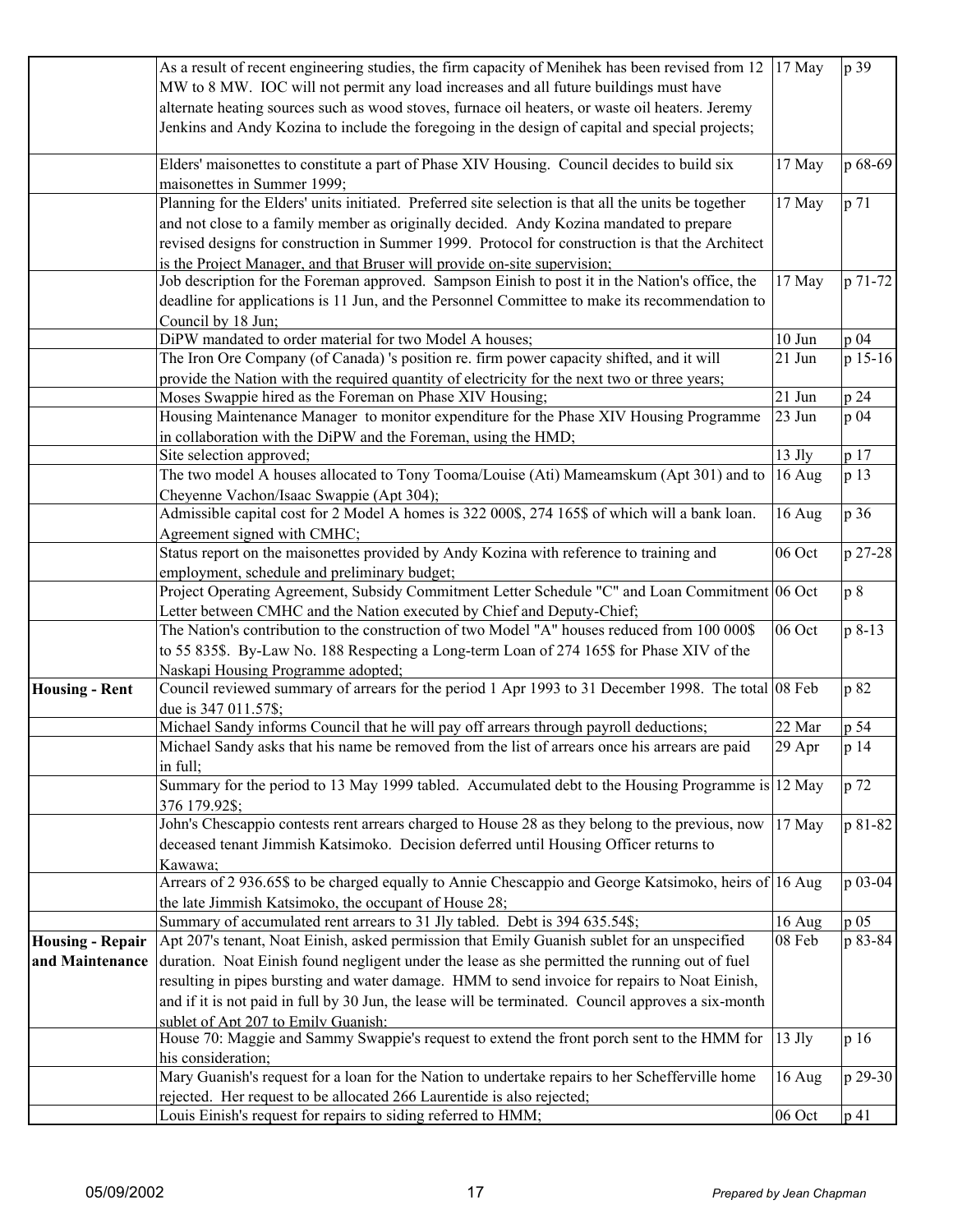| <b>Housing -</b>                               | Naomi Mokoush-Chescappio and Darcy Chescappio ask to be tenants of House 102. Requests                                      | 08 Feb   | p 85-86 |
|------------------------------------------------|-----------------------------------------------------------------------------------------------------------------------------|----------|---------|
| <b>Requests</b>                                | refused. Housing Officer to offer House 102 to first eligible applicant for a house or an                                   |          |         |
|                                                | apartment on the list "Requests for Housing";                                                                               |          |         |
|                                                | Charlotte Pien-Berube's request for a duplex dated 6 January 99 placed on list                                              | 08 Feb   | p 86    |
|                                                | Since he has a debt of 471.95\$, Paul Mameanskum's name cannot be added to the list "Requests                               | 22 Mar   | p 17-18 |
|                                                | for Housing";                                                                                                               |          |         |
|                                                | Sampson Chescappio's request for a house, duplex or apartment dated 23 Feb to be added to the                               | 22 Mar   | p 18    |
|                                                | list "Requests for Housing";                                                                                                |          |         |
|                                                | Michael Sandy reported that on 31 May 99 he will have paid his arrears to the Housing                                       | 12 May   | p 84    |
|                                                | Programme. Housing Officer to assure him that his name will remain on the list "Backlog of                                  |          |         |
|                                                | Housing Requests";                                                                                                          |          |         |
|                                                | Approval given for all names to be added to list of requests for housing. Housing Officer to add                            | 17 May   | p 75-76 |
|                                                | Paul Mameanskum and Annie Nattawappio's requests dated 11 Feb 1999 and 1 Apr 1999                                           |          |         |
|                                                | respectively on the list renamed as "Backlog of Housing Requests";                                                          |          |         |
|                                                | Application from Ruby Nabinacaboo to be added to "Backlog of Housing Requests" the date                                     | 17 May   | p 81    |
|                                                | being 30 Mar 1999. She is to be informed that Sampson Einish had an earlier date of                                         |          |         |
|                                                | application hence he was given an apartment before she;                                                                     |          |         |
|                                                | Mary Guanish's request for a loan for the Nation to undertake repairs to her Schefferville home                             | 16 Aug   | p 29-30 |
|                                                | rejected. Her request to be allocated 266 Laurentide is also rejected;                                                      |          |         |
| <b>Housing -</b>                               | Housing Officer to establish why Louise (M) is not paying rent for 157 A.P.Low;                                             | 16 Aug   | p 35-36 |
| <b>Schefferville</b>                           |                                                                                                                             |          |         |
| <b>Housing - Trade</b>                         | The First Nation Housing Conference and Trade Show organized by the AFN scheduled for 9-12 08 Feb                           |          | p 44-45 |
| <b>Shows</b>                                   | Mar in Toronto. Robert Swappie, Willie Mameanskum and Balgovind Pande to represent the                                      |          |         |
|                                                | Nation;                                                                                                                     |          |         |
| <b>Hunter Support</b>                          | Council agreed to make a loan of 63 000\$ to the HSPC to cover expenses for the annual Goose                                | 29 Apr   | p 10-12 |
| Programme                                      | Hunt to take place in early May. Hartel to reimburse the GOF from funds expected from the                                   |          |         |
|                                                | Quebec Department of Environment and Wildlife;                                                                              |          |         |
| <b>Ice Rink</b>                                | Changing rooms vandalized in early Jan 99. Estimated cost of repair is between 15 000\$ and 20                              | 22 Mar   | p 37-38 |
|                                                | 000\$, but no insurance claim to be filed. Paul Renzoni to inform the Recreation Committee                                  |          |         |
|                                                | that, before renovations are undertaken, the Committee should submit a proposed schedule for                                |          |         |
|                                                | its use, supervision and security;<br>200 000\$ available from DIAND targeting low-income families and SAP recipients. Paul |          | p 57-58 |
| <b>Income Security</b><br><b>Demonstration</b> |                                                                                                                             | 17 May   |         |
|                                                | Renzoni and Balgovind Pande to prepare proposals;                                                                           |          |         |
| Project<br><b>Industrial Sector</b>            | Bruser to prepare for review by Council a revised location for the Industrial Sector in Kawawa;                             | 17 May   | p 36    |
|                                                |                                                                                                                             |          |         |
|                                                | Site location approved;                                                                                                     | 13 Jly   | p 17    |
|                                                | DPW to install the water and sewage service lines for the Fire Station and the Industrial Sector                            | $13$ Jly | p 18    |
|                                                | in conformity with sites approved;                                                                                          |          |         |
|                                                | DiPW to inform Mark Sandy that he is responsible for paying for the connection to the proposed                              | $13$ Jly | p 18-19 |
|                                                | Small Engine Repair Shop at an estimated cost of 2019\$;                                                                    |          |         |
| <b>Innu Economic</b>                           | The Corporation de Developpement Economique Montagnais organized an Innu Economic                                           | 29 Apr   | p 08-9  |
| <b>Summit</b>                                  | Summit on 9 Apr. Resolution in support of Summit tentatively scheduled to be held in Uashat                                 |          |         |
|                                                | and Maliotenam on 13-14 Jun, and to engage Concept Innu, a Sept-Iles-based consulting firm,                                 |          |         |
|                                                | to identify and secure funding for the summit ratified by Council. 1 000\$ to be accessed from                              |          |         |
|                                                | EconDev budget:                                                                                                             |          |         |
|                                                | Scheduled for 13-14 Jun. Chief Einish, Johnny Mameamskum and Paul Renzoni to represent                                      | 17 May   | p 03    |
|                                                | the Nation in Uashat mak Maliotenam. Johnny Mameamskum to invite NDC. Briefing                                              |          |         |
|                                                | document to be prepared by Johnny Mameamskum and Paul Renzoni;                                                              |          |         |
|                                                | Postponed from 13-14 Jun to 14-15 October in Sept-Iles;                                                                     | $13$ Jly | p 20-21 |
| <b>Insurance</b>                               | Claim will not be made for repairs following the fire on 15 Jan 99 in Naomi Einish's apartment                              | 08 Feb   | p 13    |
|                                                | 207. Cost estimated at 2 000\$. Cause is children playing with matches;                                                     |          |         |
|                                                | Claim not to be made for repair to the Changing Rooms at the Ice Rank, vandalized in early Jan                              | 22 Mar   | p 37-38 |
|                                                | 99. Estimated cost is between 15 000\$ and 20 000\$;                                                                        |          |         |
|                                                | Paul Renzoni to explore possibility of collaboration with NDC in the area of insurance;                                     | 22 Mar   | p 43    |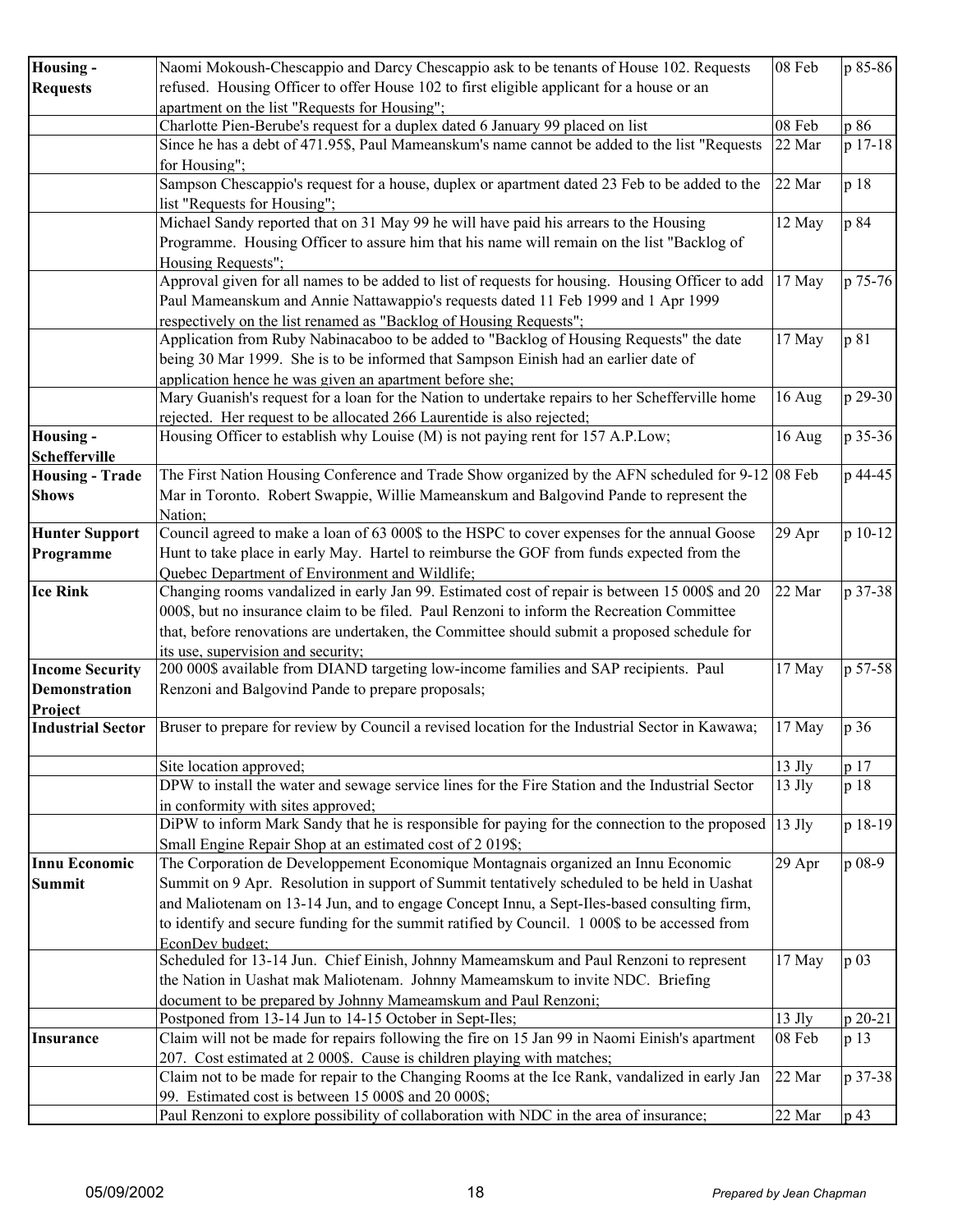| Internet                                   | Internet Service Provider changed from Mediom, Quebec City, to Netcom Canada, Toronto                                                                                                                           | 08 Feb   | p 48-49       |
|--------------------------------------------|-----------------------------------------------------------------------------------------------------------------------------------------------------------------------------------------------------------------|----------|---------------|
| <b>IOC</b>                                 | The Iron Ore Company (of Canada) 's position re. firm power capacity shifted and it will provide 21 Jun<br>the Nation with the required quantity of electricity for the next two or three years;                |          | p 15-16       |
| <b>Job Creation</b>                        | Operating costs for the Caribou Commercial hunt estimated at 430 000\$ tabled. To be accessed                                                                                                                   | 08 Feb   | p 28-29       |
| <b>Strategy</b>                            | from Job Creation Strategy budget;                                                                                                                                                                              |          |               |
| <b>JSMS</b> - Jimmy                        | Funding from Council requested for 8 Secondary IV and V students to visit New York City in                                                                                                                      | 08 Feb   | p 35-36       |
| <b>Sandy Memorial</b>                      | late Mar 99 for one week, the total cost estimated at 21 000\$. Request refused;                                                                                                                                |          |               |
| <b>School</b>                              |                                                                                                                                                                                                                 |          |               |
|                                            | Academic Performance, social relationships and emotional development of Naskapi children<br>received funding of 5 818\$ from DIAND's reinvestment strategies;                                                   | 08 Feb   | p 41-42       |
|                                            | Paul Renzoni to negotiate snow clearing contract with the Central Quebec School Board for 7<br>500\$/season;                                                                                                    | 08 Feb   | p 54          |
|                                            | Budget of 12 000\$ approved to hire a Naskapi as a Teachers' Aide; and 9 240\$ for an office<br>assistant;                                                                                                      | 17 May   | p p 46-<br>50 |
|                                            | 2 420\$ from the Brighter Futures Programme approved to cover the registration fee of 20<br>Secondary students and 2 teachers to participate in a Youth Exchange Programme;                                     | 21 Jun   | p 12-13       |
| <b>Justice Healing</b><br><b>Committee</b> | Justice Quebec's M Jacques Pregent, Coordinator of Native Affairs, requests a meeting with<br>Council and Justice Healing Committee on 1 or 2 Jun to discuss budget and issues of interest to<br>the community; | 29 Apr   | p 09-10       |
|                                            | Annual Report submitted by the Justice Healing Committee approved by Council. Michael<br>Sandy to forward it to Justice Quebec;                                                                                 | 17 May   | p 37-38       |
|                                            | Michael Sandy to prepare an operation plan for 1999-2000 and Chief Einish to request funding<br>of 15 000\$ from Justice Quebec;                                                                                | 16 Aug   | p 23          |
| <b>Karate Club</b>                         | Brighter Futures funding of 4 800\$ approved;                                                                                                                                                                   | 17 May   | p 32-3        |
| <b>Karate Club</b>                         | 3 300\$ from Recreation budget approved for 3 Naskapis to attend a Karate Awards Ceremony on 06 Oct                                                                                                             |          | p 42-43       |
|                                            | 20 Nov in Quebec City;                                                                                                                                                                                          |          |               |
| Kenneth Hilt and                           | 7 500\$ approved for the Village to retain his services to undertake a needs analysis of the Police                                                                                                             | $13$ Jly | p 04          |
| Assoc.                                     | Force in preparation for negotiating the new Tripartite Policing Agreement;                                                                                                                                     |          |               |
| <b>KESI</b>                                | 56 houses and 15 apartments are heated by oil. Bruser estimates the cost of conversion to                                                                                                                       | 17 May   | p 41          |
|                                            | electricity is between 524 000\$ and 538 675\$. Given IOC's injunction against increasing the                                                                                                                   |          |               |
|                                            | load, Paul Renzoni will retable the issue when electricity supply is sufficient to consider such an                                                                                                             |          |               |
|                                            | initiative;                                                                                                                                                                                                     |          |               |
|                                            | Police trailer to be relocated to the Industrial Sector. The DiPW to inform Walter Pascher that                                                                                                                 | $13$ Jly | p 18-19       |
|                                            | the cost of the relocation is 2 545\$;                                                                                                                                                                          |          |               |
|                                            | Jacob Mameanskum, Johnny Mameamskum, Paul Maneanskum, Walter Pascher and the KESI                                                                                                                               | 06 Oct   | p 23-24       |
|                                            | linesmen to attend meeting organized by DIAND in Schefferville on 1-2 Nov to establish a                                                                                                                        |          |               |
|                                            | scenario to respond to an emergency in the event of a major power failure;                                                                                                                                      |          |               |
| <b>KRG</b> - Kativik                       | KRG to supervise seven Naskapis to work on the clean-up of five sites located in Naskapi                                                                                                                        | 17 May   | p 26-27       |
| Regional                                   | territory between 100 and 125 miles northeast of Kawawa. Bruser's budget to deliver a health                                                                                                                    |          |               |
| Government                                 | and security certification course is 1 200\$. Paul Renzoni to draft an agreement with KRG for                                                                                                                   |          |               |
|                                            | the reimbursement of the salaries paid to the Naskapis;                                                                                                                                                         |          |               |
| <b>Labrador Inuit</b>                      | Letter sent to DIAND respecting the Nation's claim in and to parts of Labrador. Minister asked                                                                                                                  | 08 Feb   | p 74-75       |
| Assoc.<br><b>Land Claims</b>               | not to be party to any action that prejudices the Nation's claims;<br>A nation Review of the Delgamuukw case took place in Montreal on 25-26 Mar and Robin Pratt                                                | 17 May   | p 11-12       |
|                                            |                                                                                                                                                                                                                 |          |               |
|                                            | was the Nation's representative. It is the aim of the AFN to establish a web site from which First                                                                                                              |          |               |
|                                            | Nations can access information on land claims. AFN will also publish a handbook explaining                                                                                                                      |          |               |
|                                            | Delgamuukw;                                                                                                                                                                                                     |          |               |
|                                            | Invitation extended to researchers and technicians who are conducting claims research for First                                                                                                                 | 17 May   | p 12-13       |
|                                            | Nations within Quebec to attend Workshop organized by the Mohawk Council of Kahnawake on                                                                                                                        |          |               |
|                                            | 8-9 Jun. Robin Pratt and Johnny Mameamskum to attend;                                                                                                                                                           |          |               |
|                                            | Robin Pratt reports on meeting organized by an ad-hoc committee of the AFN on land claims                                                                                                                       | 16 Aug   | p 09-10       |
|                                            | research held in Kahnawake on 8-9 Jun;<br>Request from Jacob Einish to sublet Apartment 303 to Marion Einish refused. Jacob's wife,                                                                             | 08 Feb   | p 82-83       |
| <b>Leases</b>                              | Hannah is the present tenant of Unit 303;                                                                                                                                                                       |          |               |
|                                            |                                                                                                                                                                                                                 |          |               |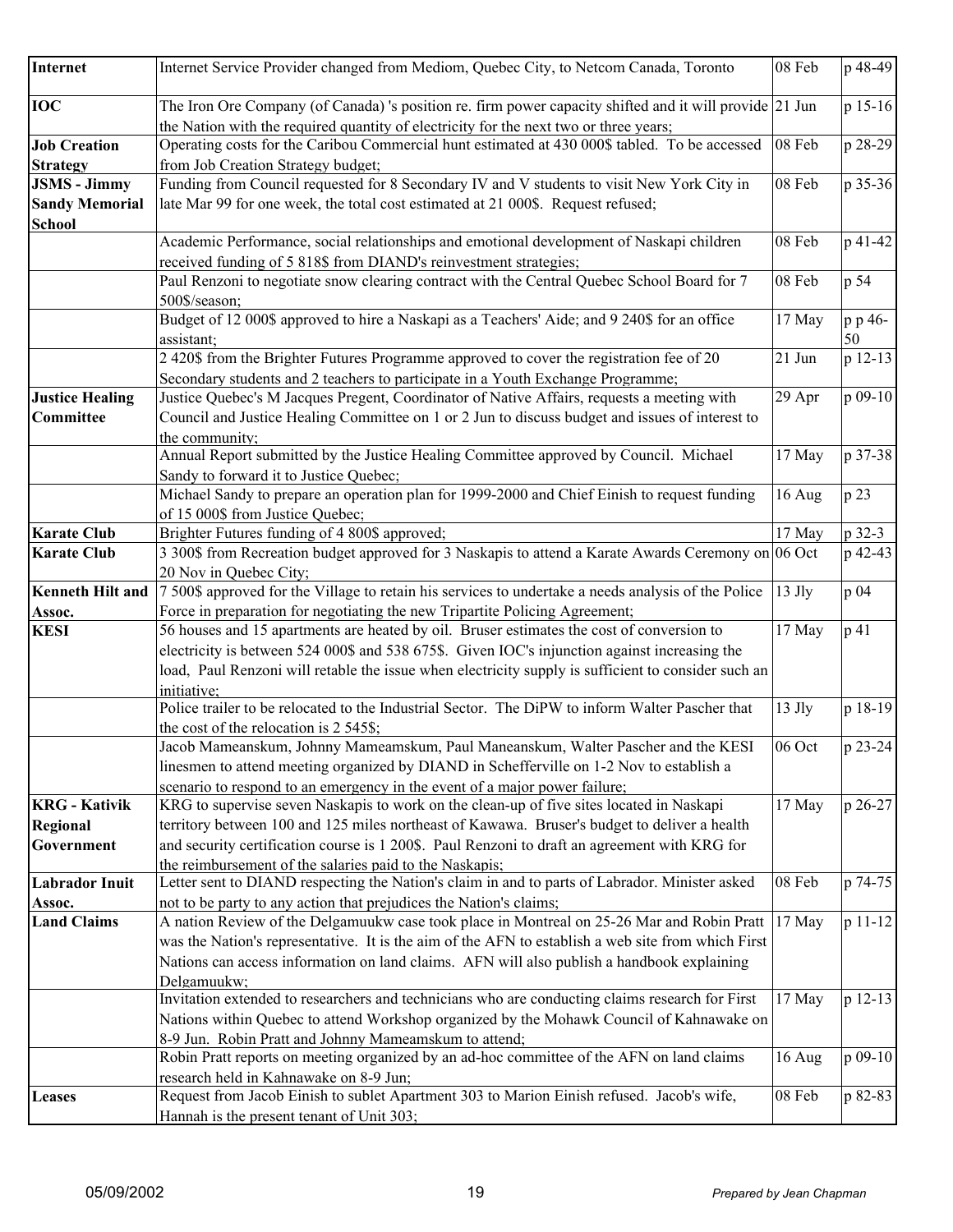|                         | Apt 207's tenant, Noat Einish, asked permission that Emily Guanish sublet for an unspecified                    | 08 Feb   | p 83-84    |
|-------------------------|-----------------------------------------------------------------------------------------------------------------|----------|------------|
|                         | duration. Noat Einish found negligent under the lease as she permitted the running out of fuel                  |          |            |
|                         | resulting in pipes bursting and damage to the apartment. HMM to issue invoice and if it is not                  |          |            |
|                         | paid in full by 30 Jun the lease will be terminated. Council approves a six-month sublet of Apt                 |          |            |
|                         | 207 to Emily Guanish;                                                                                           |          |            |
|                         | Tamar Chittspattio sold household furnishings in mid-December. No rent being paid on House                      | 08 Feb   | p 84-85    |
|                         | 102. Housing Officer instructed to initiate proceedings contemplated in "Involuntary                            |          |            |
|                         | Termination of Lease" as Ms Chittspattio is in default of Section 13 of the lease;                              |          |            |
|                         | Mary Jane Pien's voluntary termination of lease on apartment 206 approved;                                      | 13 Jly   | p 21-22    |
|                         | Legal Proceedings Claim of 7 771\$ representing damages claimed by M Marius Andre as a result of an accident to | 17 May   | p 09       |
|                         | his snowmobile when being driven by Robin Shecanapish tabled. Robin Pratt is of the opinion                     |          |            |
|                         | that the Nation is not liable to Marius Andre for the damages he has allegedly suffered;                        |          |            |
|                         | Robin Pratt provides an update of the case of Augustin Vollant et al vs Naskapi Band of Quebec                  | 17 May   | p 12-13    |
|                         | et al in the context of the termination of the Nation's contract with Transport Canada for the                  |          |            |
|                         | operation and maintenance of Schefferville Airport;                                                             |          |            |
| <b>Life Skills</b>      | Paul Renzoni and Balgovind Pande to develop a Life-Skills Programme;                                            | 16 Aug   | p 19-20    |
| Loans                   | Request from Michael Sandy for the Nation to co-sign a loan to purchase a vehicle refused;                      | $21$ Jun | p 28       |
| Loisir et Sport de      | Invitation to the Band to sent its representative to AGM scheduled for 21-22 May in Baie-                       | 29 Apr   | p 13       |
| la Cote-Nord            | Comeau, forwarded to the Recreation Committee for its consideration;                                            |          |            |
| <b>Low Level Flying</b> | The Nation's priorities in descending order of importance are: "Resource Harvesting";                           | 22 Mar   | p 16-17    |
|                         | "Economic Effects"; "On-going Issues Review and Identification"; "Community and Family                          |          |            |
|                         | Life"; "In-town Noise"; "Community Infrastructure and Services." The foregoing list is to be                    |          |            |
|                         | tabled by Brigitte Masella at the meeting tentatively scheduled for 23 Mar;                                     |          |            |
| <b>Mad Science</b>      | 18 242\$ approved from DIAND's funding derived from reforms to the National Child Benefit                       | 08 Feb   | p 42       |
|                         | Supplement and savings in the National Income Security Programme in 1998-9;                                     |          |            |
| Mameamskum,             | Vacation from 25 Jun to 16 Jly approved;                                                                        | 21 Jun   | p 21-22    |
| Johnny                  |                                                                                                                 |          |            |
|                         | Vacation from 13-27 Aug approved;                                                                               | 16 Aug   | p 01-02    |
| McKenzie,               | Request to construct a log cabin, 20" x 36" in dimension on Category III land to serve as a base                | 17 May   | p 79-80    |
| <b>Elizabeth</b>        | for her proposed adventure tourism company approved. Paul Renzoni to inform KRG;                                |          |            |
| <b>Menihek</b>          | As a result of recent engineering studies, the firm capacity of Menihek has been revised from 12                | 17 May   | p 39       |
| Generating              | MW to 8 MW. IOC will not permit any load increases and all future buildings must have                           |          |            |
| <b>Station</b>          | alternate heating sources such as wood stoves, furnace oil heaters, or waste oil heaters. Jeremy                |          |            |
|                         | Jenkins and Andy Kozina to include the foregoing in the design of capital and special projects;                 |          |            |
|                         | The Iron Ore Company (of Canada) 's position re. firm power capacity shifted, and it will                       | 21 Jun   | p 15-16    |
|                         | provide the Nation with the required quantity of electricity for the next two or three years;                   |          |            |
|                         | Acquisition of water rights discussed. Agreement executed between the Nation and RCI                            | 21 Jun   | p 26-28    |
|                         | Consultants Ltd;                                                                                                |          |            |
|                         | Water Rights discussed. Chief to write to RCI confirming the cancellation ab initio of the                      | $13$ Jly | p 01-3     |
|                         | mandate expressed in a letter dated 23 Jun;                                                                     |          |            |
| <b>Mental Health</b>    | Only a portion of "Ancient Paths, New Roads" filmed by Pamela Howson. Funding reverted to                       | 08 Feb   | p 51       |
|                         | Michael Sandy for "Ancient Paths, New Trails" to build a teaching lodge in Kawawa. The                          |          |            |
|                         | amount in the budget is 8 500\$;                                                                                |          |            |
|                         | Michael Sandy tables report dated 25 May 1998 on Wellness and Native Man VI Conference                          | 24 Feb   | p 06       |
|                         | held in Albuquerque, New Mexico from 20-23 Apr 1998;                                                            |          |            |
|                         | Agreement consists of 48 410\$ for NNADAP; 8 249.00\$ for Solvent Abuse; 61 424.66\$ for                        | 19 Apr   | $p_{01-2}$ |
|                         | Brighter Futures; 6 996.54\$ for Prenatal Nutrition and 46 515.44\$ for Mental Health Crisis                    |          |            |
|                         | Management. Chief executed Agreement for 1999-2000;                                                             |          |            |
|                         | John Shecanapish requests that sand be transported to the site where the teaching lodge will be                 | $21$ Jun | p 02       |
|                         | built for "Ancient Paths, New Trails";                                                                          |          |            |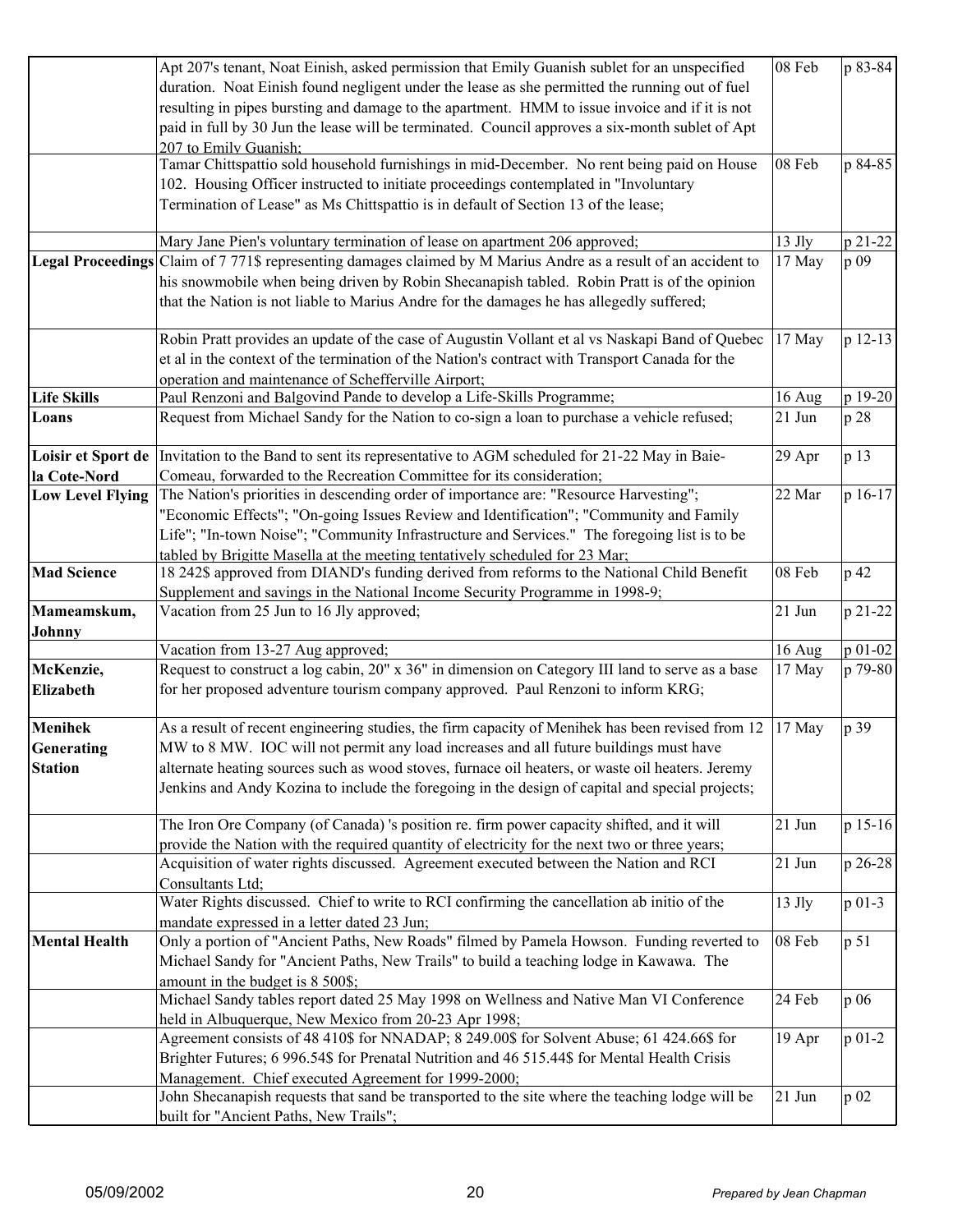|               | Michael Sandy to represent the Nation at the 1999 Native Mental Health Association                                                                   | 16 Aug | p 21           |
|---------------|------------------------------------------------------------------------------------------------------------------------------------------------------|--------|----------------|
|               | Conference in Saskatoon on 17-19 Sept;                                                                                                               |        |                |
|               | Vehicle allowance of 100\$ approved for Michael Sandy to construct the Teaching Lodge;                                                               | 16 Aug | p 34           |
|               | The Nation asked to relocate its from the Dispensary to the Nation Office. Marie-Ange Brisson                                                        | 16 Aug | p 40           |
|               | agrees to continue to provide space until the Nation office is extended;                                                                             |        |                |
|               | DiPW to arrange for the delivery of 30 truck loads of sand to the Teaching Lodge;                                                                    | 16 Aug | p 22           |
|               | M-A Brisson's request for emergency funding to cover the cost of three return airfares between                                                       | 06 Oct | p 39-40        |
|               | Schefferville and Montreal approved;                                                                                                                 |        |                |
|               | Michael Sandy to submit a written report on the status of the construction of the Teaching                                                           | 06 Oct | p <sub>5</sub> |
|               | Lodge;                                                                                                                                               |        |                |
|               | Mid-Canada Line KRG to supervise seven Naskapis to work on the clean-up of five sites located in Naskapi                                             | 17 May | p 26-27        |
|               | territory between 100 and 125 miles northeast of Kawawa. Bruser's budget to deliver a health                                                         |        |                |
|               | and security certification course is 1 200\$. Paul Renzoni to draft an agreement with KRG for                                                        |        |                |
|               | the reimbursement of the salaries paid to the Naskapis:                                                                                              |        |                |
| <b>Mining</b> | Nation will not send representative to "Aboriginal People and Mining in Canada" organized by                                                         | 16 Aug | p 23-24        |
|               |                                                                                                                                                      |        |                |
|               | the Innu Nation and MiningWatch Canada in Ottawa on 10-12 Sept;<br>Joint venture with Jan-G Charuk discussed with MBC. MBC is unwilling to assent to | 08 Feb | $p$ 02-6       |
| Montagnais    |                                                                                                                                                      |        |                |
|               | arrangement with Jan-G Charuk, but is interested in producing hydrogen, and it will look for                                                         |        |                |
|               | another partner. Financial statements to be sent to MBC by Hartel and Paul Wilkinson to                                                              |        |                |
|               | provide it with copies of the pro forma budgets for HN/M;                                                                                            |        |                |
|               | Meeting held with MBC on 8 Feb 99. PFA, HN/M, Schefferville Arena, Gravel Pit No. 8                                                                  | 08 Feb | p 02-7         |
|               | discussed;                                                                                                                                           |        |                |
|               | MBC asks for contribution of 25 000\$ towards operation and maintenance of its Arena in                                                              | 08 Feb | p 06-7         |
|               | Schefferville for the current fiscal year. 20 000\$ has been set aside by Council, on condition that                                                 |        |                |
|               | two seats be made available for Naskapis, and that the Band review financial statements. MBC                                                         |        |                |
|               | informs Council that Committee is non functional, that the average deficit is 75 000\$ each fiscal                                                   |        |                |
|               | year, that it owns the Arena, and that the Ville de Schefferville is unable to contribute to cost of                                                 |        |                |
|               | operating and maintaining the Arena. Naskapi funding to be taken from Recreation Budget;                                                             |        |                |
|               | Proposal sent to MBC that, in return for 9 000\$ it can share equal access to Pit No. 8. MBC                                                         | 08 Feb | p 07           |
|               | agrees because the Naskapis have made a contribution to the Arena in Schefferville;                                                                  |        |                |
|               | The Nation is to explore the possibility of selling commercially harvested caribou to Montagnais                                                     | 08 Feb | p 28           |
|               | Band of Uashat and Maliotenam, and to other Aboriginal communities on Lower North Shore.                                                             |        |                |
|               | Johnny Mameamskum to meet with representatives of those Bands;                                                                                       |        |                |
|               | The Iron Ore Company (of Canada) confirmed to MBC on 1 Feb 99 that it would provide 25                                                               | 08 Feb | p 36-37        |
|               | 000\$ credit applicable to the power bill of the Arena for the 1999 calendar year. Chief to write                                                    |        |                |
|               | to IOC expressing the Nation's satisfaction on this matter;                                                                                          |        |                |
|               | Arrangements permitting an entity created jointly by NDC and MBC to assume responsibility                                                            | 08 Feb | p 65-66        |
|               | for the Airport have not yet been completed. NDC informed Martin Desrosiers that present                                                             |        |                |
|               | employees will keep their jobs as employees of the new entity                                                                                        |        |                |
|               | Schefferville Airport Corporation, a company jointly owned by NDC and the MBC will                                                                   | 22 Mar | p <sub>5</sub> |
|               | commence operation at midnight on 1 Apr 1999;                                                                                                        |        |                |
|               | The Manuituan Tribal Council is organizing a symposium to be held in Betsiamites. Dates to be                                                        | 29 Apr | p 15           |
|               | confirmed. Decision on attendance deferred;                                                                                                          |        |                |
|               | Johnny Mameamskum met with representatives of Innu Tshishe Utshimau Montagnais on 23                                                                 | 12 May | p 22           |
|               |                                                                                                                                                      |        |                |
|               | Apr to discuss possible areas of collaboration. Areas focused upon were: caribou                                                                     |        |                |
|               | commercialization, the creation of a freight handling company, economic development, and a                                                           |        |                |
|               | road link between Schefferville and Kuujjuaq;                                                                                                        |        |                |
|               | Invitation extended to the Nation to attend Symposium that Mamuitun Tribal Council plans to                                                          | 17 May | p 05-6         |
|               | host in Betsiamites from 26-28 May. Johnny Mameamskum to attend;                                                                                     |        |                |
|               | Johnny Mameamskum met with representatives of Innu Tshishe Utshimau Montagnais on 23                                                                 | 17 May | p 22           |
|               | Apr to discuss possible areas of collaboration. Areas focused upon were: caribou                                                                     |        |                |
|               | commercialization, the creation of a freight handling company, economic development, and a                                                           |        |                |
|               | road link between Schefferville and Kuujjuaq;                                                                                                        |        |                |
|               | Innu Economic Summit planned for 14-15 Oct in Sept-Iles. Chief and Jimmy Pien to represent                                                           | 06 Oct | p 42-43        |
|               | the Nation;                                                                                                                                          |        |                |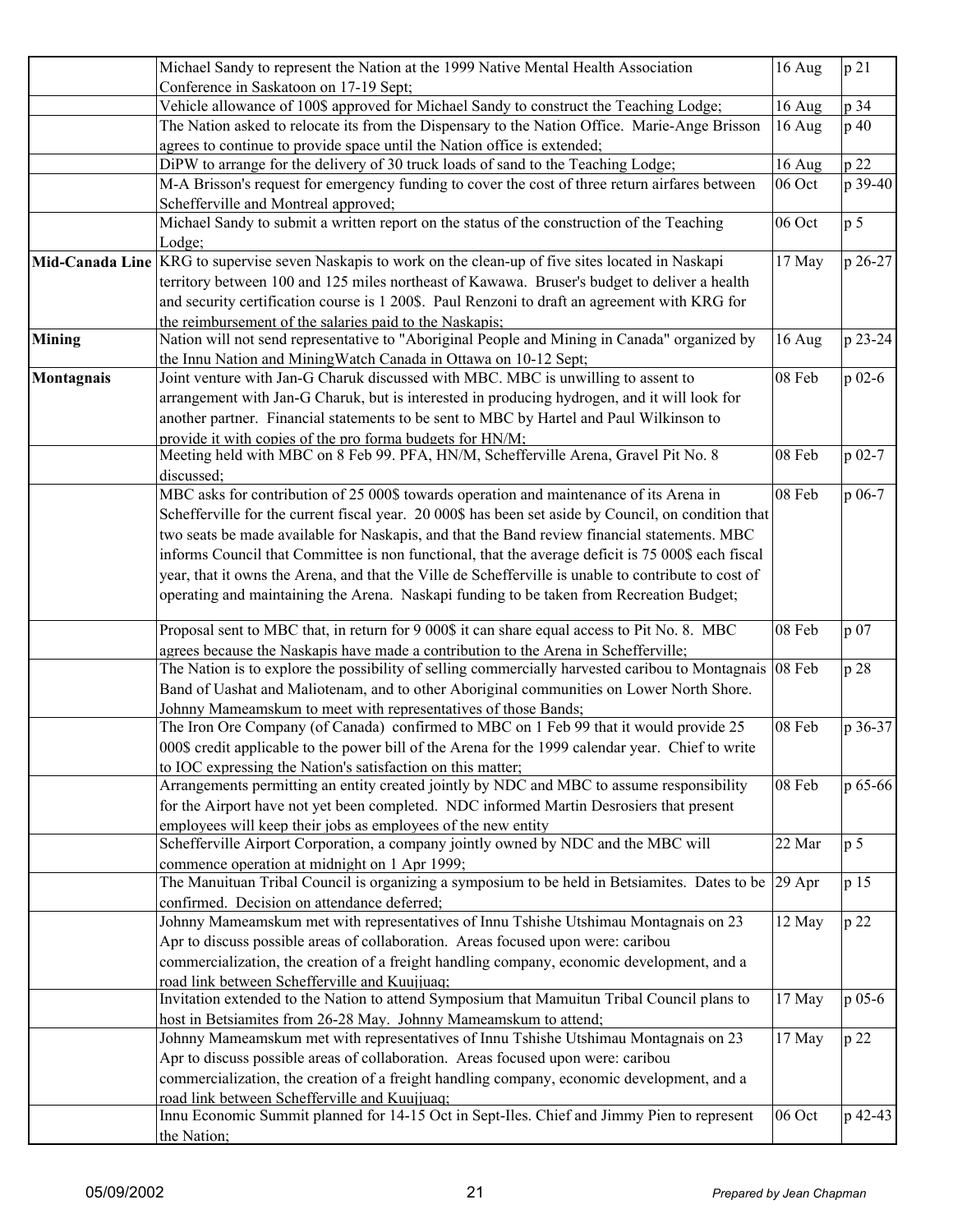|                            | Municipal Garage Andy Kozina mandated to prepare detailed drawings for the renovation to the interior of the                                                                | 22 Mar   | p 23-24    |
|----------------------------|-----------------------------------------------------------------------------------------------------------------------------------------------------------------------------|----------|------------|
|                            | Municipal Garage in conformity with project Y101 of the Nation's Capital budget;<br>Drawings prepared by Andy Kozina approved at a total cost of 150 000\$ from the Capital | 17 May   | p 33-34    |
|                            | budget;                                                                                                                                                                     |          |            |
|                            | Renovation discussed by Andy Kozina and Bruser, and the "For Construction" drawings and                                                                                     | $13$ Jly | p 11-12    |
|                            | specifications submitted by Andy Kozina and "Drawings and Specifications for the Renovation                                                                                 |          |            |
|                            | of the Naskapi Municipal Garage" dated 30 Jun are approved;                                                                                                                 |          |            |
|                            | Status report on the municipal garage provided by Andy Kozina with reference to training and                                                                                | 06 Oct   | p 29-30    |
|                            | employment, schedule and budget. The final budget is expected to have increased from 230 246\$<br>from 180 000\$;                                                           |          |            |
| Mushuau Innu               | Letter of reference executed by Chief to Mark Nui, Chief, Mushuau Innu on behalf of Michel                                                                                  | 08 Feb   | p 61-62    |
|                            | Dinet, Bois de Construction;                                                                                                                                                |          |            |
| <b>Name Change</b>         | Federal cabinet approved By-law No 131 respecting changing the name of the Band. DIAND to                                                                                   | 22 Mar   | p 13       |
|                            | have it published in the Canada Gazette. It will come into effect four weeks after publication;                                                                             |          |            |
| Naskapi Imuun              | Jean Chapman and Balgovind Pande to submit a proposal to DIAND's Gathering Strength                                                                                         | 21 Jun   | p 20-21    |
|                            | Initiative for approximately 30 000\$ to develop software for use by the DiPW and D-G to                                                                                    |          |            |
|                            | monitor their budgets;                                                                                                                                                      |          |            |
| Naskapi                    | Grant of 4 300\$ to cover operating costs for its Legal Advisor and General Advisor approved for 08 Feb                                                                     |          | p 73-74    |
| Landholding                | the period 1 January to 31 Mar 99 approved. A further grant of 12 800\$ approved for 1999-                                                                                  |          |            |
| Corpn                      | 2000;                                                                                                                                                                       |          |            |
| <b>Nation Office</b>       | Joe Guanish asks if extension can be undertaken in Year One and not Year Two as envisaged.                                                                                  | 08 Feb   | p 12       |
|                            | Council informed that the Five-Year Plan is yet to be approved by the Treasury Board, and if                                                                                |          |            |
|                            | projects are taken out of sequence, the timing of another project of comparable value should be                                                                             |          |            |
|                            | revised:<br>Willie Mameanskum to purchase a clock for the Conference Room the cost not to exceed 100\$;                                                                     | 23 Jun   | $p\ 6$     |
|                            |                                                                                                                                                                             |          |            |
|                            | Native Women of  A grant of 200\$ from G/L4160 approved;                                                                                                                    | 13 Aug   | p 03       |
| Quebec                     |                                                                                                                                                                             |          |            |
| <b>NAV Canada</b>          | Council reaffirms its position taken on 31 Jly 1998 respecting the provision of aeronautical                                                                                | 22 Mar   | p 09       |
|                            | services at Squaw Lake;                                                                                                                                                     |          |            |
| NDC-Naskapi                | Enviroconseil informed by Adoschaouna by letter dated 7 Dec 98 that the equipment and control 08 Feb<br>system at the Wastewater Treatment Facility are Y2K compliant;      |          | p 35       |
| Development<br>Corporation |                                                                                                                                                                             |          |            |
|                            | Arrangements permitting an entity created jointly by NDC and MBC to assume responsibility                                                                                   | 08 Feb   | p 65-66    |
|                            | for the Airport have not yet been completed. NDC informs Martin Desrosiers that present                                                                                     |          |            |
|                            | employees will keep their jobs as employees of the new entity                                                                                                               |          |            |
|                            | NDC feels it has no contribution to make in the review process for Sect: JSMS to set up meeting 08 Feb                                                                      |          | p 69-70    |
|                            | between NDC, NEC, the Band and the Electors to formulate a common list of demands;                                                                                          |          |            |
|                            | Backup resulted in flooding of several basements in Band housing. Services de Gestion Naskapi 08 Feb                                                                        |          | p 75       |
|                            | inc. to assume responsibility for 4 300\$ for the cost of correcting the backup. Enviroconseil to                                                                           |          |            |
|                            | make necessary arrangements with Services de Gestion Naskapi inc.;                                                                                                          |          |            |
|                            | In its letter dated 9 Feb NDC offers the services of Les Services Naskapi Adoshaouna Enr to                                                                                 | 08 Feb   | p 96       |
|                            | construct the Recreation Facility, and requests copies of the plans and specifications. Paul                                                                                |          |            |
|                            | Renzoni to send NDC a copy of the plans and specifications and to explain to him that the Band                                                                              |          |            |
|                            | envisages constructing the majority of the Facility itself, and subcontracting certain specialized                                                                          |          |            |
|                            | works:                                                                                                                                                                      |          |            |
|                            | Agreement for 3 316\$ for Aboriginal Language Initiative for 1998-99 from AFN executed by                                                                                   | 24 Feb   | p 03-4     |
|                            | Deputy Chief. Paul Renzoni to arrange for funds to be transferred to NDC to off-set the costs of                                                                            |          |            |
|                            | its Language Technician Project, and to ensure that NDC submits to the Nation a report<br>documenting how funds were expended;                                              |          |            |
|                            | Schefferville Airport Corporation, a company jointly owned by NDC and the MBC will                                                                                          | 22 Mar   | $p_{0.05}$ |
|                            | commence operation at midnight on 1 Apr 1999;                                                                                                                               |          |            |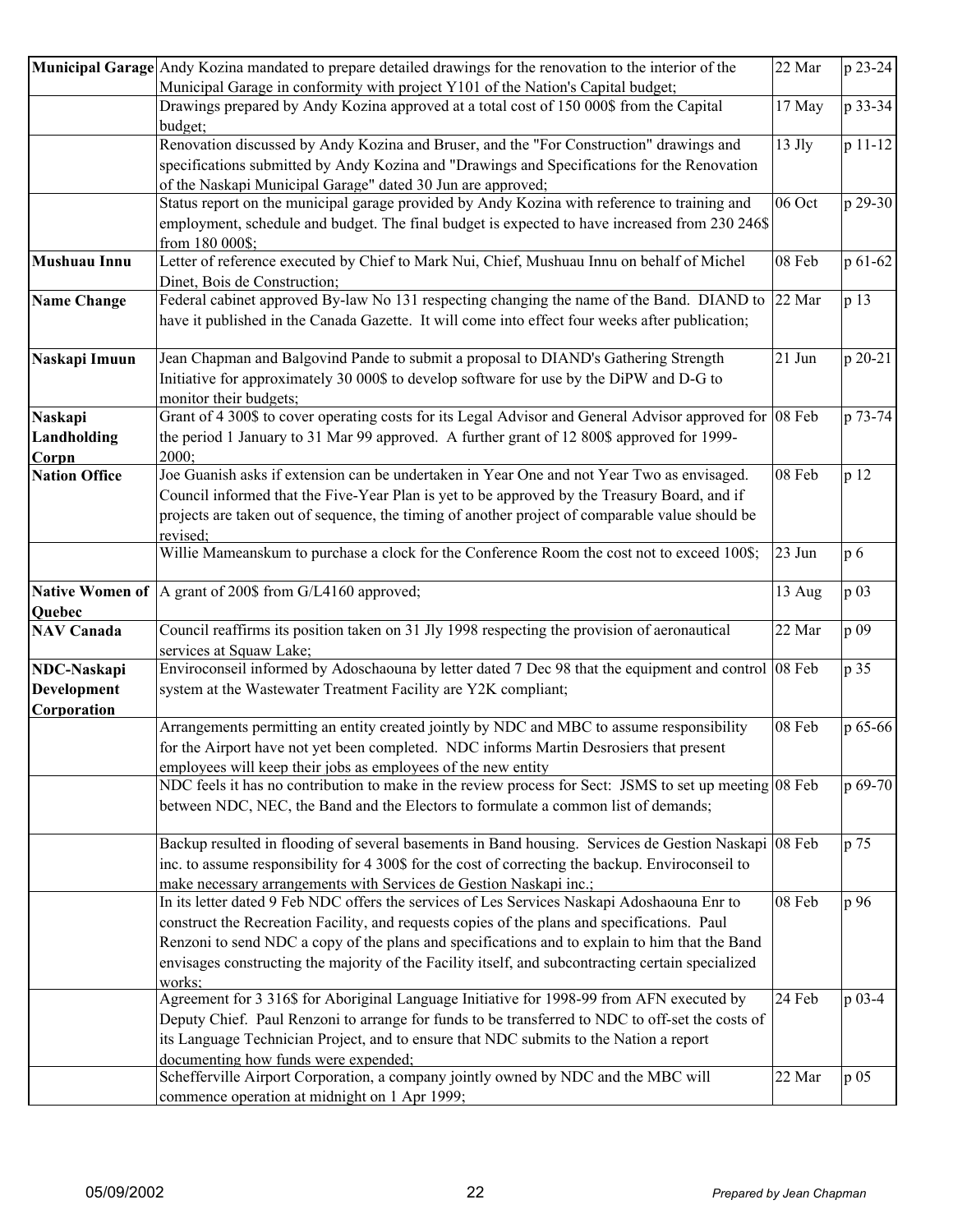|                        | NDC will present to its members in May 1999 a proposal to invest 60 000\$ for a 25% share in                | 22 Mar | p 06           |
|------------------------|-------------------------------------------------------------------------------------------------------------|--------|----------------|
|                        | Nord-Plus, an airline company that operates in the outfitting industry in the Schefferville area;           |        |                |
|                        |                                                                                                             |        |                |
|                        | Board meets Council. Committee members identified. Meetings fixed for 1999;                                 | 22 Mar | p 42-43        |
|                        | Paul Renzoni to meet NDC to explore possibility of employee-sharing especially heavy                        | 22 Mar | p 43           |
|                        | equipment operators;                                                                                        |        |                |
|                        | Paul Renzoni to explore possibility of collaboration with NDC in the area of insurance;                     | 22 Mar | p 43           |
|                        | Paul Renzoni to meet NDC to explore possibility of employee-sharing especially heavy                        | 22 Mar | p 43           |
|                        | equipment operators;                                                                                        |        |                |
|                        | Council's approach to the construction of the Recreation Facility explained to NDC                          | 22 Mar | p 43           |
|                        | representatives;                                                                                            |        |                |
|                        | Basement flooding in Kawawa office. DPW to determine source and extend and make its                         | 22 Mar | p 44           |
|                        | recommendations to Council;                                                                                 |        |                |
|                        | Hartel to transfer 5 000\$ from the Heritage Fund to NDC's Charitable Fund in order to minimize 22 Mar      |        | p 44-45        |
|                        | administration;                                                                                             |        |                |
|                        | 1 500\$ from the Heritage Fund approved for Daniel Berube to attend the International Tae                   | 29 Apr | p 13           |
|                        | Kwon Do Championships to be held in Montreal on 15-16 May. NDC to be asked to cover 50%                     |        |                |
|                        | of his expenses;                                                                                            |        |                |
|                        | To be informed by Johnny Mameanskum of the Innu Economic Summit scheduled for 13-14                         | 17 May | p <sub>3</sub> |
|                        |                                                                                                             |        |                |
|                        | Jun;<br>Budget of 23 280\$ approved from NLMB for Silas Nabinacaboo to work as a translator for             |        | p 47           |
|                        | NDC;                                                                                                        | 17 May |                |
|                        | Les Services Adoshaouna Enr seeks Council's support of its position that a joint Naskapi-                   | 17 May | p 77           |
|                        |                                                                                                             |        |                |
|                        | Montagnais company be awarded the contract to repave the runway and apron at Schefferville                  |        |                |
|                        | Airport without bid. Chief wrote letters to the Ministers of Transport Canada and Public Works              |        |                |
|                        | and Government Services Canada and Council ratified that decision;                                          |        |                |
|                        | Andy Kozina responded to the technical report commissioned by Adoschaouna to evaluate the                   | 21 Jun | p 08           |
|                        | plans and specifications for the first phase of the Recreation facility. Although NDC is                    |        |                |
|                        | committed to providing its contribution of up to 500 000\$ it is necessary to resolve all                   |        |                |
|                        | outstanding technical issues prior to the release of the funding. CIBC has yet to confirm                   |        |                |
|                        | whether it will make a loan for construction:                                                               |        |                |
|                        | NDC asked if all technical issues resolved and if the Board has revisited the issue of its financial 16 Aug |        | p 25-26        |
|                        | contribution;                                                                                               |        |                |
|                        | The Nation is not in a position to purchase granular materials from NDC at the present time;                | 16 Aug | p 30-31        |
|                        | Council writes to SEBJ informing it that Council is in favour of Adoshaouna to execute the                  | 06 Oct | $p$ 2-3        |
|                        | maintenance contract for the Transtaiga Road from Mielposts 461 to 581 effective 1 Oct 99;                  |        |                |
|                        |                                                                                                             |        |                |
|                        | Problem of a large amount of asphalt from the landing strip transported to a quarry close to                | 06 Oct | p 24-25        |
|                        | Kawawa raised with Laurent Samson;                                                                          |        |                |
| <b>NEQA</b>            | The Nation's translators to be paid 3 000\$ to proof-read four sections of the NEQA that is being           | 06 Oct | p 14           |
|                        | re-translated by Elijah Einish;                                                                             |        |                |
| <b>NEQA Section 10</b> | Paul Wilkinson to submit to the Ministère de la sante et des services sociaux a claim for the               | 08 Feb | p 71           |
|                        | reimbursement of the honoraria and disbursements incurred by the Nation in connection with                  |        |                |
|                        | the review of Section 10;                                                                                   |        |                |
|                        | Chief sends letter to Minister Pauline Marois congratulating her on her appointment and                     | 08 Feb | p 71-72        |
|                        | explaining the importance of completing rapidly the remaining steps associated with                         |        |                |
|                        | Complementary Agreements Nos. 2 and 3;                                                                      |        |                |
|                        | Justice Quebec concerned over approach being taken. Chief to write to Minister once again                   | 22 Mar | p 14-15        |
|                        | reiterating importance of the dossier;                                                                      |        |                |
|                        | Disagreement relates to responsibility for paying for non-insured services for Naskapis living              | 17 May | p 82           |
|                        | inside the Territory but outside Category IA-N land. Council will be kept informed;                         |        |                |
| <b>NEQA Section 11</b> | NDC feels it has no contribution to make: JSMS to set up meeting between NDC, NEC, the                      | 08 Feb | p 69-70        |
|                        | Band and the electors to formulate a common list of demands;                                                |        |                |
|                        |                                                                                                             |        |                |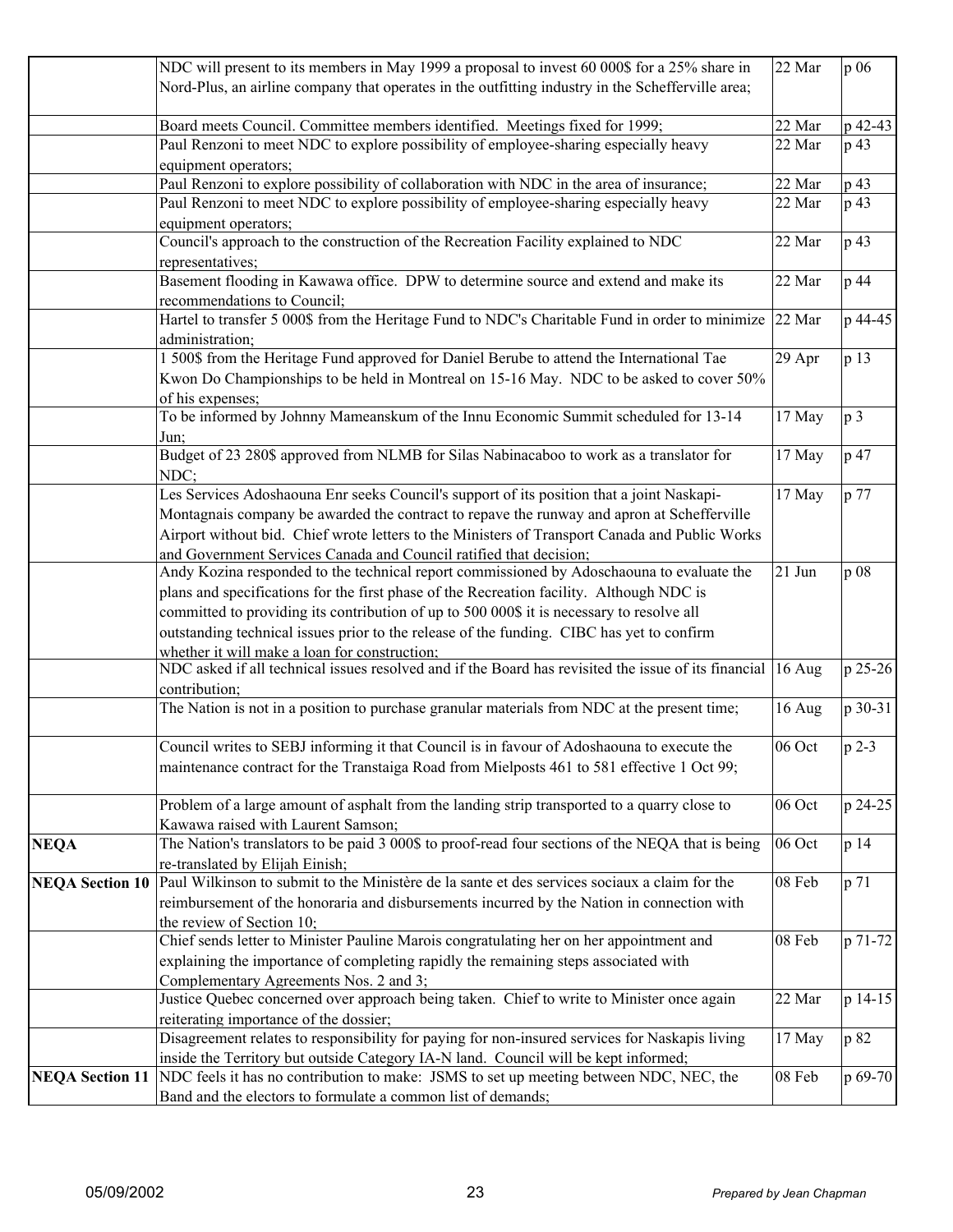|                       | NEQA Section 20 Re. Complementary Agreement No. 3 modifying Chapter 20. DIAND and the Administrative  | 08 Feb   | p 95           |
|-----------------------|-------------------------------------------------------------------------------------------------------|----------|----------------|
|                       | Law section of Justice Canada are of the view that the words "any agreement" at the beginning         |          |                |
|                       | of para 4(1)(b) of the James Bay and Northern Quebec Native Claims Settlement Act embrace an          |          |                |
|                       | amendment to the NEQA. The Governor in Council may give effect to and declare valid                   |          |                |
|                       | Complementary Agreement No. 3 on those grounds. Robin Pratt recommends that the Nation                |          |                |
|                       | should not contest that annroach:                                                                     |          |                |
| <b>NLMB</b> - Naskapi | Willie Mameanskum said that there is a shortage of Naskapis trained in construction-related           | 08 Feb   | p 13-14        |
| Local                 | fields despite the fact that the NLMB has been functioning since 1992. Balgovind Pande and            |          |                |
| Management            | the DiPW to establish if there is in fact a shortage of such labour;                                  |          |                |
| <b>Board</b>          |                                                                                                       |          |                |
|                       | Approval given for Thomas Einish to attend Special Constable - Basic Training Programme in            | 08 Feb   | p 45-46        |
|                       | Nicolet from 14 Feb for nine weeks. Training allowance is 300\$/week;                                 |          |                |
|                       | Expenditures in fiscal year will be: 24 561\$ in Consolidated Revenue, and 8 314\$ in EIF.            | 22 Mar   | p 48-50        |
|                       | Approved projects: Computer for Training Coordinator 3 000\$; 24 561\$ for Editor,                    |          |                |
|                       | Tapachamoon for 80 weeks plus equipment and office supplies; deficit of NLMB 2 000\$;                 |          |                |
|                       | Because budget committed in full, the initial request from Elizabeth Guanish-McKenzie refused. 31 Mar |          | $p 01-2$       |
|                       | Her request was retabled. Approval given for her to take training in baking at Sept-Iles              |          |                |
|                       | commencing 6 Apr at a cost of 4 540\$;                                                                |          |                |
|                       | Loader operator training approved for Benjamin Einish. It will be taken at le Centre de               | 31 Mar   | $p$ 02-3       |
|                       | Formation en Quipement Lourd Inc. in Vanier, Qc, for three weeks at a cost of 8 925\$;                |          |                |
|                       | Excavator Operator Training approved for Daniel Einish, George Swappie and Abraham Uniam              | 31 Mar   | p 03           |
|                       | at le Centre de Formation en Equipement Lourd Inc., Vanier, Qc, commending on 3 May for               |          |                |
|                       | three weeks, at a total cost of 26 775\$;                                                             |          |                |
|                       | Budget of 6 000\$ approved for the provision of Secretariat Services for the NLMB; and 35 518\$       | 17 May   | p 44-45        |
|                       | for the Training Coordinator;<br>Training dollars allocated for 1998-9;                               | 17 May   | p 44-54        |
|                       | Conditional upon Elizabeth Mameamskum making an official request for unpaid leave for one             | 23 Jun   | $p_{02-3}$     |
|                       | week commencing 9 August, Council approves the allocation of 3 106\$ to enable her to                 |          |                |
|                       | participate in a Mathematics and a Physical Science course at Heritage College, Hull, Qc, from 5      |          |                |
|                       | Jly for 6 weeks:                                                                                      |          |                |
|                       | Budget of 9 415\$ allocated from the NLMB for Tony Battcock to instruct a programme for               | 23 Jun   | p 04           |
|                       | plasterers in Jly for 5 weeks;                                                                        |          |                |
|                       | Application for electrician training from Abraham Chemaganish resubmitted and approved. 13            | 06 Oct   | p 21-22        |
|                       | 200\$ allocated for 40 weeks training commencing on 20 Sept;                                          |          |                |
| <b>NNADAP</b>         | Maggie Pien's employment as NNADAP Worker terminated;                                                 | 08 Feb   | p 63-65        |
|                       | Grant of 48 410\$ approved by Health Canada for fiscal year 1999-2000;                                | 22 Mar   | p 09           |
|                       | A 2% salary increase approved;                                                                        | 22 Mar   | p 28-29        |
|                       | Agreement that includes 48 410\$ for NNADAP executed for 1999-2000;                                   | 19 Apr   | $p_{01-2}$     |
|                       | Jimmy Peter Einish contests the decision of the Personnel Committee to hire Daisy Andre on the        | $10$ Jun | $p_{02-3}$     |
|                       | grounds (a) there was no quorum and (b) a health-care professional should have been present.          |          |                |
|                       | Personnel Committee instructed to reconduct interviews and to invite a health-care professional       |          |                |
|                       | employed at the Kawawachikamach Dispensary to participate in the interview process;                   |          |                |
|                       |                                                                                                       |          |                |
|                       | Daisy Andre hired as the NNADAP Worker. Jimmy Peter reverts to his position as the Alcohol            | $21$ Jun | p 24           |
|                       | Worker at a salary of 15.84\$/hour;                                                                   |          |                |
|                       | The Nation asked to relocate its from the Dispensary to the Nation Office. Marie-Ange Brisson         | 16 Aug   | p 40           |
|                       | agrees to continue to provide space until the Nation office is extended;                              |          |                |
|                       | Johnny Mameamskum to establish if NDC or the Dispensary would be willing to transport Daisy 06 Oct    |          | p <sub>7</sub> |
|                       | Andre, the NNADAP worker, between Schefferville and Kawawa during the week;                           |          |                |
| <b>Northern</b>       | Johnny Mameamskum to attend the Information/Consultation Session of Environment Canada                | 21 Jun   | p 17           |
| <b>Ecosystem</b>      | being held in Montreal on 23 Jun;                                                                     |          |                |
| Initiative            |                                                                                                       |          |                |
| <b>NPF</b> - Naskapi  | Approval granted to Thomas Einish to attend Special Constable - Basic training Programme in           | 08 Feb   | p 45-46        |
| <b>Police Force</b>   | Nicolet from 14 Feb for nine weeks. Training allowance is 300\$/week;                                 |          |                |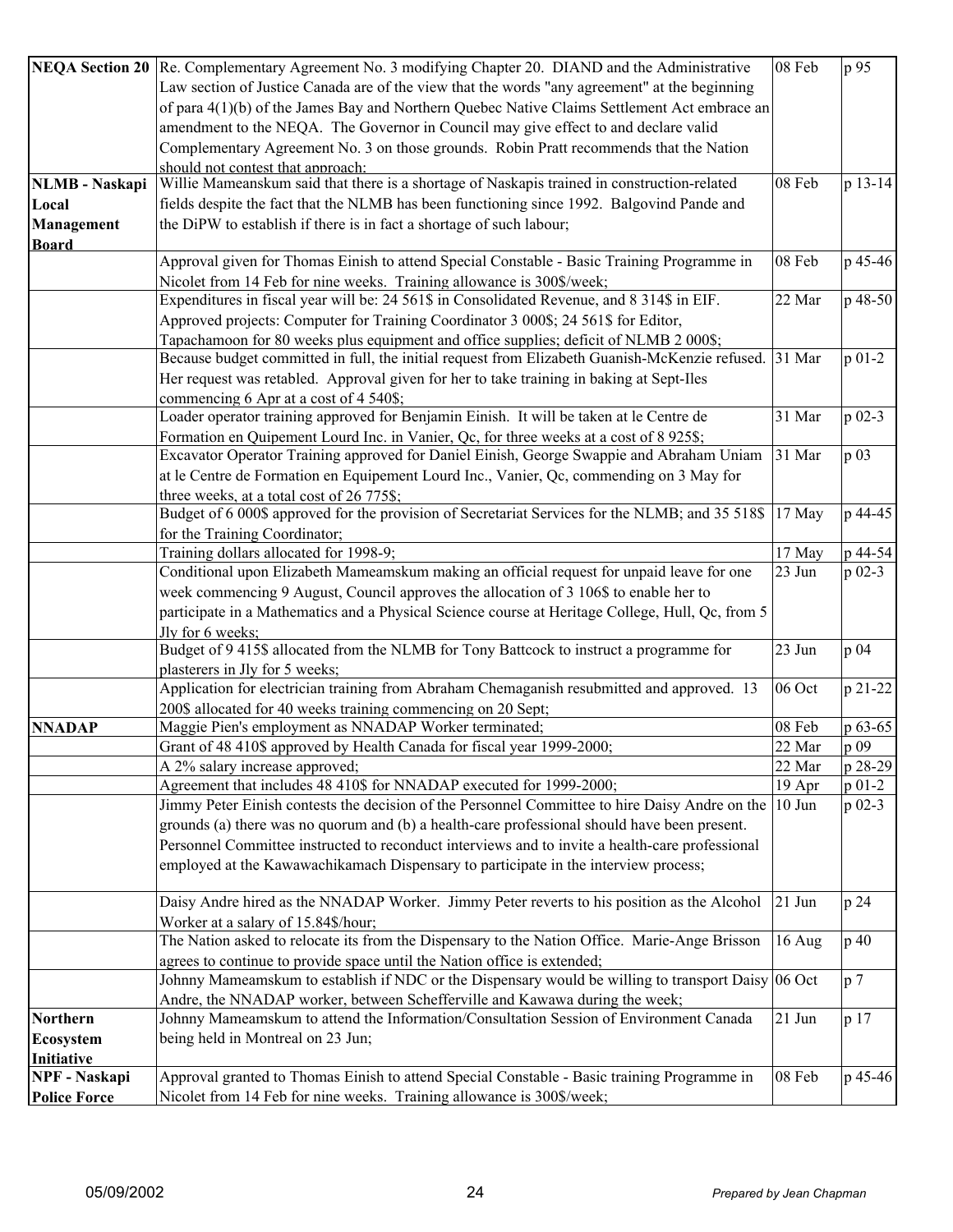|                       | Rental fee of 150\$/month to be charged to persons wishing to rent space on the Nation's                          | 08 Feb   | p 55    |
|-----------------------|-------------------------------------------------------------------------------------------------------------------|----------|---------|
|                       | telecommunications tower. Balgovind Pande to inform the Naskapi Police Force, Hotel Royal                         |          |         |
|                       | and Duberco of the foregoing;                                                                                     |          |         |
|                       | Confirmation received from Nicolet that Thomas Einish will be readmitted to the Institute and                     | 08 Feb   | p 67-68 |
|                       | that he execute a Statement of Personal Commitment;                                                               |          |         |
|                       | Louis Patry to borrow a speed detector from the SQ in Baie-Comeau. He is the only police                          | 08 Feb   | p 82    |
|                       | officer in Kawawa qualified to operate it. He will keep Council informed;                                         |          |         |
|                       | Sammy Pien has forms for firearms licenses and firearms registrations;                                            | 22 Mar   | p 13    |
|                       | Contribution agreement between the Nation and Solicitor General of Canada for 4 000\$ to cover                    | 22 Mar   | p 13-14 |
|                       | Kenneth Hilt's expenses for preparing the Police Procedure Manuals is executed by the Chief;                      |          |         |
|                       |                                                                                                                   |          |         |
|                       | George Katsimoko's police training at Nicolet from 1 September for 11 weeks approved;                             | 17 May   | p 54    |
|                       | Budget of 7 500\$ approved for the Village to retain the services of Kenneth Hilt and Associates                  | $13$ Jly | p 04    |
|                       | to undertake a needs analysis of the Police Force in preparation for negotiating the new                          |          |         |
|                       | Tripartite Policing Agreement;                                                                                    |          |         |
| <b>Nunavik</b>        | Update provided by Paul Wilkinson. The file assumed a certain urgency following a rumour                          | 17 May   | p 17-19 |
| Commission            | that Minister Chevrette was considering delegating some responsibility for wildlife management                    |          |         |
|                       | to the Inuit. $\vdots$                                                                                            |          |         |
|                       | Nurses' Residence Referendum called to approve the grant of superficie for the Nurses' Residence by the Nation to | 08 Feb   | p 91    |
|                       | le Centre de santé de l'hematite on 6, 7 and 8 Apr 99;                                                            |          |         |
|                       | Referendum called on 7-8 Apr to approve grant to centre de sante de l'hematite of the Nurses                      | 17 May   | p 42    |
|                       | Residence did not have 25% of the electors. Rescheduled for 31 May and 1-4 Jun;                                   |          |         |
| <b>Nutrition</b>      | 20 000\$ approved from DIAND's reinvestment strategies;                                                           | 08 Feb   | p 41-42 |
|                       |                                                                                                                   |          |         |
| Programme<br>Outreach | A 2% increase for permanent employees approved effective 1 Apr 1999. Approval for a 2%                            | 22 Mar   | p 28-29 |
|                       | increase also given to the Outreach Officer, SAP Administrator, Mental Health Worker,                             |          |         |
|                       |                                                                                                                   |          |         |
|                       | NNADAP Worker, Family Violence/Mental Health Worker;                                                              |          |         |
|                       | Emploi Québec contributes 15 000\$ representing 50% of the costs. Approval given to the                           | 17 May   | p 56-57 |
|                       | NLMB to contribute the other 50%. Contribution Agreement with Emploi Quebec for 15 000%                           |          |         |
|                       | executed:                                                                                                         |          |         |
|                       | Paul Renzoni to provide Sampson Einish with a list of the Capital projects with an estimate of                    | 13 Jly   | p 21    |
|                       | the work force required for each project;                                                                         |          |         |
|                       | NLMB and CEDO meetings cancelled because Sampson Einish did not give notice of time and                           | 16 Aug   | p 38-39 |
|                       | date of meeting to members. Council is considering dismissing Sampson Einish and Robin                            |          |         |
|                       | Pratt's opinion sought;                                                                                           |          |         |
| <b>Pension Plan</b>   | Richard Lodge appointed the Naskapi rep on the James Bay Cree-Naskapi Pension Plan                                | 08 Feb   | p 24    |
|                       | Committee for 1999;                                                                                               |          |         |
| Per Diem              | Fixed at 53.70\$ effective 17 May 1999;                                                                           | 17 May   | p 41    |
| Personnel             | Councillors being lobbied on a regular basis. Chief to circulate and post notice informing                        | 08 Feb   | p 08-9  |
|                       | Municipal Employees that there is a Grievance procedure in the Personnel Policy and they                          |          |         |
|                       | should use it to address their grievances against the DiPW;                                                       |          |         |
|                       | Temporary workers laid off when they need only a few hours to qualify for EI benefits. Paul                       | 08 Feb   | p 10    |
|                       | Renzoni discusses contracts for temporary employees, and temporary jobs being restructured as                     |          |         |
|                       | term positions;                                                                                                   |          |         |
|                       | Andrew Einish's request for reinstatement to his former position as permanent plumber rejected;                   | 08 Feb   | p 42    |
|                       |                                                                                                                   |          |         |
|                       | Marianne M Chescappio appointed as Secretary/Receptionist effective 21 January 99 at a salary                     | 08 Feb   | p 76-77 |
|                       | of 10\$/hour;                                                                                                     |          |         |
|                       | Tamar Chittspattio's request for six-month leave of absence refused; 10 weeks leave of absence                    | 08 Feb   | p 77-78 |
|                       | from 8 Feb approved;                                                                                              |          |         |
|                       | Translators, George Guanish and Mary Mokoush's letter dated 5 February requests a salary                          | 08 Feb   | p 97    |
|                       | increase. Decision deferred to 22 Mar meeting;                                                                    |          |         |
|                       | A 2% increase for permanent employees approved effective 1 Apr 1999. Approval for a 2%                            | 22 Mar   | p 28-29 |
|                       | increase also given to the Outreach Officer, SAP Administrator, Mental Health Worker,                             |          |         |
|                       | NNADAP Worker, Family Violence/Mental Health Worker;                                                              |          |         |
|                       | 5% salary increase given to George Guanish and Mary Mokoush;                                                      | 22 Mar   | p 29    |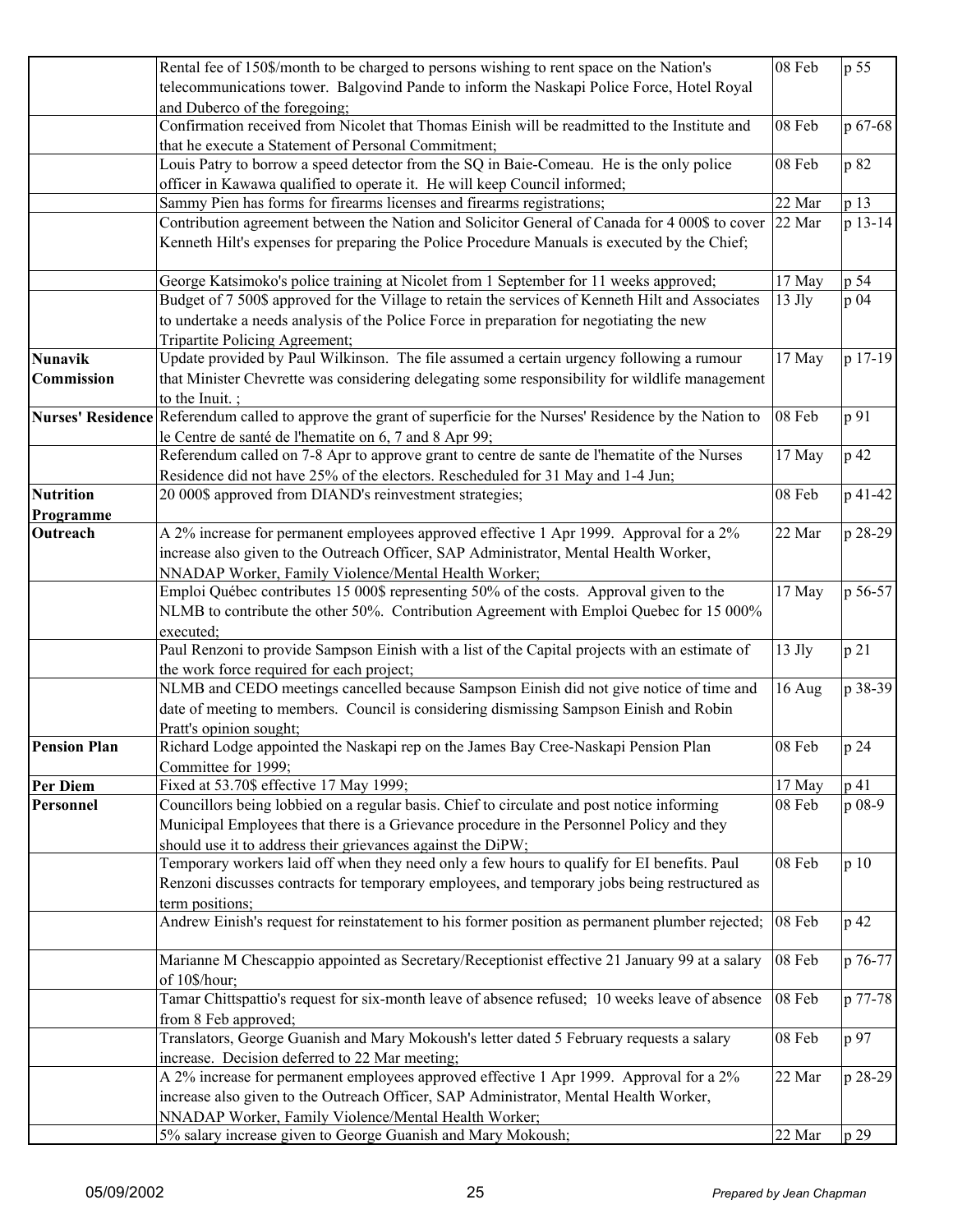| Willie Mameanskum identifies shortage of Naskapis trained in construction-related fields.<br>22 Mar                                      | p 53       |
|------------------------------------------------------------------------------------------------------------------------------------------|------------|
| Noted absence of plasterers for Phase XIII. Paul Mameanskum and Balgovind Pande to                                                       |            |
| ascertain the reasons for the apparent lack of personnel trained in construction-related fields,                                         |            |
| and make recommendations to Council;                                                                                                     |            |
| Shirley Pien-Berube on maternity leave from 24 Mar to 7 Jly;<br>29 Apr                                                                   | p 06-7     |
| Marianne M Chescappio, temporary Secretary/Receptionist on maternity leave from 27 Apr to<br>29 Apr                                      | p 07       |
| 25 August;                                                                                                                               |            |
| A posting for a temporary replacement Secretary/Receptionist for the period 12 May to 24<br>29 Apr                                       | p 07       |
| August at a salary of 9.50\$/hour is to be prepared by Johnny Mameamskum and Paul Renzoni;                                               |            |
| Tamar Chittspattio expected to return to work on 10 May failing which her employment as a<br>29 Apr<br>Band Employee will be terminated; | p 12       |
| Effective 25 August Marianne Chescappio, the Nation's Secretary/Receptionist's salary will<br>17 May                                     | p 05       |
| increase from 10\$ to 13\$ per hour;                                                                                                     |            |
| Jacob Mameanskum to present to Council overtime hours worked since the Wastewater<br>17 May                                              | p 37       |
| Treatment Facility has become operational;                                                                                               |            |
| Annika Vachon hired as Temporary Secretary/Receptionist at the Nation Office from 12 May to<br>17 May                                    | p 78       |
| 24 August at an hourly wage of 9.50\$;                                                                                                   |            |
| Annie Nattawappio's letter of 15 Jun informs Council of her intention to resign as Editor,<br>21 Jun                                     | p 09-10    |
| Tapachamoon, effective 29 Jun. Louise (J) Mameanskum mandated to remove her from payroll                                                 |            |
| and to complete her ROE with "resignation" as the reason for leaving;                                                                    |            |
| Conditional upon the completion of monthly statistical reports for the SAP for May and Jun, and 21 Jun                                   | p 18-19    |
| on the preparation of cheques to 31 Jly, Elizabeth Mameamskum's request for vacation is                                                  |            |
| approved. Louise (J) is mandated to administer the SAP in Elizabeth Mameamskum's absence;                                                |            |
|                                                                                                                                          |            |
| Jean Chapman to prepare for review by Council a clause in the Personnel Policy to the effect<br>21 Jun                                   | p 19       |
| that the Nation's employees are permitted to take one-half day of paid leave to attend funerals for                                      |            |
| deceased Naskapis;                                                                                                                       |            |
| Johnny Mameamskum's vacation from 25 Jun to 16 Jly approved;<br>21 Jun                                                                   | p 21-22    |
| Personnel Committee recommends that six candidates, including Maggie Swappie each work on<br>$21$ Jun                                    | p 22-23    |
| a temporary basis in order to evaluate who is the most qualified to do the job. Council rejects                                          |            |
| recommendation and appoints Maggie Swappie at a salary of 19.38\$/hour;                                                                  |            |
| 21 Jun<br>Paul Renzoni to determine the work load of the Membership Clerk and make his                                                   | p 23       |
| recommendation to Council;                                                                                                               |            |
| Daisy Andre hired as the NNADAP Worker. Jimmy Peter reverts to his position as the Alcohol<br>$21$ Jun                                   | p 24       |
| Worker at a salary of 15.84\$/hour;                                                                                                      |            |
| Request from Michael Sandy for the Nation to co-sign a loan to purchase a vehicle refused;<br>21 Jun                                     | p 28       |
|                                                                                                                                          |            |
| Conditional upon Elizabeth Mameamskum making an official request for unpaid leave for one<br>23 Jun                                      | $p_{02-3}$ |
| week commencing 9 August, Council approves the allocation of 3 106\$ to enable her to                                                    |            |
| participate in a Mathematics and a Physical Science course at Heritage College,                                                          |            |
| $13$ Jly<br>A petition calling for the demotion of Paul and Willie Mameanskum, the DiPW and the Housing                                  | p 3-4      |
| Maintenance Manager respectively, is circulating in Kawawa. Robin Pratt to advise Council on                                             |            |
| petitions and the role of the Cree-Naskapi Commission in addressing complaints from Electors;                                            |            |
|                                                                                                                                          |            |
| Evaluation of usefulness of the position of HMM and the performance of Willie Mameanskum<br>16 Aug                                       | p 05-07    |
| tabled. Position established as full-time and permanent, and Willie Mameanskum appointedas a                                             |            |
| full-time Permanent Municipal Employee retroactive to 31 July at a salary rate                                                           |            |
| Paul Renzoni to prepare a job description for the Membership Clerk and revise job description<br>16 Aug                                  | p 18-19    |
| for the Housing Officer who is responsible for maintaining the Land Registry System;                                                     |            |
|                                                                                                                                          |            |
| Personnel Committee has yet to conduct interviews for Garbage Truck Operator;<br>16 Aug                                                  | p 30-31    |
| Jimmy James Einish to be paid for 26 hours at his regular rate to compensate him for the<br>16 Aug                                       | p 34-35    |
| overtime hours worked at the Inter-Band Games;                                                                                           |            |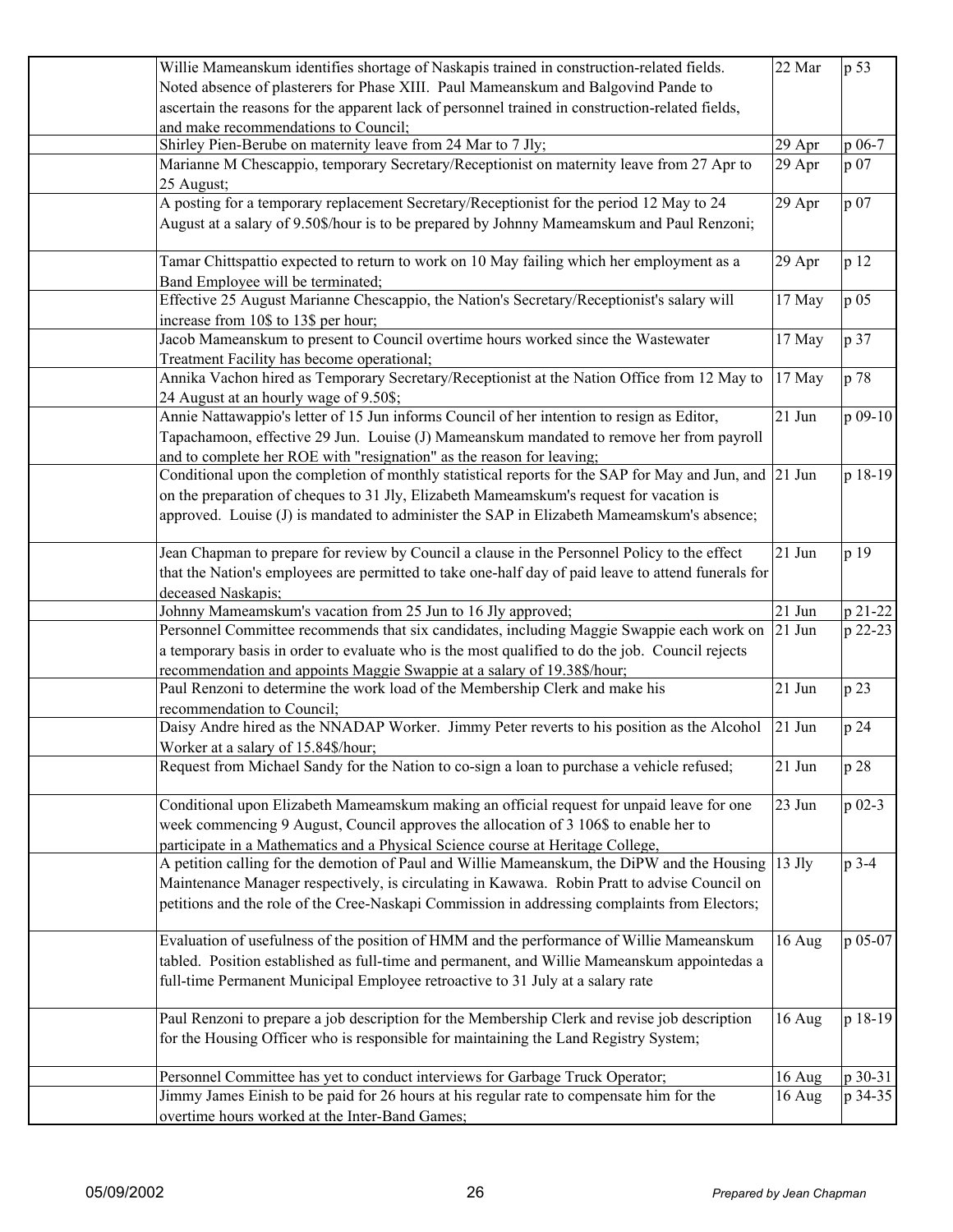|                         | NLMB and CEDO meetings cancelled because Sampson Einish did not give notice of time and               | 16 Aug   | p 38-39        |
|-------------------------|-------------------------------------------------------------------------------------------------------|----------|----------------|
|                         | date of meeting to members. Council is considering dismissing Sampson Einish and Robin                |          |                |
|                         | Pratt's opinion sought;                                                                               |          |                |
|                         | The Nation asked to relocate its personnel from the Dispensary to the Nation Office. Marie-           | 16 Aug   | p 40-41        |
|                         | Ange Brisson agrees to continue to provide space until the Nation office is extended;                 |          |                |
|                         |                                                                                                       |          |                |
|                         | DIAND reports indicate that 26 persons who reside off-reserve are receiving SAP benefits.             | 06 Oct   | p 15-16        |
|                         | Johnny Mameamskum and Paul Renzoni to meet DIAND representatives with a view to                       |          |                |
|                         | determining how the administration of the SAP can be improved;                                        |          |                |
|                         | Michael Sandy did not adhere to the Nation's Travel policy and submit his request for travel to       | 06 Oct   | p <sub>3</sub> |
|                         | Saskatoon on 17-19 Sept to the D-G. Chief to inform him that all work-related travel must be          |          |                |
|                         | approved by the D-G ahead of travel dates;                                                            |          |                |
|                         | Johnny Mameamskum, Paul Renzoni, Balgovind Pande to meet with Marie-Ange Brisson in an                | 06 Oct   | p <sub>4</sub> |
|                         | effort to improve administrative procedures to be adhered to by the Mental Health, NNADAP             |          |                |
|                         | and Alcohol workers. Findings to be reported to Council;                                              |          |                |
|                         | Approval given for the NLMB to allocate 12 800\$ to offset transportation and accommodation           | 06 Oct   | $p$ 5-6        |
|                         | costs for seven two of the Nation's translators, five NDC translators and one from JSMS to            |          |                |
|                         |                                                                                                       |          |                |
|                         | attend a Mother-Tongue Translation programmed offered by Summer Institute of Linguistics              |          |                |
|                         | Centre in Catalina, Arizona from 8-13 Nov;                                                            | 06 Oct   |                |
|                         | Johnny Mameamskum to represent the Nation at the 1999 Annual First Nation Director                    |          | p <sub>7</sub> |
|                         | Generals' Meeting in Ste-Foy on 19-20 Oct;                                                            |          |                |
| Personnel               | Exclusion of the DiPW from meetings of the Personnel Committee raised by Paul Mameanskum              | 17 May   | p 63-64        |
| <b>Committee</b>        | to Jean Chapman on 10 May, and now by Willie Mameanskum at the Council Meeting. Robert                |          |                |
|                         | Swappie instructed to inform the DiPW of meetings;                                                    |          |                |
|                         | Job description for the Foreman of Phase XIV construction approved. Sampson Einish to post it 17 May  |          | p 71-72        |
|                         | in the Nation's office. Deadline for applications is 11 Jun. Personnel Committee to make its          |          |                |
|                         | recommendation to Council by 18 Jun;                                                                  |          |                |
|                         | Jimmy Peter Einish contests the decision of the Personnel Committee to hire Daisy Andre on the 10 Jun |          | p 21-22        |
|                         | grounds (a) there was no quorum and (b) a health-care professional should have been present at        |          |                |
|                         | all the interviews. Personnel Committee instructed to reconduct interviews and to invite a            |          |                |
|                         | health-care professional employed at the Kawawachikamach Dispensary to participate in the             |          |                |
|                         | interview process:                                                                                    |          |                |
|                         | Personnel Committee recommends that six candidates, including Maggie Swappie each work on 21 Jun      |          | p 22-23        |
|                         | a temporary basis in order to evaluate who is the most qualified to do the job. Council rejects       |          |                |
|                         | recommendation and appoints Maggie Swappie at a salary of 19.38\$/hour;                               |          |                |
|                         | DiPW excluded from meetings of Personnel Committee. Chief to inform the Personnel                     | 21 Jun   | p 24-25        |
|                         | Committee that if it continues the practice, steps will be taken to dissolve the Committee. Paul      |          |                |
|                         | Renzoni to amend By-Law No. 141 creating the Personnel Committee to reflect that the DiPW             |          |                |
|                         | and the D-G are voting members:                                                                       |          |                |
|                         | Personnel Committee has yet to conduct interviews for Garbage Truck Operator;                         | 16 Aug   | p 30-31        |
| <b>Personnel Policy</b> | Municipal Employees encouraged to use Section M Grievance Policy when they wish to                    | 08 Feb   | p 08-9         |
|                         | challenge the decisions taken by the DiPW;                                                            |          |                |
|                         | Personnel Policy not applicable to employees assigned to the commercial hunt. Tom Beaudoin,           | 08 Feb   | p 31-32        |
|                         | Operations Manager, authorized to dismiss any worker who jeopardises the success of the hunt;         |          |                |
|                         |                                                                                                       |          |                |
|                         | Jean Chapman to prepare for review by Council an additional clause that the Nation's employees 21 Jun |          | p 19           |
|                         | be permitted to take one-half day of paid leave to attend funerals for deceased Naskapis;             |          |                |
|                         |                                                                                                       |          |                |
| <b>Petitions</b>        | A petition calling for the demotion of Paul and Willie Mameanskum, the DiPW and the Housing           | $13$ Jly | p 03-04        |
|                         | Maintenance Manager respectively, is circulating in Kawawa. Robin Pratt to advise Council on          |          |                |
|                         | petitions and the role of the Cree-Naskapi Commission in addressing complaints from the               |          |                |
|                         |                                                                                                       |          |                |
|                         | Electors;<br>Robin Pratt explains the role of Council and of the Cree-Naskapi Commission in handling  | 16 Aug   | p 07-09        |
|                         |                                                                                                       |          |                |
|                         | complaints against Nation employees. A decision on Council's reaction to the petition to demote       |          |                |
|                         | Paul Mameanskum and Willie Mameanskum twa deferred;                                                   |          |                |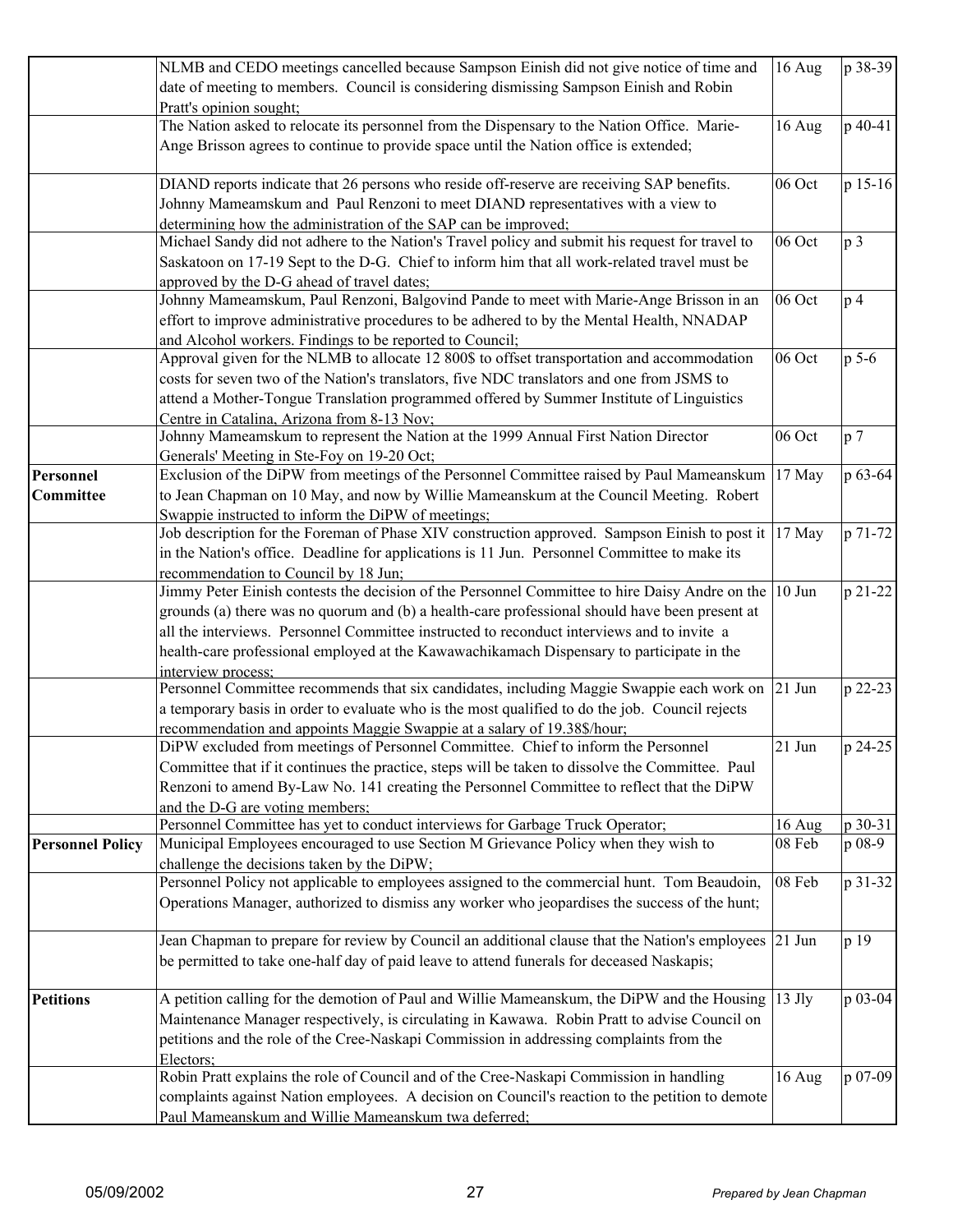| Pien, Maggie            | Employment as NNADAP Worker terminated. She may apply for job openings that may exist                        | 08 Feb   | p 63-65    |
|-------------------------|--------------------------------------------------------------------------------------------------------------|----------|------------|
|                         | from time to time;                                                                                           |          |            |
| Pilgrimage              | 20 Naskapis will participate in a two-week Pentecostal Pilgrimage to Mistissini from 2-5 Jly.                | 23 Jun   | p 05-6     |
|                         | Request for 1 000\$ approved;                                                                                |          |            |
|                         | Approval granted for 1 460\$ for six students to attend summer camps in Sept-Iles and Quebec                 | $13$ Jly | p 08-9     |
|                         | City from 9-22 Jly and 6-19 August respectively, and 2 000\$ to offset travel for 20 Naskapis to             |          |            |
|                         | participate in a Pentecostal Pilgrimage to Mistissini from 2-15 Jly;                                         |          |            |
| <b>Porches</b>          | S Simard estimates the cost of a porch to be 7 900\$. He undertakes to explain his rationale for             | 06 Oct   | p 34       |
|                         | the estimate to Sammy Swappie outside the Meeting;                                                           |          |            |
| <b>Power Facilities</b> | Joint venture with Jan-G Charuk discussed with MBC. It is unwilling to assent to arrangement                 | 08 Feb   | $p$ 2-6    |
| <b>Assets</b>           | with Jan-G Charuk, but is interested in producing hydrogen, and it will look for another partner.            |          |            |
|                         | Financial statement to be sent by Hartel to MBC, and Paul Wilkinson to provide MBC with                      |          |            |
|                         | copies of the pro forma budgets for HN/M;                                                                    |          |            |
|                         | Chief executes a contract with BAE-Newplan Group Limited respecting renovations to the                       | 31 Aug   | $p 01-3$   |
|                         | Power Facilities Assets;                                                                                     |          |            |
|                         | Chief executes a contract with BAE-Newplan Group respecting renovations;                                     | 31 Aug   | $p$ 2-3    |
| Prenatal                | Budget of 6 996.54\$ approved from Brighter Futures;                                                         | 19 Apr   | $p 01-2$   |
| <b>Nutrition</b>        |                                                                                                              |          |            |
|                         | Paul Renzoni's administrative decision for Mary Guanish to attend a meeting on Women, Health 06 Oct          |          | p 40-41    |
|                         | and HIV/AIDS in Calgary from 24-27 Sept ratified;                                                            |          |            |
|                         | Public Health and In the process of investigating a minor emergency in late November 98, it was noticed that | 08 Feb   | p 72-73    |
| <b>Security</b>         | certain clean-up and preventive actions were required. An application to DIAND for 70 000\$                  |          |            |
|                         | submitted, and on 27 Jan 99 Paul Wilkinson was advised that funds would be made available                    |          |            |
|                         | through DIAND's contribution agreement;                                                                      |          |            |
|                         | Review submitted by Bruser approved.                                                                         | 22 Mar   | p 38-39    |
| <b>QNS&amp;LR</b>       | At the Aboriginal Committee meeting held on 21 May 98, DIAND agreed to fund study re.                        | 22 Mar   | $p_{02-3}$ |
|                         | freight charges, and the possibility of establishing a Native-owned transportation company.                  |          |            |
|                         | Council agrees that M Bernard St-Onge serve as Project Manager for the Freight Rate                          |          |            |
|                         | Comparative Study and that Donald Bherer be retained to undertake the study;                                 |          |            |
| Radio Naskapi           | 12 600\$ for on-the-job training from the NLMB for employees by the Programming Engineer of 17 May           |          | p 49       |
|                         | Kahnawake Mohawk Radio for six weeks approved;                                                               |          |            |
|                         | Le Group CS wants exclusive right to rent space on the Nation's telecommunications tower, will 08 Feb        |          | p 55-56    |
|                         | employ a Naskapi, and will charge a fee to the Band for the provision of radios. No further                  |          |            |
|                         | response received from Le Groupe CS;                                                                         |          |            |
| Radio                   | Rental of fee of 150\$/month to be charged to persons wishing to rent space on the Nation's                  | 08 Feb   | p 55       |
|                         | Telecommunicatio telecommunications tower. Balgovind Pande to inform the Naskapi Police Force, Hotel Royal   |          |            |
| ns                      | and Duberco of the foregoing;                                                                                |          |            |
| Randonée                | Elizabeth McKenzie's request to construct a log cabin, 20" x 36" in dimension on Category III                | 17 May   | p 79-80    |
| <b>Shikuan</b>          | land to serve as a base for her proposed adventure tourism company approved. Paul Renzoni to                 |          |            |
|                         | inform KRG;                                                                                                  |          |            |
| Recreation              | MBC asks for contribution of 25 000\$ towards operation and maintenance for current fiscal                   | 08 Feb   | p 06-7     |
| <b>Committee</b>        | year. 20 000\$ has been set aside by Council, on condition that two seats be made available for              |          |            |
|                         | Naskapis, and that the Band review financial statements. MBC informs Council that Committee                  |          |            |
|                         | is non functional, that the average deficit is 75 000\$ each fiscal year, that it owns the Arena, and        |          |            |
|                         | that the Ville de Schefferville is unable to contribute to cost of operating and maintaining the             |          |            |
|                         | Arena. Naskapi funding to be taken from Recreation Budget;                                                   |          |            |
|                         | 20 000\$ approved for the operation and maintenance of the Schefferville Arena from Recreation               | 08 Feb   | p 06-7     |
|                         | budget;                                                                                                      |          |            |
|                         | Underspent of 6 254\$ reported for period ending 31 Dec 98, but amount of 20 000\$ as the                    | 08 Feb   | p 21       |
|                         | Nation's contribution to the Schefferville Arena was not budgeted, hence overspend will be 13                |          |            |
|                         | 746\$;                                                                                                       |          |            |
|                         | Meet Council. Draft Operational Plan approved in principle. Paul Renzoni mandated to                         | 08 Feb   | p 78-79    |
|                         | finalize the Plan;                                                                                           |          |            |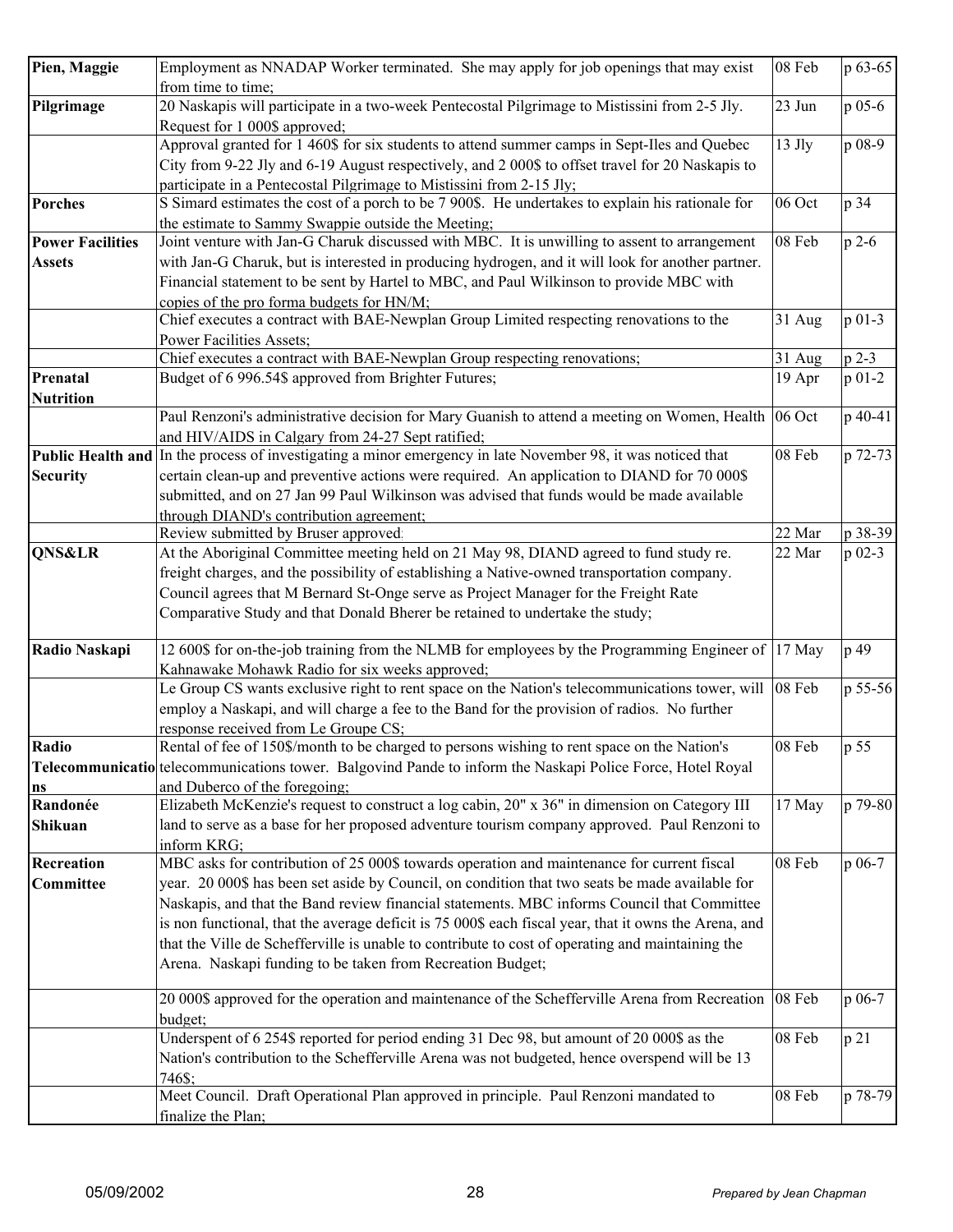|                                      | By-Law No. 177 Respecting the Naskapi Recreation Committee and Repealing By-Law No. 139 08 Feb<br>adopted;                                                                                                                                                                                                                                                                                                                                                                                                                                                                                                                                                |                  | p 79-82         |
|--------------------------------------|-----------------------------------------------------------------------------------------------------------------------------------------------------------------------------------------------------------------------------------------------------------------------------------------------------------------------------------------------------------------------------------------------------------------------------------------------------------------------------------------------------------------------------------------------------------------------------------------------------------------------------------------------------------|------------------|-----------------|
|                                      | Paul Renzoni to inform the Recreation Committee that, before renovations are undertaken to the 22 Mar<br>ice rink following the acts of vandalism in early Jan 99, it should submit to Council a proposed<br>schedule for its use, supervision and security;                                                                                                                                                                                                                                                                                                                                                                                              |                  | p 37-38         |
|                                      | Invitation from Loisir et Sport de la Cote-Nord to the Band to sent its representative to AGM<br>scheduled for 21-22 May in Baie-Comeau, forwarded to the Recreation Committee for its<br>consideration;                                                                                                                                                                                                                                                                                                                                                                                                                                                  | 29 Apr           | p 13            |
|                                      | Doug Bobbit meets Council concerning the functioning of the Committee. Two other letters<br>discussed. Paul Renzoni to prepare a job description for the Director;                                                                                                                                                                                                                                                                                                                                                                                                                                                                                        | 17 May           | p 04-5          |
|                                      | A budget of 31 500\$ to be accessed from the Recreation Committee to send 50 youth and 10<br>chaperons to the Inter-Band Games 1999 to be held in Mistissini from 4-11 Jly;                                                                                                                                                                                                                                                                                                                                                                                                                                                                               | 21 Jun           | $p 11-12$       |
|                                      | Participants at the Inter-Band Games 1999 at Mistissini from 4-11 Jly were paid 20\$ per diem<br>and not 30\$ approved by Council. Willie Mameanskum to discuss the matter with the<br>Recreation Director and report his findings to Council;                                                                                                                                                                                                                                                                                                                                                                                                            | $13$ Jly         | p 08            |
|                                      | Approval granted for 1 460\$ for six students to attend summer camps in Sept-Iles and Quebec<br>City from 9-22 Jly and 6-19 August respectively, and 2 000\$ to offset travel for 20 Naskapis to<br>participate in a Pentecostal Pilgrimage to Mistissini from 2-15 Jly;                                                                                                                                                                                                                                                                                                                                                                                  | $13$ Jly         | p 08-9          |
| <b>Recreation</b><br><b>Facility</b> | Project Y501 (unallocated Capital) reduced from 350 000\$ to 150 000\$ to create Project Y 507<br>(Recreation Facility). Capital budget still awaiting Treasury Board approval;                                                                                                                                                                                                                                                                                                                                                                                                                                                                           | 08 Feb           | p 60-61         |
|                                      | In its letter dated 9 Feb NDC offers the services of Les Services Naskapi Adoshaouna Enr to<br>construct the Recreation Facility, and requests copies of the plans and specifications. Paul<br>Renzoni to send NDC a copy of the plans and specifications and to explain that the Band<br>envisages constructing the majority of the Facility itself, and subcontracting certain specialized<br>works:                                                                                                                                                                                                                                                    | 08 Feb           | p 96            |
|                                      | Conditional upon proceeding with construction of phase one of the Facility in Summer 1999,<br>and on the satisfactory negotiation of employment terms, M Eddy Lyonnais is to be hired as a<br>Band Employee as Site Manager;                                                                                                                                                                                                                                                                                                                                                                                                                              | 24 Feb           | p 05            |
|                                      | Hartel says that if 200 000\$ budgeted in Capital is not approved by Treasury Board, Council will 22 Mar<br>have to revisit the Band's capability to construct the Recreation Facility. Even if expenditure is<br>approved by Treasury Board, there is no guarantee that CIBC will approve financing for the Rec<br>Facility. Chief Einish said that the Recreation Facility is a priority for Naskapi youth;                                                                                                                                                                                                                                             |                  | p 20-22         |
|                                      | Discussion on bowling alley versus swimming pool takes place. Jeremy Jenkins to prepare for<br>review by Council rough sketches for a bowling alley with estimates of costs. Paul Renzoni to<br>estimate costs for the operation and maintenance for both options;                                                                                                                                                                                                                                                                                                                                                                                        | 22 Mar           | p 22-23         |
|                                      | Council's approach to the construction of the Recreation Facility explained to NDC<br>representatives;                                                                                                                                                                                                                                                                                                                                                                                                                                                                                                                                                    | 22 Mar           | p 43            |
|                                      | Estimated construction cost of Option One, the swimming pool, is 1.2 million dollars. Revenue<br>is estimated at between 20 000\$ and 30 000\$, so the net cost to operate and maintain it is<br>between 180 000\$ and 190 000\$ per annum. The second option is the bowling alley. Estimated<br>construction is 1.1 million dollars. Revenues are estimated at between 40-50 000\$, and the net<br>cost to operate and maintain it is between 65 000\$ and 75 000\$. Council reaffirms its decision<br>to build the swimming pool as the first phase. Hartel to meet CIBC to negotiate funding with<br>Chief Einish, Johnny Mameanskum and Paul Renzoni; | 17 May           | p 21-23         |
|                                      | The budgeted amount for deficit reduction is such that the amount for operating and<br>maintaining the Recreation Facility is reflected more accurately;<br>Andy Kozina responds to the technical report commissioned by Adoschaouna to evaluate the                                                                                                                                                                                                                                                                                                                                                                                                      | 17 May<br>21 Jun | p 25-26<br>p 08 |
|                                      | plans and specifications for the first phase. Although NDC is committed to providing its<br>contribution of up to 500 000\$ it is necessary to resolve all outstanding technical issues prior to<br>the release of the funding. CIBC has yet to confirm whether it will make a loan for construction<br>costs:                                                                                                                                                                                                                                                                                                                                            |                  |                 |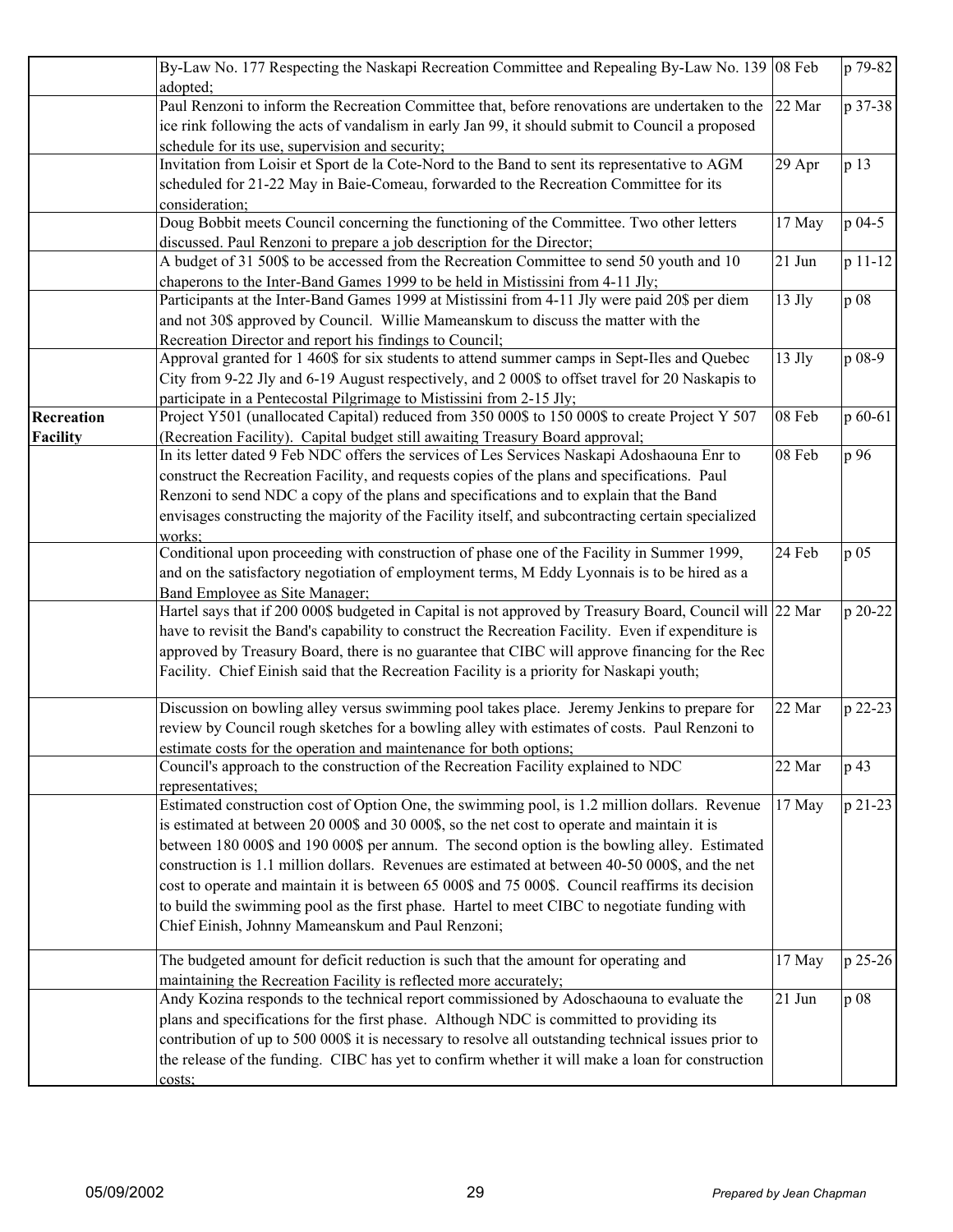|                   | Adoshaouna yet to inform Council of its position re. Andy Kozina's rebuttal to technical issues                   | $13$ Jly | p 02-3  |
|-------------------|-------------------------------------------------------------------------------------------------------------------|----------|---------|
|                   | raised. Chief to write to NDC to confirm if it considers technical issues to have been resolved                   |          |         |
|                   | and, if so, whether its contribution will be released so that the cash flow requirements can be                   |          |         |
|                   | met;                                                                                                              |          |         |
|                   | Chief absent without valid cause from the meeting with CIBC to discuss financing for the                          | $13$ Jly | p 05-6  |
|                   | Recreation Facility. He is to pay 2 248.93\$ to the Nation to be deducted from his honoraria.                     |          |         |
|                   | Hartel to monitor the reimbursement and to report to Council;                                                     |          |         |
|                   | Chief to write to NDC asking it if it considers that all the technical issues have been resolved on               | $15$ Jly | $p 2-3$ |
|                   | the Recreation Facility, and, if so, whether its financial contribution will be released;                         |          |         |
|                   |                                                                                                                   |          |         |
|                   | NDC asked if all technical issues resolved and if the Board has revisited the issue of its financial 16 Aug       |          | p 25-26 |
|                   | contribution;                                                                                                     |          |         |
|                   | Hartel recommends postponement of construction of the first phase. Decision deferred;                             | 16 Aug   | p 26-28 |
| Referendum        | Referendum called to approve the grant of superficie for the Nurses' Residence by the Nation to                   | 08 Feb   | p 92    |
|                   | le Centre de sante de l'hematite on 6, 7 and 8 Apr 1999.                                                          |          |         |
|                   | Referendum called to approve the grant of superficie for the New Dispensary by the Band to                        | 08 Feb   | p 93    |
|                   | Centre de sante de l'hematite on 6,7 and 8 Apr;                                                                   |          |         |
|                   | Fixed for 25, 26, 27 and 28 Oct to approve By-Law No. 188 Respecting a Long-term Loan of                          | 06 Oct   | p 13-14 |
|                   | 274 165\$ for Phase XIV of the Naskapi Housing Programme;                                                         |          |         |
| Regionnair        | Meets Council. Summarizes features of Legionnaire's Beechcraft 1900D aircraft, and services                       | 08 Feb   | p 44-43 |
|                   | offered. Regionnaire informed that given NDC's business relationship with Aviation Quebec-                        |          |         |
|                   | Labrador, the Nation attempts to utilize that carrier as often as possible;                                       |          |         |
| Reinvestment      | Approximately 182 000\$ available from DIAND to fund various projects aimed at low-income                         | 08 Feb   | p 40-42 |
|                   | families, with the goal of reducing child poverty, and of assisting labour market integration and                 |          |         |
| <b>Strategies</b> |                                                                                                                   |          |         |
|                   | job retention. Funds to be committed by 31 Mar but projects can carry over into 1999-2000.                        |          |         |
|                   | Projects approved::<br>Approximately 156 000\$ available for projects targeting low-income families. Projects for | 06 Oct   | p 17-18 |
|                   |                                                                                                                   |          |         |
|                   | emergency spaces at Sachidun, a life-skills training and youth camp, orientation for college and                  |          |         |
|                   | employability measures for 10 0004, 111 390\$, 5 000\$ and 29 610\$ respectively approved.                        |          |         |
|                   | Balgovind to submit the projects for DIAND's approval;                                                            |          |         |
| Road-             | Premier Lucien Bouchard gave a commitment to the Inuit of Quebec to study the feasibility of                      | 08 Feb   | p 62-63 |
| Caniapiscau to    | building a road from Caniapiscau to Kuujjuaq. Paul Wilkinson to initiate discussions with SNC                     |          |         |
| Kuujjuaq          | Lavalin Inc. respecting possible collaboration with the Band to undertake the studies and to                      |          |         |
|                   | report to Council:                                                                                                |          |         |
| <b>Sachidun</b>   | Due to reforms in the National Child Benefit Supplement and to savings in the National Income                     | 08 Feb   | p 41-42 |
|                   | Security Programme for the fiscal year 1998-99 an amount of 182 000\$ is available to fund                        |          |         |
|                   | projects targeting low-income families and children. Programmes proposed by Marie-Ange                            |          |         |
|                   | Brisson, Sandy Robinson and Elizabeth Mameamskum were approved;                                                   |          |         |
|                   | Funding for the Fiscal Year 1999-2000 received from AFN in an amount of 77 197\$. Paul                            | 24 Feb   | p 04-5  |
|                   | Renzoni to prepare an operation plan for the Childcare Services Initiative for review by Council;                 |          |         |
|                   |                                                                                                                   |          |         |
|                   | Rate of 8.84\$ per sq ft to be applied to Sachidun Childcare Centre for 1999-2000. Hartel to                      | 22 Mar   | p 07    |
|                   | arrange a grant equal to the amount of user fees for Sachidun;                                                    |          |         |
|                   | DPW instructed to post traffic signs at the four junctions of the unnamed road that passes by                     | 22 Mar   | p 07-8  |
|                   | Sachidun;                                                                                                         |          |         |
|                   | DPW instructed to post traffic signs at the four junctions of the unnamed road that passes by the                 | 22 Mar   | p 07-8  |
|                   | Childcare Centre that reads "No Through Traffic/Children Drop-off Only" in Naskapi syllabics                      |          |         |
|                   | and in English;                                                                                                   |          |         |
|                   | Conditional upon approval by the Board, the grand opening ceremonies will take place on 19                        | 22 Mar   | p 08    |
|                   | May;                                                                                                              |          |         |
|                   | Date of grand opening ceremonies fixed for 19 May. It will be followed by a community feast in 17 May             |          | p 19    |
|                   | the School. Government representation expected;                                                                   |          |         |
|                   | Budget for fiscal year of 77 196\$ approved. Details are: 64 026\$ to offset salaries of                          | 17 May   | p 44    |
|                   | professional staff and the Director of Sachidun, and 13 170\$ for professional development of                     |          |         |
|                   | staff and the Director. Paul Renzoni mandated to coordinate and implement;                                        |          |         |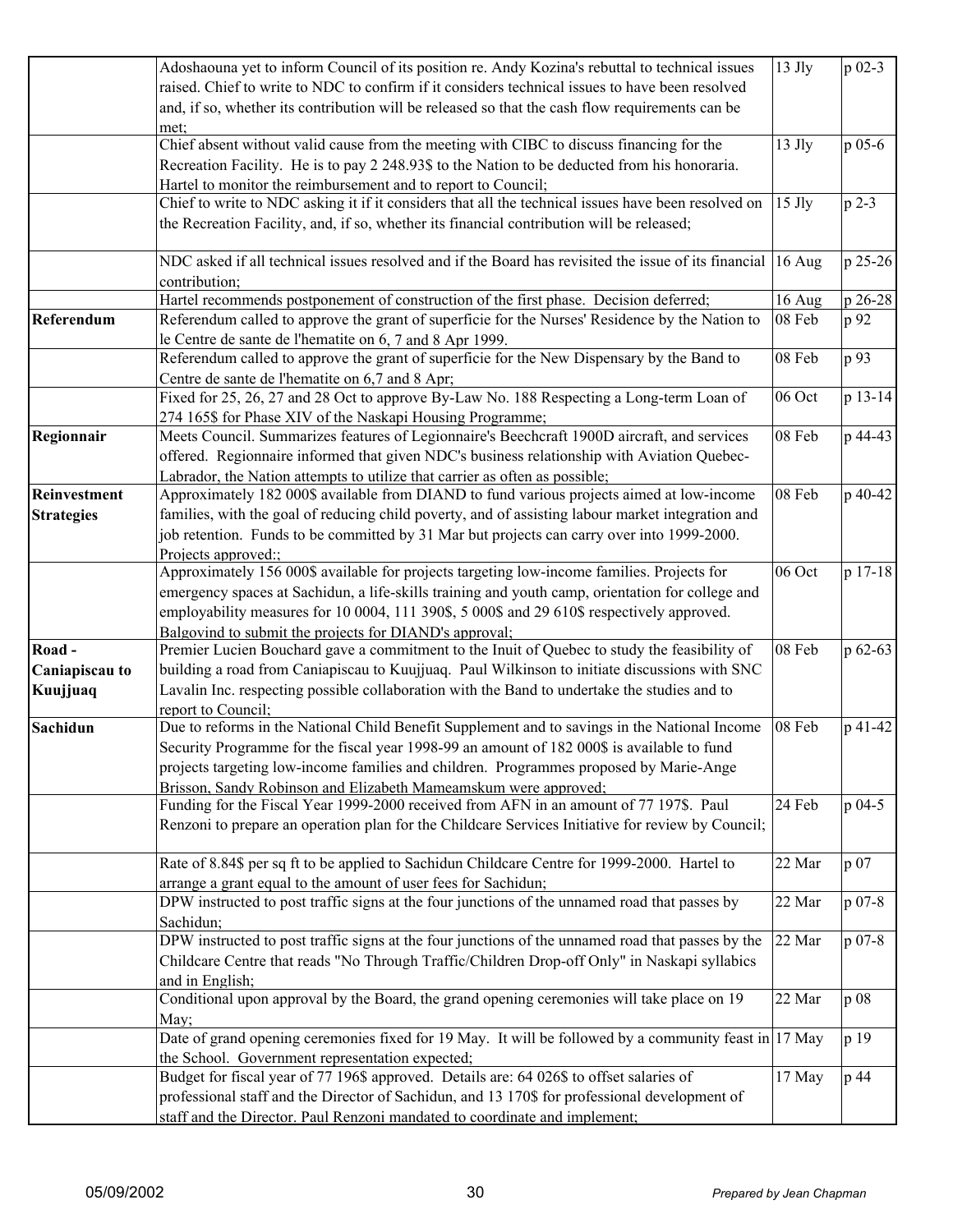|                        | Budget for fiscal year of 77 196\$ approved. Details are: 64 026\$ to offset salaries of                 | 17 May   | p 44    |
|------------------------|----------------------------------------------------------------------------------------------------------|----------|---------|
|                        | professional staff and the Director of Sachidun, and 13 170\$ for professional development of            |          |         |
|                        | staff and the Director. Paul Renzoni mandated to coordinate and implement the Initiative in              |          |         |
|                        | question;                                                                                                |          |         |
| <b>Sandy, Michael</b>  | A letter from Marie-Ange Brisson dated 17 Mar expresses concern at the number of occupants               | 22 Mar   | p 18    |
|                        | in Apt 103, whose tenant is Michael Sandy. Chief said that overcrowding is a problem in many             |          |         |
|                        | households, and allocations are made chronologically in accordance with the Nation's policy on           |          |         |
|                        | allocating housing;                                                                                      |          |         |
|                        | Informs Council that he will pay off arrears through payroll deductions;                                 | 22 Mar   | p 54    |
|                        | Asks that his name be removed from the list of arrears once they are paid in full;                       | 29 Apr   | p 14    |
|                        | He reported that on 31 May 99 he will have paid off his debt to the Housing programme.                   | 17 May   | p 84    |
|                        | Housing Officer to assure him that his name will remain on the list "Backlog of Housing                  |          |         |
|                        | Requests";                                                                                               |          |         |
|                        | Requests that the Nation co-sign a loan to purchase a vehicle. Request refused as it is                  | 21 Jun   | p 28    |
|                        | tantamount to making a loan;                                                                             |          |         |
|                        | Did not adhere to the Nation's Travel policy and submit his request for travel to Saskatoon on 17-06 Oct |          | p 03    |
|                        | 19 Sept to the D-G. Chief to inform him that all work-related travel must be approved by the D-          |          |         |
|                        | G ahead of travel dates;                                                                                 |          |         |
| <b>SAP</b> - Social    | Compliance review of Elizabeth Mameamskum conducted by DIAND states that she needs to be 08 Feb          |          | p 24    |
| <b>Assistance</b>      | more rigorous in performing tasks. Proceedings under Section K.II Dismissal for Incompetence             |          |         |
| Programme              | to be initiatiated:                                                                                      |          |         |
|                        | Letter from Charlotte Pien complaining about the SAP administrator to be sent to Elizabeth               | 08 Feb   | p 24    |
|                        | Mameamskum for her comments. Charlotte Pien and Elizabeth Mameamskum to be invited to                    |          |         |
|                        | the next Council meeting;                                                                                |          |         |
|                        | Employability Measures received 28 560\$ from DIAND's reinvestment strategies                            | 08 Feb   | p 40-41 |
|                        | DIAND's request for confidential information contained in the Report prepared by Consulting              | 17 May   | p 80-81 |
|                        | and Audit Canada refused;                                                                                |          |         |
|                        | Balgovind Pande to prepare a job description for a Naskapi eligible for the SAP - Employability          | $21$ Jun | p 09-10 |
|                        | Measures for the position of Editor, Tapachamoon. Salary is 10\$ per hour for a 20 hour week.            |          |         |
|                        | 1 931.75\$ as top-up funding to be accessed from the O&M budget;                                         |          |         |
|                        | Conditional upon the completion of monthly statistical reports for the SAP for May and Jun, and 21 Jun   |          | p 18-19 |
|                        | on the preparation of cheques to 31 Jly, Elizabeth Mameamskum's request for vacation is                  |          |         |
|                        | approved. Louise (J) is mandated to administer the SAP in Elizabeth Mameamskum's absence;                |          |         |
|                        | DIAND reports indicate that 26 persons who reside off-reserve are receiving SAP benefits.                | 06 Oct   | p 15-16 |
|                        | Johnny Mameamskum and Paul Renzoni to meet DIAND representatives with a view to                          |          |         |
|                        | determining how the administration of the SAP can be improved;                                           |          |         |
| <b>Saulteaux First</b> | Decision deferred on attendance at Saulteaux First Nation's "Native Self-Government"                     | 29 Apr   | p 15    |
| <b>Nation</b>          | conference scheduled for Saulteaux on 31 May to 1 Jun;                                                   |          |         |
| <b>Schefferville</b>   | Bruser and Paul Renzoni made their input to the bid submitted to the Iron Ore Company (of                | 08 Feb   | p 33    |
| <b>Railway Station</b> | Canada) on 20 Nov 98 by NDC. In mid-Jan 99 the Band was informed that the IOC is satisfied               |          |         |
|                        | with the performance of the MBC and it decided to renew the contract with it;                            |          |         |
| <b>Science and</b>     | Conference organized by DIAND and HRDC in Winnipeg from 8-9 Apr 99. Conference                           | 22 Mar   | p 45-46 |
| <b>Technology</b>      | organizers were sent information on the Housing Maintenance Database and Rent Collection                 |          |         |
|                        | Database;                                                                                                |          |         |
| <b>Sewage System</b>   | Backup resulted in flooding of several basements in Band housing. Services de Gestion Naskapi 08 Feb     |          | p 75    |
|                        | inc. to assume responsibility for 4 300\$ for the cost of correcting the backup, and Enviroconseil       |          |         |
|                        | to conclude arrangements with Services de Gestion Naskapi inc.                                           |          |         |
| <b>Small Engine</b>    | DiPW to inform Mark Sandy that he is responsible for paying the cost to connect to the service           | $13$ Jly | p 18-19 |
| <b>Repair Shop</b>     | lines, estimated cost being 2 019\$;                                                                     |          |         |
| <b>Snow Clearing</b>   | DPW to reject all requests for snow clearing from private citizens;                                      | 08 Feb   | p 53    |
|                        | Paul Renzoni to negotiate an agreement with the Central Quebec School Board for snow                     | 08 Feb   | p 54    |
|                        | clearance from the parking lot at JSMS for 7 500\$/season;                                               |          |         |
| <b>Solvent Abuse</b>   | Grant of 8 249\$ approved by Health Canada for fiscal year 1999-2000;                                    | 22 Mar   | p 09-10 |
| <b>Speed Control</b>   | Louis Patry to borrow a speed detector from the SQ in Baie-Comeau. He is the only police                 | 08 Feb   | p 82    |
|                        | officer in Kawawa qualified to operate it. He will keep Council informed;                                |          |         |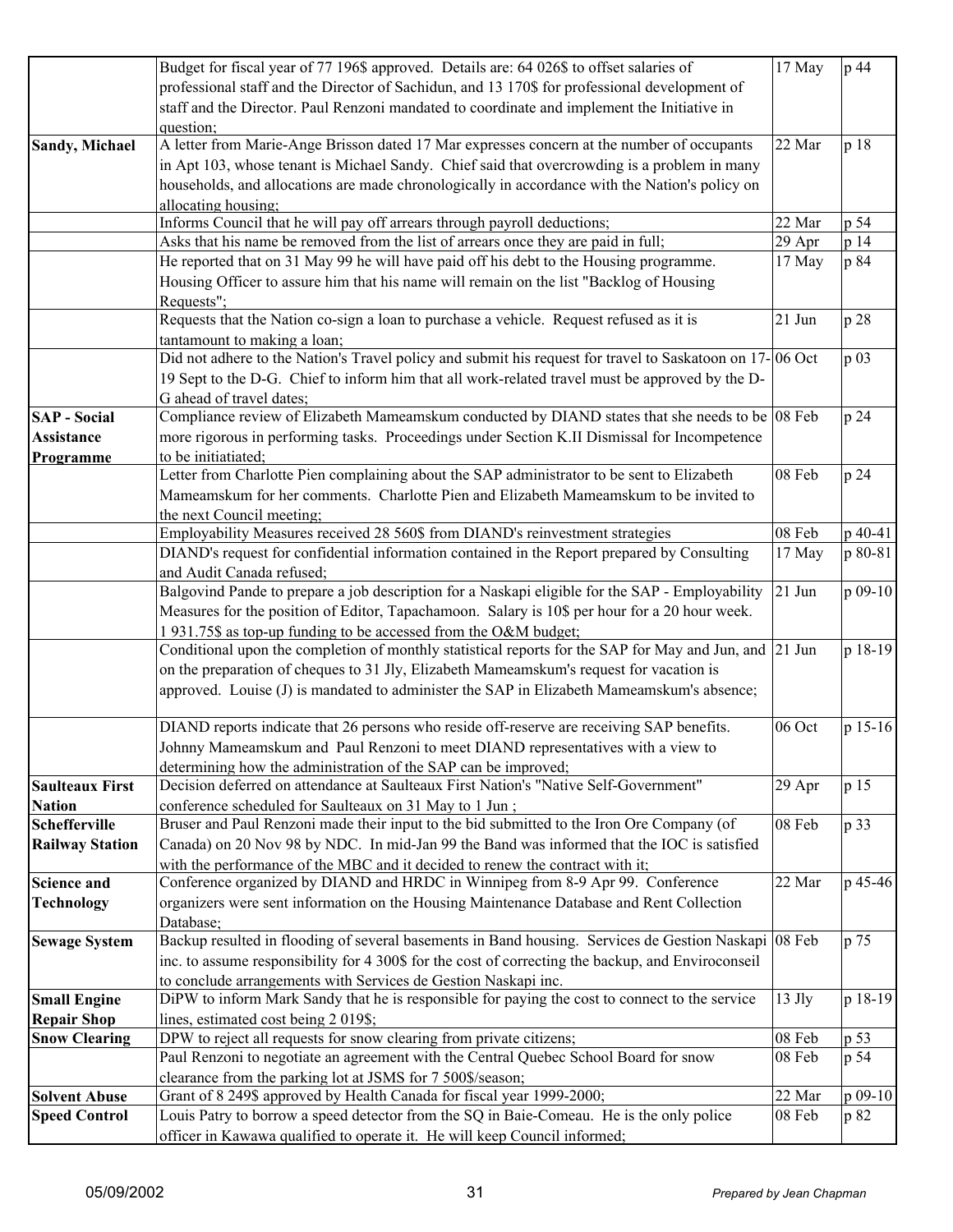|                        | Louis Patry will have speed detector available between 14 Feb and 15 Mar. He will operate the 22 Mar |          | p 03-4   |
|------------------------|------------------------------------------------------------------------------------------------------|----------|----------|
|                        | detector and the Naskapi Police Force will issue tickets to offenders. Thereafter a written          |          |          |
|                        | evaluation will be made by M Patry for review by Council.                                            |          |          |
| <b>Squaw Lake</b>      | Nation to offer Transport Canada one dollar for the flight service station;                          | 16 Aug   | p 12     |
| <b>Swappie, George</b> | Excavator Operator Training approved at le Centre de Formation en Equipement Lourd Inc.,             | 31 Mar   | p 03     |
|                        | Vanier, Qc, commencing on 3 May for three weeks, at a total cost of 26 775\$;                        |          |          |
| <b>Tapachamoon</b>     | Annie Nattawappio's letter of 15 Jun informs Council of her intention to resign effective 29 Jun.    | $21$ Jun | p 09-10  |
|                        | Louise (J) Mameanskum mandated to remove her from payroll and to complete her ROE with               |          |          |
|                        | "resignation" as the reason for leaving:                                                             |          |          |
|                        | Balgovind Pande to prepare a job description for a Naskapi eligible for the SAP - Employability      | $21$ Jun | p 10     |
|                        | Measures. Salary is 10\$ per hour for a 20 hour week. 1931.75\$ as top-up funding to be              |          |          |
|                        | accessed from the O&M budge approvedt;                                                               |          |          |
| Télébec                | Contract for Advantage Optimum Long-Distance which expired on 23 Mar is renewed for a year           | 10 Jun   | p 05     |
|                        | effective 10 Jun 99;                                                                                 |          |          |
|                        | Complaints about crossed telephone and fax lines sent to Télébec on 18 Jun;                          | 13 Jly   | p 21     |
| <b>Tooma, Kitty</b>    | Asks the Cree-Naskapi Commission if she is eligible to receive funding from the SAP to offset        | 08 Feb   | p 34-35  |
|                        | the cost of her tuition at Algonquin College. Matter referred to Council by the Commission.          |          |          |
|                        | Council refers matter to Elizabeth Mameamskum and if SAP funds cannot be made available,             |          |          |
|                        | Paul Renzoni to identify other sources of funding such as the Naskapi Education Committee;           |          |          |
|                        |                                                                                                      |          |          |
| <b>Toxic Waste</b>     | Quote from Sani-Mobile to dispose of used oil and other toxic material approved;                     | 16 Aug   | p 32-33  |
| <b>Traffic Signs</b>   | DPW instructed to post traffic signs at the four junctions of the unnamed road that passes by the    | 22 Mar   | $p 07-8$ |
|                        | Childcare Centre that reads "No Through Traffic/Children Drop-off Only" in Naskapi syllabics         |          |          |
|                        | and in English;                                                                                      |          |          |
| <b>Trails</b>          | Application put in to the Ministere des Ressources naturelles for 73 983\$ for the construction of   | 22 Mar   | p 09-10  |
|                        | a trail around the perimeter of Lake Peter;                                                          |          |          |
|                        | DiPW to assist Jimmy James to prepare a budget for clearing the Caribou Trail;                       | 06 Oct   | p 43-44  |
| <b>Translation</b>     | George Guanish and Mary Mokoush's letter dated 5 February requests a salary increase.                | 08 Feb   | p 97     |
| <b>Services</b>        | Decision deferred to 22 Mar meeting;                                                                 |          |          |
|                        | 5% salary increase given to George Guanish and Mary Mokoush, the Nation's translators;               | 22 Mar   | p 29     |
|                        | Johnny Mameamskum to inform Elijah Einish that, in normal circumstances, it will take the            | $13$ Jly | p 25-26  |
|                        | Nation approximately two weeks from receipt of an invoice to its payment;                            |          |          |
|                        | Approval given for the NLMB to allocate 12 800\$ to offset transportation and accommodation          | 06 Oct   | $p$ 5-6  |
|                        | costs for seven two of the Nation's translators, five NDC translators and one from JSMS to           |          |          |
|                        | attend a Mother-Tongue Translation programmed offered by Summer Institute of Linguistics             |          |          |
|                        | Centre in Catalina, Arizona from 8-13 Nov;                                                           |          |          |
| Uniam, Abraham         | Excavator Operator Training approved at le Centre de Formation en Equipement Lourd Inc.,             | 31 Mar   | p 03     |
|                        | Vanier, Qc, commencing on 3 May for three weeks, at a total cost of 26 775\$;                        |          |          |
| <b>User Fees</b>       | Rate of 8.84\$ per sq ft to be applied to Sachidun Childcare Centre for 1999-2000. Hartel to         | 22 Mar   | p 07     |
|                        | arrange a grant equal to the amount of user fees for Sachidun;                                       |          |          |
|                        | By-Law No. 178 Respecting the Annual User Charge Rate for the Fiscal Year 1999-2000                  | 22 Mar   | p 25     |
|                        | adopted. Rate fixed at 8.84\$ per square foot of area of serviced premises;                          |          |          |
| <b>Vehicles</b>        | 1994 Ford Pick-up F350 Club Cab to be auctioned;                                                     | 06 Oct   | p 34     |
| <b>Vestments</b>       | 4 600\$ from Brighter Futures for the creation of five traditional Naskapi vestments approved in     | 08 Feb   | p 50-51  |
|                        | August 98 conditional upon payment being made on completion. Father Philips' request that 1          |          |          |
|                        | 200\$ be paid to St. John's Church upfront, and the remaining 3 400\$ be payable on completion       |          |          |
|                        | of the vestments approved;                                                                           |          |          |
| <b>Voisey's Bay</b>    | Joint Environmental Assessment Panel's report made public on 1 Apr 99. There were 107                | 17 May   | p 14-16  |
|                        | recommendations which have been duly sent to Canada and Newfoundland. Panel's report does            |          |          |
|                        | not provide tangible or potential benefit for the Nation as the Panel was not convinced that the     |          |          |
|                        | project would adversely affect the George River Caribou herd.                                        |          |          |
|                        | John Baird to forward to Fisheries and Ocean Canada the Nation's request that it be assured that     | 17 May   | p 83-84  |
|                        | baseline data on the George River Caribou herd are secured so as to ensure that a comparisons        |          |          |
|                        | can be made and that the Federal Government provide the resources to record all data and to          |          |          |
|                        | make it available to the Naskapis:                                                                   |          |          |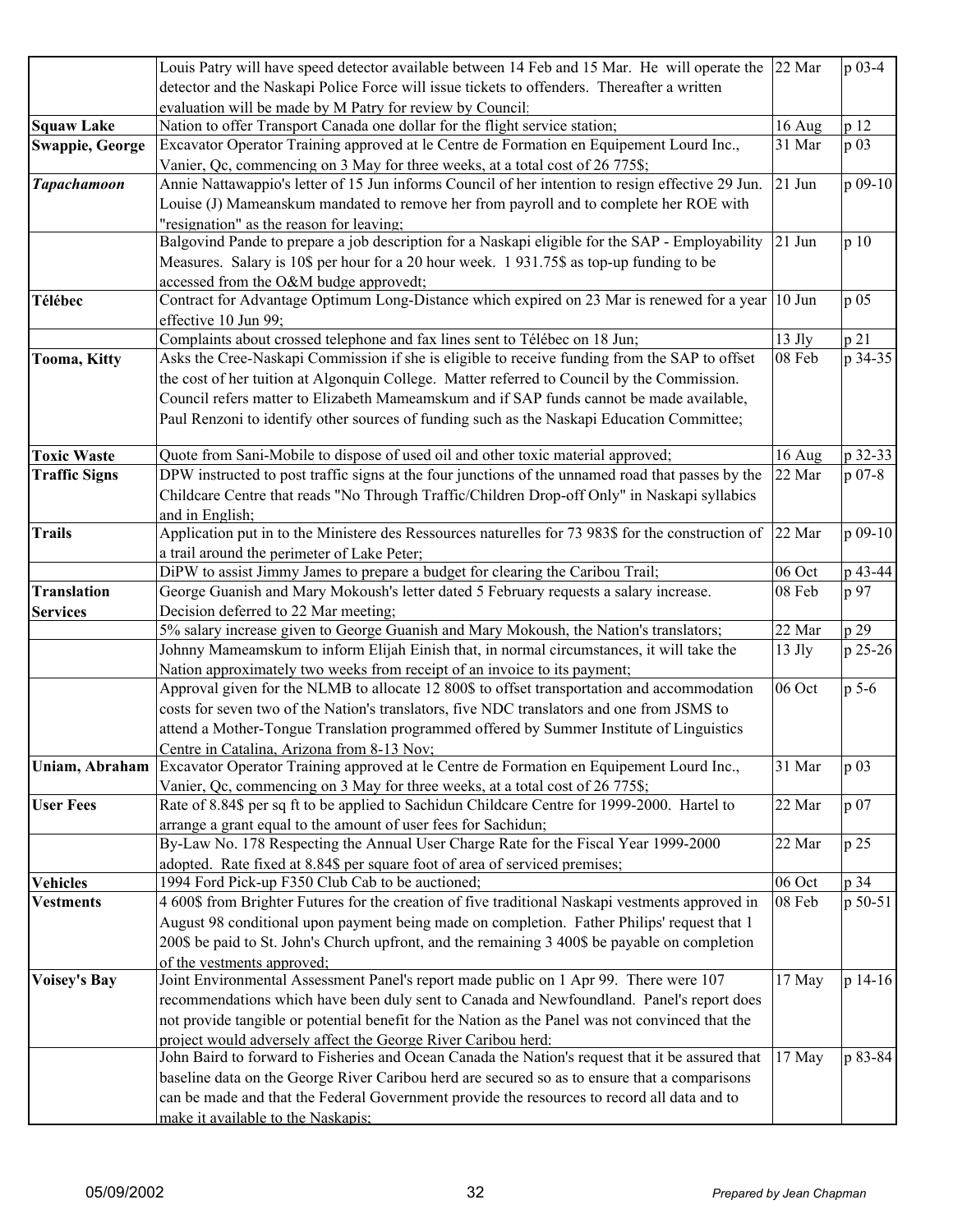| Wastewater       | Upon receipt of an operations and maintenance manual for the Wastewater Treatment Plant,                                                                                      | 08 Feb   | p 12    |
|------------------|-------------------------------------------------------------------------------------------------------------------------------------------------------------------------------|----------|---------|
| <b>Treatment</b> | Council will be in a better position to respond to Jacob Mameanskum's request for a pay                                                                                       |          |         |
| <b>Facility</b>  | increase;                                                                                                                                                                     |          |         |
|                  | Enviroconseil informed by Adoschaouna in its letter dated 7 Dec 98 that the equipment and                                                                                     | 08 Feb   | p 35    |
|                  | control system are Y2K complaint;                                                                                                                                             |          |         |
|                  | Jimmy Pien's allegation that Paul Wilkinson hired three Naskapis to work at the Wastewater                                                                                    | 08 Feb   | p 57-58 |
|                  | Treatment Facility discussed, refuted, and Chief Philip to execute letters that are reviewed and                                                                              |          |         |
|                  | approved by at least one knowledgeable person other than the author before signing;                                                                                           |          |         |
|                  | Claim to be made to DIAND for cost overrun and an amount of 8 800\$ to be included for the                                                                                    | 08 Feb   | p 58-60 |
|                  | preparation of the operations and maintenance manual by Enviroconseil;                                                                                                        |          |         |
|                  | Unclear if frozen gate regulating values occurred as a result of the manholes not being protected                                                                             | 22 Mar   | p 06    |
|                  | by heated structures, or because the Facility was not operational for 3-4 days in early Feb. DPW                                                                              |          |         |
|                  | instructed to construct two small structures over the manholes to act as insulation. The cost of                                                                              |          |         |
|                  | repairs estimated at between 3 000\$-4 000\$;                                                                                                                                 |          |         |
|                  | Jacob Mameanskum to present to Council overtime hours worked since the Wastewater                                                                                             | 17 May   | p 37    |
|                  | Treatment Facility has become operational;                                                                                                                                    |          |         |
|                  | Manual prepared by Francois Bergeron received llimited review by Paul Wilkinson. Users of the 17 May                                                                          |          | p 38    |
|                  | Manual to forward their comments to the DiPW who shall forward comments to Francois                                                                                           |          |         |
|                  | Bergeron;                                                                                                                                                                     |          |         |
|                  | Enviroconseil to sample effluent from the Plan to check whether it meets the standards                                                                                        | 16 Aug   | p 14-15 |
|                  | established by By-law No. 158;                                                                                                                                                |          |         |
|                  | Discussion took place of complaints that waste products have been seen along the shoreline near $ 06 \text{ Oct} $                                                            |          | p 25-26 |
|                  | the Facility and that persons living near the shoreline in Kawawa can often smell sewage.                                                                                     |          |         |
|                  | Decision deferred;                                                                                                                                                            |          |         |
| Water            | Complaints received that there is a taste of chlorine in the water. Bruser to reassess if the levels                                                                          | 06 Oct   | p 32-33 |
|                  | of chlorine have to be adjusted;                                                                                                                                              |          |         |
| <b>Water and</b> | Bruser mandated to evaluate whether it would be cost-efficient for the Nation to purchase its                                                                                 | 22 Mar   | p 39    |
| <b>Sewage</b>    | own steamer to thaw frozen pipes in Kawawa rather than renting one from the Town of                                                                                           |          |         |
|                  | Schefferville;                                                                                                                                                                |          |         |
|                  | Bruser mandated to purchase an automated monitoring system for the water and sewage                                                                                           | 17 May   | p 29-30 |
|                  | pumping station the cost not to exceed 20 000\$;                                                                                                                              |          |         |
| <b>Wells</b>     | Well No. 3 to be removed; a portable water pumping kit to be purchased and Bruser to include                                                                                  | 06 Oct   | p 31-32 |
|                  | 70 000\$ in the Capital Budget for the purchase of two new wells;                                                                                                             |          |         |
| Woodstoves       | James Chescappio installing more than one 36" horizontal pipe and Hartel and Bruser to check                                                                                  | 08 Feb   | p 76    |
|                  | if that violates the Nation's insurance policy;                                                                                                                               |          |         |
| Y2K              | Enviroconseil informed by Adoschaouna in its letter dated 7 Dec 98 that the equipment and                                                                                     | 08 Feb   | p 35    |
|                  | control system in the Wastewater Treatment Facility are Y2K complaint;<br>All systems inspected by DIAND found to be Y2K compliant. Bruser to review list of equipment 06 Oct |          | p 19-20 |
|                  | inspected by DIAND; ensure operators of critical infrastructure and building systems are                                                                                      |          |         |
|                  |                                                                                                                                                                               |          |         |
|                  | cognisant of how systems work, and have a technician in Kawawa between 29 Dec and 4 Jan;                                                                                      |          |         |
|                  | Jacob Mameanskum, Johnny Mameamskum, Paul Maneanskum, Walter Pascher and the KESI                                                                                             | 06 Oct   | p 23-24 |
|                  | linesmen to attend meeting organized by DIAND in Schefferville on 1-2 Nov to establish a                                                                                      |          |         |
|                  | scenario to respond to an emergency in the event of a major power failure;                                                                                                    |          |         |
| Youth            | Youth Information Centre's services to English-speaking aboriginal youths will soon be                                                                                        | 22 Mar   | p 53    |
|                  | transferred from the Abitibi Office to the Ungava and James Bay Regional Office;                                                                                              |          |         |
|                  | Budgets of 7 965\$ for five students to work at the Nation's office and the DPW and 10 000\$ for                                                                              | 17 May   | p 48    |
|                  | 7 students to be employed at NDC approved;                                                                                                                                    |          |         |
|                  | A budget of 31 500\$ to be accessed from the Recreation Committee to send 50 youth and 10                                                                                     | $21$ Jun | p 11-12 |
|                  | chaperons to the Inter-Band Games 1999 to be held in Mistissini from 4-11 Jly;                                                                                                |          |         |
|                  | Participants at the Inter-Band Games 1999 at Mistissini from 4-11 Jly were paid 20\$ per diem                                                                                 | $13$ Jly | p 08    |
|                  | and not 30\$ approved by Council. Willie Mameanskum to discuss the matter with the                                                                                            |          |         |
|                  | Recreation Director and report his findings to Council;                                                                                                                       |          |         |